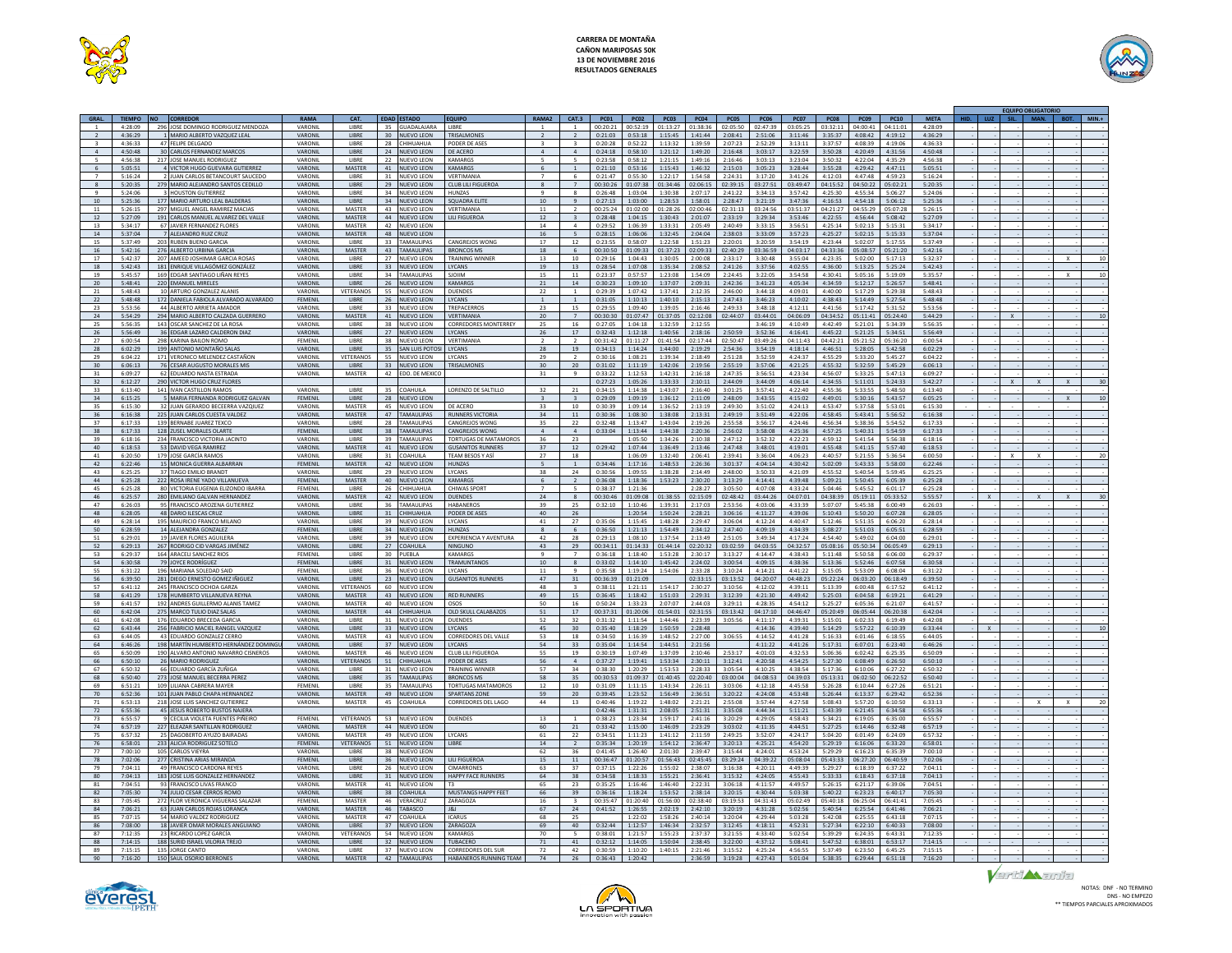



|            |                    | GRAL. TIEMPO NO CORREDOR                                      | RAMA               | CAT.                          |          | <b>EDAD ESTADO</b>             | <b>EQUIPO</b>                | RAMA2                 |                 |                    | CAT.3 PC01 PC02 PC03 PC04 PC05               |                            |                    |                     | $ $ PC06 $ $       | <b>PC07</b>        | PC08               | <b>PC09 PC10</b>   |                    | <b>META</b>        |              |              |              |    |
|------------|--------------------|---------------------------------------------------------------|--------------------|-------------------------------|----------|--------------------------------|------------------------------|-----------------------|-----------------|--------------------|----------------------------------------------|----------------------------|--------------------|---------------------|--------------------|--------------------|--------------------|--------------------|--------------------|--------------------|--------------|--------------|--------------|----|
| 91         | 7.16.28            | 58 GUILLERMO OCHOA                                            | VARONIL            | MASTER                        |          | 42 NUEVO LEON                  | CHALLENGE                    | 75                    | 27              | 0:40:00            | 1:24:08                                      | 2:01:21                    | 2.46:51            | 3:36:12             | 4:42:58            | 5:16:26            | 5.52.28            | 6:37:21            | 6:53:57            | 7:16:28            |              |              |              |    |
| 92         | 7:17:43            | 180 SAMUEL EDUARDO GONZALEZ GARCIA                            | <b>VARONIL</b>     | <b>LIRRE</b>                  |          | 28 NUEVO LEON                  | <b>VEGAN RUNNERS</b>         | 76                    | 43              |                    | 0:33:45 1:15:41 1:48:26                      |                            | 2:32:42            | 3:15:34             | 4:25:18            | 4:53:44            | 5:33:26            | 6:30:23 6:51:13    |                    | 7:17:43            |              |              |              |    |
| 93         | 7:18:54            | 38<br>JESUS JUAN CARLOS OROZCO RODRIGUEZ                      | VARONIL            | LIBRE                         | 37       | <b>NUEVO LEON</b>              | LYCANS                       | 78                    | 45              | 0:35:55            | 1:18:45                                      | 3:40:10                    | 2:38:51            | 3:24:46             | 4:39:58            | 5:08:10            | 5:43:42            | 6:30:38            | 6:51:24            | 7:18:54            |              |              |              |    |
| 94         | 7:19:18            | 221 EDGAR SOTO LIZARRAGA                                      | VARONIL            | <b>MASTER</b>                 |          | 41 CIUDAD DE MÉXIC KAMARGS     |                              | 46                    | 14              | 0:41:26            |                                              | 1:21:59 1:54:47            | 2:33:02            | 3:11:10             | 4:14:56            | 4:41:31            | 5:15:24            | 6:00:20            | 6:17:41            | 6:39:18            | $\mathsf{X}$ |              |              |    |
| 95         | 7:19:43            | 162 JUAN JOSÉ RODRIGUEZ                                       | VARONIL            | VETERANOS                     | 57       | <b>NUEVO LEON</b>              |                              | 79                    | $\overline{7}$  | 0:34:01            | 1:18:27                                      | 1:54:23                    | 2:34:29            | 3:15:29             | 4:25:11            | 4:58:48            | 5:38:27            | 6:32:51            | 6:52:48            | 7:19:43            |              |              |              |    |
| 96         | 7:19:51            | 237 ROGELIO ADRIÁN GARCÍA PACHECO                             | VARONIL            | <b>LIBRE</b>                  |          | 27 NUEVO LEON                  |                              | 80                    | 46              | 0:38:41            | 1:22:29                                      | 1:56:28                    | 2:38:23            | 3:29:14             | 4:33:38            | 5:03:00            | 5:39:34            | 6:29:48            | 6:52:39            | 7:19:51            |              |              |              |    |
| 97         | 7:19:59            | 39 IGNACIO RAMIREZ                                            | VARONIL            | VETERANO                      |          | 56 CHIHUAHUA                   | PODER DE ASES                | 81                    |                 | 0:37:01            | 1:21:20                                      | 1:54:43                    | 2:41:26            | 3:30:21             | 4:40:36            | 5:10:00            | 5:46:12            | 6:33:41            | 6:54:13            | 7:19:59            |              |              |              |    |
| 98         | 7:20:07            | 145 ROEL OMAR LOZANO FLORES                                   | VARONIL            | <b>LIBRE</b>                  |          | 38 NUEVO LEON                  | <b>LIBRE</b>                 | 82                    | 47              | 0:41:04            | 1:25:20                                      | 2:02:16                    | 2:45:33            | 3:33:33             | 4:44:03            | 5:19:28            | 6:02:37            | 6:44:21            | 6:58:39            | 7:20:07            |              |              |              |    |
| 99         | 7:20:07            | 146 ROCIO ABRIL CRUZ VALDE Z                                  | FEMENIL            | LIBRE                         | 37       | <b>NUEVO LEON</b>              | <b>LIBRE</b>                 | 17                    | 12              | 0:41:06            | 1:25:29                                      | 2:02:15                    | 2:45:30            | 3:33:31             | 4:44:00            | 5:19:25            | 6:02:33            | 6:44:15            | 6:58:41            | 7:20:07            |              |              |              |    |
| 100        | 7:20:21            | 108 SABINA GUERRERO GODINES                                   | FEMENIL            | <b>MASTER</b>                 |          | 47 TAMAULIPAS                  | TORTUGAS MATAMOROS           | 18                    | $\overline{a}$  |                    | $0:35:31$ 1:18:51                            |                            | 2:42:06            | 3:03:13             | 4:40:29            | 5:11:42            | 5:51:21            | 6:35:24            | 6:54:05            | 7:20:21            |              |              |              |    |
| 101        | 7:20:25            | 123<br><b>JHOVANY CARDONA BUSTOS</b>                          | VARONIL            | LIBRE                         | 23       | <b>NUEVO LEON</b>              | <b>CORREDORES MONTERREY</b>  | 83                    | 48              | 0:42:42            | 1:29:50                                      | 2:05:06                    | 2:46:20            | 3:29:28             | 4:41:08            | 5:11:13            | 5:49:12            | 6:36:06            | 6:54:33            | 7:20:25            |              |              |              |    |
| 102        | 7:20:28            | 286 JOSE LUIS MELLADO VAZQUEZ MEL                             | VARONIL            | MASTER                        |          | 44 NUEVO LEON                  |                              | 84                    | 28              |                    | 00:38:52 01:21:25 01:56:07                   |                            |                    | 02:42:16 03:23:37   | 04:35:33           | 05:10:34           | 05:48:05           | 06:40:30           | 06:56:48           | 7:20:28            |              |              |              |    |
| 103        | 7:21:23            | 285 DAVID AMAURY SANCHEZ GARZA                                | VARONIL            | LIBRE                         | 30       | <b>TAMAULIPAS</b>              | DESTARTALADOS                | 85                    | 49              | 00:39:43           | 01:23:47                                     | 01:57:22                   | 02:40:52           | 03:21:54            | 04:40:59           | 05:19:11           | 06:01:22           | 06:46:39           | 07:01:1            | 7:21:23            |              |              |              |    |
| 104        | 7:22:56            | 166 JORGE LUIS LERMA SANCHEZ                                  | VARONIL            | <b>LIBRE</b>                  |          | 27 NUEVO LEON                  | <b>VEGAN RUNNERS</b>         | 86                    | 50              | $0.33 - 49$        | 1:16:33                                      | 1:53:46                    | 2:38:29            | 3:24:08             | 4.44.29            | 5:20:02            | 6:00:22            | 6:42:31            | 6:58:28            | 7:22:56            |              |              |              |    |
| 105        | 7.23.35            | 287 JESUS HERNANDEZ MARTINEZ                                  | <b>VARONIL</b>     | MASTER                        |          | 43 COAHUILA                    | <b>OSITOS</b>                | 87                    | 29              |                    | $00:37:51$ 01:21:39 01:56:10                 |                            |                    | 02:37:11 03:22:38   | 04.29.39           | 05:04:29           | 05-45-38           | 06:40:07 06:59:19  |                    | 7.23.35            |              |              |              |    |
| 106        | 7:23:46            | 251 CARLOS IGNACIO MALDONADO VALLEJO                          | VARONIL            | LIBRE                         | 25       | <b>TAMAULIPAS</b>              | <b>AZTECAS</b>               | 88                    | 51              | 0:37:48            | 1:21:33                                      | 1:56:15                    | 2:38:57            | 3:23:47             | 4:43:54            | 5:13:36            | 5:55:47            | 6:41:20            | 6:57:32            | 7:23:46            |              |              |              |    |
| 107        | 7:25:56            | 261 ABRAHAM MORENO REYES                                      | VARONIL            | VETERANO                      | 54       | COAHUILA                       | SECRETARIA DE EDUCACIÓN      | 73                    | 6               | 0:35:20            | 1:18:58                                      | 1:53:42                    | 2:32:49            |                     | 4:23:26            | 4:56:58            | 5:34:53            | 6:28:19            | 6:46:58            | 7:15:56            |              |              |              |    |
| 108        | 7:26:08            | 22 JORGE DE LA GARZA                                          | VARONIL            | <b>MASTER</b>                 |          | 42 NUEVO LEON                  | <b>HUNZAS</b>                | 89                    | 30 <sup>2</sup> | 0:58:59            |                                              | $1:41:46$ 2:14:36          | 2:58:09            | 3:40:04             | 4:49:09            | 5:18:00            | 5:51:46            | 6:42:21            | 7:00:34            | 7:26:08            |              |              |              |    |
| 109        | 7:26:39            | 230 SANDRA CARRILLO GARCIA                                    | FEMENII            | MASTER                        | 46       | NUEVO LEON                     | <b>IRONDOOR RUNNERS</b>      | 19                    | $\sim$          | 0:41:38            | 1:27:22                                      | 2.04.23                    | 2.49:06            | 3:32:53             | 4:44:06            | 5:16:59            | 5:54:10            | 6:45:18            | 7:02:44            | 7:26:39            |              |              |              |    |
| 110        | 7:26:39            | 231 ELISA ELENA ORTIZ TORRES                                  | <b>FEMENIL</b>     | LIBRE                         |          | 39 NUEVO LEON                  | <b>IRONDOOR RUNNERS</b>      | 20                    | 13              | 0:41:36            | 1:27:24                                      | 2:04:39                    | 2:49:11            |                     | 4:44:08            | 5:16:57            | 5:54:08            | 6:45:41            | 7:03:02            | 7:26:39            |              |              |              |    |
| 111        | 7:26:39            | 274 BRISA JUDITH MARTINEZ ZAPIEN                              | FEMENIL            | LIBRE                         | 38       | CHIHUAHUA                      | OLD SKULL CALABAZAS          | 21                    | 14              | 00:39:34           | 01:25:55                                     | 02:04:02                   | 02:49:47           | 03:35:02            | 04:44:37           | 05:18:13           | 05:55:49           | 06:45:43           | 07:02:37           | 7:26:39            |              |              |              |    |
| 112        | 7:27:44            | 50 ILIAN CARLOS REYES HERDNADEZ                               | VARONIL            | <b>LIBRE</b>                  |          | 26 NUEVO LEON                  | <b>CIMARRONES</b>            | 77                    | 44              |                    | $0.37:17$ 1:19:29 1:54:55                    |                            |                    | $2:37:50$ 3:16:17   | 4:32:51            | 5:07:04            |                    | $5:51:38$ 6:36:48  | 6:53:02            | 7:17:44            |              |              |              |    |
| 113        | 7:27:51            | 223 JAVIER ALEJANDRO JIMENEZ LARA                             | VARONIL            | LIBRE                         |          | 30 JALISCO                     | KAMARGS                      | 91                    | 53              | 0:37:53            |                                              | 1:20:45 1:55:06            | 2:39:17            | 3:21:37             | 4:35:14            | 5:14:40            | 5:57:39            | 6:47:19            | 7:04:29            | 7:27:51            |              |              |              |    |
| 114        | 7:30:13            | 239 JYR GAXIOLA                                               | VARONIL            | LIBRE                         |          | 36 NUEVO LEON                  | RACINGHUI                    | 92                    | 54              | 0:37:25            | 1:20:04                                      |                            | 2:37:45            | 3:24:49             | 4:33:43            | 5:05:30            | 5:46:39            | 6:43:38            | 7:03:44            | 7:30:13            |              |              |              |    |
| 115        | 7:31:44            | 149 CRISPIN CRUZ ANASTASIO                                    | VARONIL            | MASTER                        |          | 40 TAMAULIPAS                  | <b>TORTUGAS</b>              | 93                    | 31              | 0:36:04            | 1:18:47                                      |                            | 2:32:10            | 3:45:17             | 4:52:37            | 5:26:10            | 6:07:52            | 6:51:53            | 7:06:27            | 7:31:44            |              |              |              |    |
| 116        | 7:32:01            | 159 DINORAH TREVIÑO GAMEZ                                     | FEMENIL            | MASTER                        |          | 45 NUEVO LEON                  | LYCANS                       | 22                    | -6              | 0:42:44            |                                              | 1:31:50 2:07:01            | 2:46:47            | 3:35:51             | 4:44:17            | 5:19:08            | 5:59:20            | 6:52:07            | 7:08:35            | 7:32:01            |              |              |              |    |
| 117        | 7.32.34            | 283 SILVIA GONZALEZ LOZANO                                    | FEMENII            | MASTER                        |          | 47 NUEVO LEON                  | <b>DUENDES</b>               | 23                    | $\overline{z}$  | 00:38:58           |                                              | $01:24:54$ $02:02:06$      | 02.47:46           | 03:35:44            | 04.48.35           | 05:19:30           | 06:00:16           | 06:53:23           | 07:10:42           | 7.32.34            |              |              |              |    |
| 118        | 7:32:34            | 254 EDUARDO ANTONIO MARCIA                                    | VARONIL            | <b>LIBRE</b>                  |          | 35 TAMAULIPAS                  | HABANEROS RUNNING CLUB       | 94                    | 55              |                    |                                              | $1:32:55$ $2:10:23$        | 2:55:43            | 3:42:23             | 4:52:06            | 5:23:18            | 6:07:56            | 6:52:20            | 7:10:48            | 7:32:34            |              |              |              |    |
| 119        | 7:32:37            | 100 SOFIA EDITH HERNÁNDEZ LEON                                | FEMENIL            | MASTER                        | 46       | NUEVO LEON                     | <b>DUENDES DEL VALLI</b>     | 24                    |                 | 0:39:03            | 1:24:58                                      | 2:02:08                    | 2:47:32            | 3:35:40             | 4:48:15            | 5:19:32            | 6:00:18            | 6:52:58            | 7:10:45            | 7:32:37            |              |              |              |    |
| 120        | 7:32:41            | 187 MIROSLAVA MAGNOLIA ROJAS MELENDEZ                         | FEMENIL            | LIBRE                         |          | 35 BAJA CALIFORNIA             |                              | 25                    | 15              | 0:39:58            | 1:26:51                                      |                            | 2:51:10            | 3:43:16             | 4:55:08            | 5:28:24            | 6:09:04            | 6:55:25            |                    | 7:32:41            |              |              |              |    |
| 121        | 7.32.41            | 255 IRMA ROCIO ROJAS ALVIZAR                                  | FEMENII            | MASTER                        |          | 43 RAIA CALIFORNIA LIBRE       |                              | 26                    | Q               | 0.39.56            | 1:26:49                                      | 2.04:16                    | 2:50:44            | 3:43:11             | 4:54:49            | 5.28.32            | 6:08:56            | 6:55:20            | 7:10:33            | 7:32:41            |              |              |              |    |
| 122        | 7:33:53            | 209 OSCAR IVAN MARTINEZ RIZO                                  | VARONIL            | LIBRE                         |          | 32 NUEVO LEON                  | LYCANS                       | 95                    | 56              | 0:45:54            | 1:32:59                                      | 2:09:16                    | 2:53:36            | 3:40:48             | 4:53:38            | 5:24:39            | 6:05:16            | 6:50:51            | 7:07:22            | 7:33:53            |              |              |              |    |
| 123        | 7:36:49            | 147 RODOLFO CASTILLO MARTINEZ                                 | VARONIL            | VETERANO                      |          | 54 TAMAULIPAS                  | WONG                         | 96                    | 9               | 0:31:47            | 1:13:49                                      | 1:48:58                    | 2:36:08            | 3:17:52             | 4:39:28            | 5:14:37            | 5:54:40            | 6:54:10            | 7:12:25            | 7:36:49            |              |              |              |    |
| 124        | 7:37:02            | 241 JONATHAN HERNANDEZ ACEVEDO                                | VARONIL            | <b>IIRRF</b>                  |          | 27 INUEVO LEON                 | <b>TLALOC</b>                | 90                    | 52              | 0:38:36            |                                              | $1:21:35$   $1:54:35$      | 2:36:29            | 3:19:57             | 4:34:18            | 5:10:09            | 5:53:34            | 6:44:35            | 7:04:09            | 7:27:02            |              |              |              |    |
| 125        | 7.37.29            | 102 OFFLIA PATIÑO REYES                                       | FEMENIL            | VETERANOS                     | 50       | <b>COAHUILA</b>                | IMSS                         | 28                    | $\mathbf{R}$    | 0:42:06            | 1:29:46                                      | 2:07:17                    |                    | 3:36:02             | 4:40:42            | 5:16:00            | 5:51:17            | 6:46:54            | 7.08:54            | 7.37.29            |              |              |              |    |
| 126        | 7.38.24            | 89 NOEMLGONZALEZ PARRA                                        | FEMENIL            | <b>MASTER</b>                 |          | 44 TAMALILIPAS                 |                              | 29                    | 10 <sup>1</sup> | $0.47 - 05$        |                                              | 1:36:25 2:12:39            | 2.54.28            | 3:46:55             | 4:55:45            | 5:28:06            | 6:08:00            | 6:55:15            | 7:13:45            | 7:38:24            |              |              |              |    |
| 127        | 7:40:25            | 114 ERIK ALFONSO MUÑOZ ELIZALD                                | VARONIL            | LIBRE                         | 27       | <b>TAMAULIPAS</b>              | CANGREJOS WONG               | 97                    | 57              | 0:38:07            | 1:21:18                                      | 1:55:00                    | 2:39:35            | 3:26:43             | 4:40:53            | 5:18:45            | 6:07:19            | 6:55:28            | 7:12:31            | 7:40:25            |              |              |              |    |
| 128        | 7:40:32            | 111 SANTIAGO RAMOS TORRES                                     | VARONIL            | LIBRE                         |          | 38 TAMAULIPAS                  | PAKETEAM                     | 98                    | 58              |                    | 0:42:54 1:30:26 2:07:05                      |                            | 2:53:47            | 3:43:21             | 4:54:39            | 5:27:32            | 6:10:44            | 6:57:11            | 7:14:02            | 7:40:32            |              |              |              |    |
| 129        | 7:40:39            | 148 JESUS MARTIN MIRELES MANZANARES                           | VARONIL            | LIBRE                         | 18<br>41 | <b>TAMAULIPAS</b>              | PAKETEAM                     | 99<br>30 <sub>o</sub> | 59              | 0:42:57            | 1:30:28                                      | 2:07:03                    | 2:53:53            | 3:43:23             | 4:54:43            | 5:27:52            | 6:10:46            | 6:57:12            | 7:14:21            | 7:40:39            |              |              |              |    |
| 130<br>131 | 7:41:40<br>7:42:34 | 208 CLAUDIA IVONNE LOPEZ MORANDO<br>16 ADRIANA PEDRAZA PAYDON | FEMENIL<br>FEMENII | MASTER<br>MASTER              |          | NUEVO LEON                     | <b>DUENDES</b><br>HUN7AS     | 31                    | 11<br>12        | 0:41:43<br>0:38:20 | 1:27:07                                      | 2:05:13<br>1:23:45 2:03:05 | 2:52:02<br>2.49:41 | 3:36:19<br>3:35:37  | 4:48:41<br>4:50:02 | 5:31:06<br>5:28:04 | 6:13:27<br>6:07:16 | 6:59:31<br>6:55:08 | 7:17:16<br>7:13:12 | 7:41:40<br>7:42:34 |              |              |              |    |
| 132        | 7:47:09            | 142 CINTHIA GABRIELA CISNEROS VALENZUELA                      | FEMENIL            | LIBRE                         |          | 40 NUEVO LEON<br>36 NUEVO LEON | <b>LOMAS RUNNERS</b>         | 27                    | 16              | 0:37:11            | 1:19:26                                      | 1:49:12                    | 2:27:57            | 3:11:30             | 4:23:58            | 4:55:26            | 5:34:17            | 6:22:56            | 6:41:56            | 7:37:09            |              |              |              |    |
| 133        | 7.48:10            | 40 WINDER GARCIA                                              | VARONIL            | LIBRE                         | - 28     | CHIHUAHUA                      | PODER DE ASES                | 100                   | 60              | 0:41:09            | 1:27:49                                      | 2.06:45                    | 2:56:18            | 3.43.28             | 5:04:38            | 5:38:12            | 6:20:14            | 7:04:34            | 7:20:07            | 7:48:10            |              |              |              |    |
| 134        | 7:48:21            | 292 MARIA ISABEL ARAGON QUIROZ                                | FEMENIL            | <b>MASTER</b>                 |          | 40 COAHUILA                    | <b>DRAGONS</b>               | 32                    | 13              |                    | 00:37:40 01:25:06 02:00:48 02:48:46 03:32:07 |                            |                    |                     | 04:47:13           | 05:21:45           | 06:08:06           | 07:00:14           | 07:19:29           | 7:48:21            |              |              |              |    |
| 135        | 7:48:39            | 17<br>JAIME ANDRES MARQUEZ ESQUIVEL                           | VARONIL            | LIBRE                         | 31       | <b>NUEVO LEON</b>              | <b>VEGAN RUNNER!</b>         | 103                   | 61              | 0:34:18            | 1:14:57                                      | 1:48:23                    | 2:29:53            | 3:12:28             | 4:47:07            | 5:26:17            | 6:12:17            | 6:59:22            | 7:20:53            | 7:48:39            |              |              |              |    |
| 136        | 7:54:52            | 84 ORION VAZQUEZ PADILLA                                      | VARONIL            | LIBRE                         |          | 31 TAMAULIPAS                  | PAKETEAM                     | 104                   | 62              | 0:45:45            | 1:34:41                                      | 2:15:30                    | 3:03:33            | 3:54:55             | 5:09:01            | 5:45:11            | 6:29:09            | 7:14:17            | 7:30:04            | 7:54:52            |              |              |              |    |
| 137        | 7:54:57            | 126 ANA LILIA GUTIERREZ GUERRERO                              | FEMENIL            | MASTER                        | 41       | <b>NUEVO LEON</b>              | <b>REGIO RUNNERS</b>         | 34                    | 15              | 0:43:14            | 1:29:49                                      | 2:09:06                    | 2:57:37            | 3:44:45             | 5:03:52            | 5:37:35            | 6:22:19            | 7:09:13            | 7:26:45            | 7:54:57            |              |              |              |    |
| 138        | 7:55:04            | 136 ALFREDO LARA LUNA                                         | VARONIL            | VETERANOS                     |          | 53 TAMAULIPAS                  | HARANEROS                    | 105                   | 12              | 0:41:49            | 1:27:05                                      | 2:03:53                    | 2:47:28            | 3:35:46             | 4:51:53            | 5:28:14            | 6:10:48            | 7:04:29            | 7:26:12            | 7:55:04            |              |              |              |    |
| 139        | 7:55:07            | 92 JOSE GUTIERREZ CALDERA                                     | VARONIL            | MASTER                        |          | 41 NUEVO LEON                  | T3                           | 106                   | 32              |                    | $0:39:10$ 1:24:33 2:00:09                    |                            | 2.47.38            | 3:35:35             | 4:50:05            | 5:26:13            | 6:09:11            | 6:59:25            | 7:22:27            | 7:55:07            |              |              |              |    |
| 140        | 7:55:13            | 98 JENNY CECILIA MERCADO SALDAÑ                               | FEMENIL            | MASTER                        |          | 40 TAMAULIPAS                  | MATAMOROS ACUATICGYM         | 35                    | 16              | 0:31:55            | 1:15:51                                      | 1:53:57                    | 2:38:01            | 3:29:50             | 4:45:55            | 5:21:48            | 6:13:24            | 6:58:21            | 7:13:42            | 7:55:13            |              |              |              |    |
| 141        | 7:55:13            | 112 NORA HILDA PATIÑO GUZMAN                                  | FEMENIL            | LIBRE                         | 36       | <b>TAMAULIPAS</b>              | MUÑECOS TEAM                 | 36                    | 17              | 0:49:52            | 1:39:14                                      | 2:20:23                    | 3:07:54            | 3:55:10             | 5:08:58            | 5:46:02            | 6:29:07            | 7:17:04            | 7:32:39            | 7:55:13            |              |              |              |    |
| 142        | 7:55:13            | 85 GILBERTO GERARADO FERNANDEZ LANDIN                         | VARONIL            | <b>MASTER</b>                 |          | 48 TAMAULIPAS                  | MUÑECOS TEAM                 | 107                   | 33              | 0:49:57            | 1:39:16                                      | 2:20:36                    | 3:07:50            | 3:55:16             | 5:09:03            | 5:45:46            | 6:29:01            | 7:17:30            | 7:32:36            | 7:55:13            |              |              |              |    |
| 143        | 7.55.22            | 248 MANUEL CARBALLO GÓMEZ                                     | VARONIL            | MASTER                        | 45       | NUEVO LEON                     | <b>ROLMTY</b>                | 108                   | 34              | 0.39:41            | 1:24:42                                      | 2:01:04                    | 2:52:25            | 3.35.22             | 4:50:42            | 5:30:03            | 6:14:13            | 7:08:48            | $7.27 - 43$        | 7:55:22            |              |              |              |    |
| 144        | 7:55:37            | 175 DANTE DÉ JESUS CIRILO CANTU                               | VARONIL            | <b>VETERANO</b>               |          | 51 NUEVO LEON                  | <b>TEJONES RUNNER</b>        | 109                   | 13              | 0:45:44            |                                              | 1:32:31 2:11:23            | 2:55:46            | 3:44:48             | 4:54:47            | 5:28:40            | 6:10:22            | 7:09:19            | 7:29:06            | 7:55:37            |              |              |              |    |
| 145        | 7:55:49            | 96 ABEL GARCIA                                                | VARONIL            | LIBRE                         | 31       | <b>TAMAULIPAS</b>              | <b>RUN AHOLIC</b>            | 110                   | 63              | 0:42:03            | 1:26:43                                      | 2:03:15                    | 2.47.56            | 3:35:48             | 4:52:00            | 5:37:00            | 6:26:09            | 7:15:12            | 7:31:20            | 7:55:49            |              |              |              |    |
| 146        | 7:56:00            | 124 I LUS ENRIQUE RAMIREZ RIOS                                | VARONIL            | <b>LIBRE</b>                  |          | 36 TAMAULIPAS                  | <b>ACUATIC BOYITAS</b>       | 111                   | 64              |                    | $0.59:10$ 1:41:55                            |                            |                    | $3.06:17$ $3.49:55$ | 5:06:57            | 5:40:55            | 6:20:04            | 7:09:04            | 7:26:09            | 7:56:00            |              |              |              |    |
| 147        | 7:56:05            | 259 JORGE ERNESTO MORENO TOVAR                                | VARONIL            | <b>VETERANO</b>               |          | 61 TAMAULIPAS                  |                              | 112                   | 14              | 00:40:26           |                                              | 01:27:59 02:05:34          |                    | 02:51:03 03:44:09   | 04:58:18           | 05:33:55           | 06:16:35           | 07:13:22           | 07:32:09           | 7:56:05            |              |              |              |    |
| 148        | 7:58:30            | 265 MICHELLE HERNANDEZ                                        | FEMENIL            | LIBRE                         |          | 24 NUEVO LEON                  | LYCANS                       | 37                    | 18              | 00:45:25           | 01:33:42                                     | 02:12:36                   | 02:57:03           | 03:49:34            | 05:08:15           | 05:46:00           | 06:24:47           | 07:13:55           | 07:32:33           | 7:58:30            |              |              |              |    |
| 149        | 8:00:46            | 184 JULIO CÉSAR GARCÍA SÁNCHEZ                                | VARONIL            | LIBRE                         |          | 27 TAMAULIPAS                  | CANGREJOS WONG               | 115                   | 65              | 0:43:36            | 1:32:48                                      |                            | 3:03:08            | 3:46:52             | 5:08:21            | 5:46:47            | 6:30:15            | 7:20:36            | 7:36:14            | 8:00:46            |              |              |              |    |
| 150        | 8:01:37            | 214 LAURA ARÉVALO                                             | FEMENIL            | <b>MASTER</b>                 |          | 43 NUEVO LEON                  |                              | 38                    | 17              | 0:48:02            | 1:39:10                                      | 2:21:07                    | 3:07:15            | 4:00:52             | 5:12:32            | 5:47:12            | 6:30:43            | 7:20:46            | 7:37:44            | 8:01:37            |              |              |              |    |
| 151        | 8:01:48            | 87 GERARDO SERRANO CRUZ                                       | VARONIL            | MASTER                        |          | 44 TAMAULIPAS                  | <b>URBATHON</b>              | 116                   | 37              | 0:44:52            | 1:30:58                                      | 2.08:19                    | 2.56:38            | 3.46:56             | 5:02:28            | 5:36:57            | 6:23:30            | 7.16.24            | 7:10:37            | 8:01:48            |              |              |              |    |
| 152        | 8:02:27            | 60 GUSTAVO DAVILA                                             | VARONIL            | MASTER                        |          | 42 NUEVO LEON                  | VALHALA                      | 117                   | 38              | 0:48:47            | 1:35:38                                      |                            | 2:58:44            | 3:45:19             | 4:58:53            | 5:35:03            | 6:15:53            | 7:12:40            | 7:32:28            | 8:02:27            |              |              |              |    |
| 153        | 8:02:36            | 46 MARIA CONCEPCION BARAJAS SANDOVAL                          | FEMENIL            | VETERANO                      | 50       | <b>NUEVO LEON</b>              |                              | 40                    |                 | 0:43:03            | 1:33:32                                      | 2:12:26                    | 2:58:33            | 3:47:26             | 5:00:04            | 5:37:06            | 6:22:49            | 7:13:57            | 7:33:10            | 8:02:36            |              |              |              |    |
| 154        | 8:02:56            | 68 JOSE AMATITLA                                              | VARONIL            | <b>MASTER</b>                 |          | 42 NUEVO LEON                  |                              | 118                   | 39              | 0:47:28            |                                              | 1:36:48 2:17:28            | 2:59:35            | 3:47:33             | 5:00:09            | 5:37:46            | 6:22:52            | 7:14:00            | 7:33:12            | 8:02:56            |              |              |              |    |
| 155        | 8:03:27            | 116 RODOLFO HERNANDEZ VAZQUEZ                                 | VARONIL            | LIBRE                         |          | 38 TAMAULIPAS                  | <b>CANGREJOS WONG</b>        | 119                   | 66              | 0:43:47            | 1:32:51                                      | 2:13:38                    |                    | 3:52:17             | 5:10:28            | 5:49:10            | 6:34:30            | 7:23:12            | 7:41:57            | 8:03:27            |              |              |              |    |
| 156        | 8:07:22            | 266 KEREN ACOSTA                                              | FEMENIL            | <b>LIBRE</b>                  |          | 36 NUEVO LEON                  | <b>FURIA AZTECA</b>          | 41                    | 19              | 00:43:25           |                                              | 01:31:45 02:09:45          |                    | 02:58:15 03:52:54   | 05:10:26           | 05:47:09           | 06:28:57           | 07:20:09           | 07:39:10           | 8:07:22            |              |              |              |    |
| 157        | 8:07:31            | 278 AYDEE ALVAREZ RODRIGUEZ                                   | FEMENIL            | LIBRE                         |          | 36 TAMAULIPAS                  | <b>BRONCOS MS</b>            | 42                    | 20              | 00:42:15           | 01:29:54                                     | 02:08:55                   | 02:54:54           | 03:40:46            | 04:55:37           | 05:39:43           | 06:23:33           | 07:22:11           | 07:41:3            | 8:07:31            |              |              |              |    |
| 158        | 8:07:31            | 197 JUAN LUIS GONZALEZ GARCIA                                 | VARONIL            | MASTER                        |          | 48 TAMAULIPAS                  | <b>CANGREJOS WONG</b>        | 120                   | 40              | 0:42:18            | 1:31:01                                      | 2:04:20                    | 2:56:43            | 3:43:31             | 5:02:38            | 5:41:01            | 6:24:22            | 7:17:56            | 7:37:35            | 8:07:31            |              |              |              |    |
| 159        | 8:07:32            | 115 AZUCENA RUBIO ROSALES                                     | FEMENIL            | MASTER                        |          | 44 TAMAULIPAS                  | CANGREJOS WONG               | 43                    | 19              | 0:43:54            | 1:31:53                                      | 2:13:04                    | 3:02:50            | 3:52:29             | 5:10:47            | 5:49:07            | 6:34:27            | 7.25.13            | 7:42:31            | 8:07:32            |              |              |              |    |
| 160        | 8:08:30            | 228 JOSE CARLOS CAMPOS RIOJAS                                 | VARONIL            | VETERANOS                     |          | 51 NUEVO LEON                  |                              | 102                   | 11              |                    | 0:40:55 1:27:45 2:05:19                      |                            | 2:51:30            | 3:35:23             | 4.45:41            | 5:19:47            | 6:06:03            | 6.59.45            | 7:21:22            | 7:48:30            |              | $\mathbf{Y}$ |              |    |
| 161        | 8:08:40            | 194 ADOLFO GERARDO GARZA GARZA                                | VARONIL            | MASTER                        | 49       | <b>NUEVO LEON</b>              | DESTARTALADO:                | 113                   | 35              | 0:35:50            | 1:17:53                                      | 1:53:31                    | 2:37:05            | 3:26:15             | 4:51:41            | 5:34:23            | 6:23:08            | 7:10:42            | 7:30:54            | 7:58:40            |              |              |              |    |
| 162        | 8:09:01            | 152 GERMAN RANULFO FLORES ALANIS                              | VARONIL            | LIBRE                         |          | 38 NUEVO LEON                  | INDEPENDIENTE                | 122                   | 67              |                    | 1:31:40                                      |                            | 2:52:08            | 3:41:16             | 4:54:16            | 5:30:13            | 6:17:52            | 7:15:47            | 7:36:59            | 8:09:01            |              |              |              |    |
| 163        | 8:09:46            | 73 DANIEL TRISTAN                                             | VARONIL            | LIBRE                         | 35       | <b>NUEVO LEON</b>              | LYCANS                       | 123                   | 68              | 0:40:16            | 1:28:09                                      | 2:02:46                    | 2:48:34            | 3:46:27             | 5:06:19            | 5:40:35            | 6:23:36            | 7:19:03            | 7:41:24            | 8:09:46            |              |              |              |    |
| 164        | 8:09:56            | 154 JORGE EVELIO GONZALEZ LOPEZ                               | VARONIL            | MASTER                        |          | 44 COAHUILA                    | MUSTANGS                     | 124                   | 42              | 0:43:42            | 1:32:16                                      | 2:11:36                    | 2:58:29            | 3:50:20             | 5:08:31            | 5:45:07            | 6:28:04            | 7:21:26            | 7:42:44            | 8:09:56            |              |              |              |    |
| 165        | 8:10:07            | 200 ROBERTO DE LEON                                           | VARONIL            | MASTER                        |          | 41 NUEVO LEON                  | LYCANS                       | 114                   | 36              |                    |                                              | 1:30:15 2:07:32            | 2:53:04            | 3:41:39             | 5:00:14            | 5:35:22            | 6:19:57            | 7:10:58            | 7:33:25            | 8:00:07            |              |              |              |    |
| 166        | 8:14:22            | 160 ISDIANA JULIETA HERNANDEZ OVALLE                          | FEMENIL            | LIBRE                         | 35       | <b>NUEVO LEON</b>              | LYCANS                       | 46                    | 23              | 0:44:34            | 1:33:58                                      | 2:12:53                    | 3:02:28            | 3:52:33             | 5:12:37            | 5:47:26            | 6:34:23            | 7:25:19            | 7:43:38            | 8:14:22            |              |              |              |    |
| 167        | 8:14:30            | 90 JOSE DE JESUS PEREZ ESPARZA                                | VARONIL            | MASTER                        | 46       | <b>TAMAULIPAS</b>              |                              | 125                   | 43              | 0:47:08            | 1:36:26                                      | 2:13:10                    | 3:04:41            | 3:47:06             | 5:08:27            | 5:43:31            | 6:30:09            | 7:23:08            | 7.43:51            | 8:14:30            |              |              |              |    |
| 168        | 8:16:10            | 121 RICARDO ARELLANO HINOIOSA                                 | VARONIL            | <b>MASTER</b>                 |          | 41 NUEVO LEON                  | <b>IYCANS</b>                | 127                   | 45              | 0.39:36            |                                              | $1:23:01$ $2:01:18$        | 2:46:54            | 3:36:20             | 4.49.57            | 5:30:48            | 6:17:32            | 7:20:05            | 7:45:24            | 8:16:10            |              |              |              |    |
| 169        | 8:16:47            | 165<br>RAFAEL LIMONES DIAZ                                    | VARONI             | MASTER                        | 40       | <b>NUEVO LEON</b>              | <b>VEGAN RUNNER!</b>         | 128                   | 46              | 0:39:27            | 1:25:33                                      | 2:03:40                    | 2:53:29            | 3:52:14             | 5:12:53            | 5:57:37            | 6:37:38            | 7:29:24            | 7:47:33            | 8:16:47            |              |              |              |    |
| 170        | 8:17:33            | 134 RIGOBERTO PAZ MARTINEZ                                    | VARONIL            | MASTER                        |          | 43 TAMAULIPAS                  | CANGREJOS WONG               | 121                   | 41              | 0:43:08            | 1:31:04                                      | 2:09:49                    | 2:57:44            | 3:43:25             | 5:02:35            | 5:40:00            | 6:24:18            | 7:17:50            | 7:37:59            | 8:07:33            |              |              |              |    |
| 171        | 8:17:38            | 268 JAVIER ESTRADA CARRANZA                                   | VARONIL            | <b>VETERANOS</b>              | 53       | <b>NUEVO LEON</b>              |                              | 129                   | 15              | 00:37:55           | 01:21:16                                     | 01:55:49                   | 02:39:54           | 03:31:59            | 04:47:18           | 05:29:40           | 06:15:41           | 07:19:48           | 07:46:24           | 8:17:38            |              |              |              |    |
| 172        | 8:19:43            | 91 VANESSA GABRIELA QUIROGA ESTRADA                           | FEMENIL            | <b>LIBRE</b>                  |          | 34 NUEVO LEON                  | <b>TRAINING WINNER</b>       | 44                    | 21              | 0:49:33            | 1:38:39                                      | 2:17:23                    | 3:06:05            | 3:55:21             | 5:16:26            | 5:51:22            | 6:36:31            | 7:30:27            | 7:45:31            | 8:09:43            |              |              |              |    |
| 173        | 8:20:04            | 56 NORMA AIDE HERNANDEZ                                       |                    |                               |          |                                |                              |                       |                 | 0:43:58            | 1:33:47                                      | 2:13:39                    | 3:08:38            | 3:53:28             | 5:10:16            | 5:47:05            | 6:44:18            | 7:33:33            | 7:50:48            | 8:20:04            |              |              |              |    |
| 174        | 8:20:11            | 8 NORA ALICIA RUIZ PECINA                                     | FEMENIL            | LIBRE                         | 31       | <b>TAMAULIPAS</b>              |                              | 47                    | 24              | 0:41:33            | 1:31:07                                      | 2:11:12                    | 2:58:05            | 3:50:14             |                    | 5:46:55            | 6:31:53            | 7:31:32            | 7:50:53            | 8:20:11            |              |              |              |    |
| 175        | 8:20:39            | 11 ILIAN CARLOS TREVIÑO MARTINEZ                              | VARONIL            | MASTER                        |          | 44 NUEVO LEON                  | <b>RUN WELL</b>              | 131                   | 47              | 0:40:47            | 1:29:32                                      | 2.08:48                    | 2.59:51            | 3.49.26             | 5:11:17            | 5.46.23            | 6:31:07            | 7:31:22            | 7:50:46            | 8:20:39            |              |              |              |    |
| 176<br>177 | 8:20:39            | 12 ERICK RAFAEL BARBOSA<br>167   FTICIA PARDO SILVA           | VARONIL<br>FEMENII | <b>MASTER</b><br><b>LIBRE</b> | 31       | 43 NUEVO LEON<br>SINALOA       | <b>LILI FIGUEROA</b>         | 132<br>45             | 48              | 0:41:55            | 1:42:24                                      | 2:24:47                    | 3:14:09            | 4:03:22             | 5:28:39            | 6:04:41            | 6:50:36<br>6:30:48 | 7:35:01            | 7:52:48<br>7.46:49 | 8:20:39<br>8:12:47 |              |              |              |    |
| 178        | 8:22:47<br>8:25:04 | 28 EDUARDO PEREZ MEDINA                                       | VARONIL            | MASTER                        |          | 44 NUEVO LEON                  | <b>RACINGHUR</b><br>DE ACERO | 126                   | 22<br>44        | 0:41:41            | 1:31:43<br>1:29:37                           | 2:11:21                    | 2:56:07<br>2:56:56 | 3:50:17<br>3:45:08  | 5:09:42<br>5:03:46 | 5:46:10<br>5:40:26 | 6:32:41            | 7.28:42<br>7:29:16 | 7:45:33            | 8:15:04            |              |              |              |    |
| 179        | 8:28:10            | 151 CAROLA ARTEAGA FRÍAS                                      | FEMENIL            | LIBRE                         | 39       | NUEVO LEON                     | PEDAL XTREME                 | 48                    | 25              | 0:45:01            | 1:35:10                                      | 2:16:15                    | 3:08:42            | 3:59:19             | 5:26:31            | 5:57:45            | 6:41:40            | 7:39:53            | 7:59:18            | 8:28:10            |              |              |              |    |
| 180        | 8:28:25            | 157 ISMAEL DE LA ROSA PALOMO                                  | VARONIL            | VETERANOS                     |          | 56 NUEVO LEON                  | <b>RUFER</b>                 | 101                   | 10              |                    | $0:45:04$ 1:33:45                            |                            |                    | 2:56:59 3:39:56     | 4:52:54            | 5:29:28            | 6:11:50            | 7:01:58 7:20:20    |                    | 7:48:25            | $\mathsf{x}$ | $\mathbf{x}$ | $\mathbf{x}$ |    |
| 181        | 8:28:26            | 229 OLIMPIA GIZCH BALLEZA CASTILLO                            | FEMENIL            | MASTER                        |          | 44 NUEVO LEON                  | <b>RUNNERS VICTORIA</b>      | 33                    | 14              |                    | $0.44.48$ 1:33:55                            | 2:12:11                    |                    | 2:56:53 3:40:01     | 4.52.48            | 5.29.23            | 6:11:47            | 7:01:52            | 7:20:16            | 7:48:26            | $\mathsf{x}$ | $\times$     | x            | 40 |
|            |                    |                                                               |                    |                               |          |                                |                              |                       |                 |                    |                                              |                            |                    |                     |                    |                    |                    |                    |                    |                    |              |              |              |    |





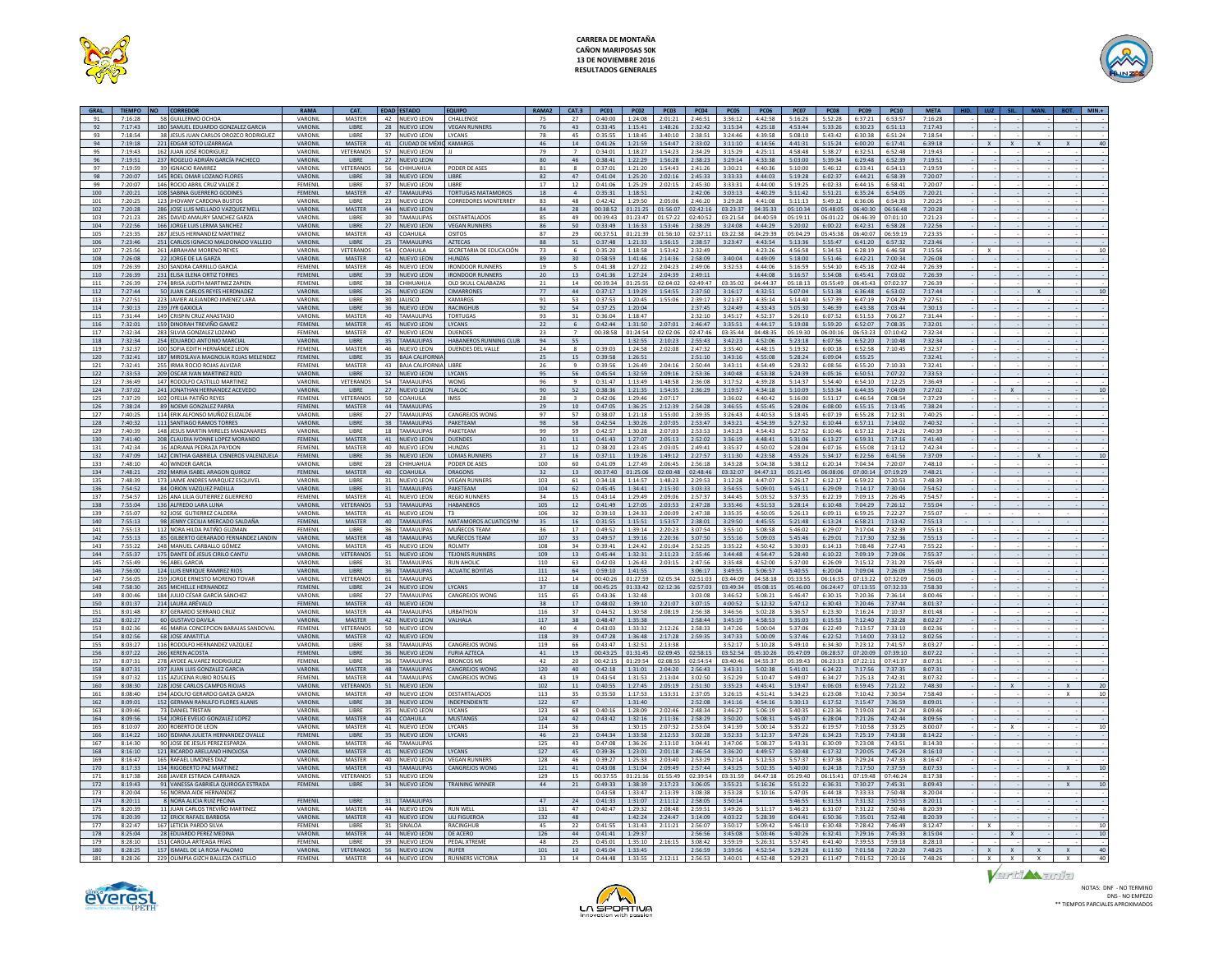



| GRAL.      | TIEMPO NO CORREDOR |                                                                          | RAMA               | CAT.                          |          | <b>EDAD ESTADO</b>                     | <b>FOUIPO</b>                                                | RAMA <sub>2</sub> | CAT.3                 |                    | $PC01$ $PC02$ $PC03$             |                        | PC04                  | PCO <sub>5</sub>        | PCD6                | PC07                |                                | PCOS PCO9 PC10      |                        | <b>MFTA</b>        | HID. | $1112$ SIL.           | <b>MAN</b> |              | $MIN.+$  |
|------------|--------------------|--------------------------------------------------------------------------|--------------------|-------------------------------|----------|----------------------------------------|--------------------------------------------------------------|-------------------|-----------------------|--------------------|----------------------------------|------------------------|-----------------------|-------------------------|---------------------|---------------------|--------------------------------|---------------------|------------------------|--------------------|------|-----------------------|------------|--------------|----------|
| 182        | 8:28:34            | 99 DAVID ALBERTO GARZA ORTIZ                                             | VARONIL            | MASTER                        |          | 41 TAMAULIPAS                          | <b>HABANEROS</b>                                             | 133               | 49                    |                    | 0:41:59 1:26:53 2:03:19          |                        |                       | 2:47:49 3:35:03 4:50:17 |                     | 5:37:15             | 6:26:12 7:29:27 7:54:51        |                     |                        | 8:28:34            |      |                       |            |              |          |
| 183        | 8:29:40            | 70 HELIODORO JOSE ROCHA MONTES                                           | VARONII            | MASTER                        | 43       | COAHUILA                               | TRAIL RUNNERS PIEDRAS NEGI                                   | 134               | 50                    | 0:44:21            | 1:34:04                          | 2:21:00                | 3:14:40               | 4:03:20                 | 5:26:41             | 6:02:44             | 6:48:00                        | 7:42:02             | 8:01:14                | 8:29:40            |      |                       |            |              |          |
| 184<br>185 | 8:29:58<br>8:30:38 | 224 MARIA LUISA FABIAN CABRERA<br>55 JOSE ANTONIO SANCHEZ DE VALLE       | FEMENIL<br>VARONIL | LIBRE<br>VETERANOS            | 34<br>50 | <b>TAMAULIPAS</b><br>COAHUILA          | <b>RUNNERS VICTORIA</b><br><b>MUSTANGS</b>                   | 49<br>130         | 26<br>16              | 0:45:41<br>0:40:51 | 1:34:33<br>1:29:30               | 2:14:10<br>2:08:50     | 3:05:00<br>2:59:58    | 4:02:46<br>3:49:23      | 5:26:34<br>5:11:13  | 6:07:31<br>5:46:33  | 6:52:29<br>6:31:40             | 7:41:30<br>7:31:13  | 8:01:28<br>7:50:44     | 8:29:58<br>8:20:38 |      |                       |            | $\mathbf{x}$ |          |
| 186        | 8:31:01            | 153 ALICIA GARZA RODRIGUEZ                                               | FEMENIL            | VETERANOS                     | $50 -$   | NUEVO LEON                             | <b>IRONDOOR RUNNERA</b>                                      | 50                | $\sim$                | 0:45:20            | 1:34:26                          | 2:13:50                | 3:00:24               | 3:58:00                 | 5:13:58             | 5:57:43             | 6:45:24                        | 7:45:04             | 8:04:28                | 8:31:01            |      |                       |            |              |          |
| 187        | 8:31:01            | 236 VALERIA DOMENICA GONZALEZ SEPULVEDA                                  | FEMENIL            | LIBRE                         | 38       | NUEVO LEON                             | <b>IRONDOOR RUNNERS</b>                                      | 51                | 27                    | 0:45:22            | 1:34:24                          | 2:14:18                | 3:00:20               | 3:57:58                 | 5:13:54             | 5:57:40             | 6:45:42                        | 7:45:15             | 8:04:25                | 8:31:01            |      |                       |            |              |          |
| 188        | 8:32:47            | 137 JOHANN LARA COLIN                                                    | VARONIL            | <b>LIBRE</b>                  | 39       | <b>TAMAULIPAS</b>                      | HABANEROS RUNNING TEAM                                       | 136               | 70                    | 0:43:34            |                                  | 1:33:37 2:12:38        | 2:50:52               | 3:53:46                 | 5:19:26             | 5:55:53             | 6:46:11                        | 7:41:16             | 8:05:33                | 8:32:47            |      |                       |            |              |          |
| 189        | 8:36:22            | 57 FELIX CHAVEZ                                                          | VARONIL            | LIBRE                         | 37       | <b>TAMAULIPAS</b>                      | <b>FAMILY RUNNERS REYNOSA</b>                                | 137               | 71                    | 0:48:10            | 1:39:05                          | 2:19:57                | 3:11:56               | 3:58:30                 | 5:21:43             | 6:06:41             | 6:50:22                        | 7:42:10             | 8:02:16                | 8:36:22            |      |                       |            |              |          |
| 190<br>191 | 8:36:29<br>8:36:38 | 110 LUIS EVERARDO CRUZ RANGEL<br>52 ALEJANDRO BAÑUELOS                   | VARONIL<br>VARONIL | MASTER<br>MASTER              | 41       | 44 TAMAULIPAS<br><b>NUEVO LEON</b>     | <b>TORTUGAS DE MATAMOROS</b><br>ODR TEAM                     | 138<br>139        | 51<br>52              | 0:48:19<br>0:45:08 | 1:37:32<br>1:32:28               | 2:17:50<br>2:11:28     | 3:04:46<br>2:59:06    | 3:58:02<br>3:51:16      | 5:09:07<br>5:15:13  | 5:46:06<br>5:58:07  | 6:29:05<br>6:49:03             | 7:34:14<br>7:47:44  | 7:59:49<br>8:09:16     | 8:36:29<br>8:36:38 |      |                       |            |              |          |
| 192        | 8:36:57            | 232 MARCO ANTONIO VILLALOBOS LEAL                                        | VARONIL            | MASTER                        | 40       | <b>NUEVO LEON</b>                      | NDEPENDIENT                                                  | 140               | 53                    | 0:40:30            | 1:29:12                          | 2:08:13                | 2:57:09               | 4:03:53                 | 5:26:37             | 6:11:59             | 7:02:44                        | 7:53:35             | 8:10:50                | 8:36:57            |      |                       |            |              |          |
| 193        | 8.37.46            | 158 ALBA NIDIA GARCÍA RODRIGUEZ                                          | FEMENIL            | LIBRE                         | 31       | <b>TAMAULIPAS</b>                      | PAKETEAM                                                     | 52                | 28                    | 0:45:59            | 1:35:04                          | 2:16:52                | 3:07:44               | 3:54:52                 | 5:20:08             | 5:55:46             | 6:48:32                        | 7:49:32             | 8:10:57                | 8:37:46            |      |                       |            |              |          |
| 194        | 8.38.44            | 249 ENRIOUE TREVIÑO REYES                                                | VARONIL            | <b>MASTER</b>                 |          | 44 NUEVO LEON                          | <b>REGIO RUNNERS</b>                                         | 141               | 54                    | 0:40:02            |                                  | $1:24:12$ $2:01:58$    | 2:51:37               | 3:46:47                 | 5:15:42             | 5:58:04             | 6.49.24                        | 7:48:06             | 8:09:28                | 8.38.44            |      |                       |            |              |          |
| 195        | 8:39:13            | 244 JUAN JOSÉ ROSALES                                                    | VARONIL            | MASTER                        | 45       | <b>NUEVO LEON</b>                      | <b>CORREDORES MONTERREY</b>                                  | 142               | 55                    | 0:38:48            | 1:26:00                          | 2:03:44                | 2:54:49               | 3:49:03                 | 5:10:02             | 5:57:50             | $6 - A7 - A7$                  | 7:51:56             | 8:12:01                | 8:39:13            |      |                       |            |              |          |
| 196<br>197 | 8:39:33<br>8:40:56 | 238 MARIA GUADALUPE URBIOLA LOPEZ<br>77 FRANCISCO JAVIER ALANIS GONZALEZ | FEMENIL<br>VARONI  | LIBRE<br>LIBRE                | 34       | 28 NUEVO LEON<br><b>NUEVO LEON</b>     | GLIT<br><b>FRAINING WINNER</b>                               | 53<br>144         | 29<br>72              | 0:38:34<br>0:49:23 | 1:25:53                          | 2:04:00<br>2:17:25     | 2:54:37<br>3:06:14    | 3:49:01<br>3:55:23      | 5:10:09<br>5:18:51  | 5:57:47<br>5:57:31  | 6:47:49<br>6:43:48             | 7:51:50<br>7:43:20  | 8:12:04<br>8:06:23     | 8:39:33<br>8:40:56 |      |                       |            |              |          |
| 198        | 8:41:00            | 235 CRISTIAN YORDI SALAZAR SUAREZ                                        | VARONIL            | LIBRE                         | 39       | <b>NUEVO LEON</b>                      | <b>IRONDOOR RUNNERS</b>                                      | 135               | 69                    | 0:35:42            | 1:21:22                          | 2:04:11                | 2:49:36               | 3:45:12                 | 5:14:01             | 5:57:57             | 6:47:38                        | 7:43:13             | 8:04:21                | 8:31:00            |      |                       |            | $\mathbf{x}$ | 10       |
| 199        | 8.42.06            | 226 DIANA VALDEZ                                                         | FEMENII            | MASTER                        |          | 42 NUEVO LEON                          |                                                              | 39                | 18                    |                    | 1:35:45                          | 2:13:45                | 2:57:32               | 3:43:03                 | 5:03:20             | $5 - 43 - 38$       | 6:24:07                        | 7:16:40             | 7.35.28                | 8:02:06            |      | ¥.<br>$\mathbf{x}$    |            | $\mathbf{x}$ | 40       |
| 200        | 8:44:18            | 182 SALVADOR MEZA VAZQUEZ                                                | VARONIL            | LIBRE                         | 36       | <b>NUEVO LEON</b>                      | DESTARTALADOS                                                | 145               | 73                    | 0:42:40            | 1:31:19                          | 2:13:22                | 3:07:48               | 3:58:05                 | 5:22:17             | 6:04:38             | 6:57:27                        | 7:56:55             | 8:17:58                | 8:44:18            |      |                       |            |              |          |
| 201        | 8.45.05            | 65 MIGUEL BANDA                                                          | VARONII            | LIBRE                         | 33       | TAMAULIPAS                             | <b>FAMILY RUNNERS REYNOSA</b>                                | 146               | 74                    | $0.44 - 55$        | 1:30:19                          | 2.08.58                | $2.57 - 49$           | 3.49.39                 | 5:17:38             | 6:06:51             | 6:57:20                        | 7:51:00             | 8:13:47                | 8:45:05            |      |                       |            |              |          |
| 202<br>203 | 8:46:54<br>8:47:40 | 113 JORGE SOLIS GONZALEZ<br>288 VALDO SANDOVAL MORENO                    | VARONIL<br>VARONIL | LIBRE<br>MASTER               | 35<br>43 | <b>TAMAULIPAS</b><br><b>NUEVO LEON</b> | HABANEROS RUNNING TEAM<br>AVENTUREROS V.I.P.                 | 148<br>149        | 76<br>57              | 0:48:51<br>0:41:47 | 1:38:29<br>1:38:13               | 2:17:46<br>2:19:12     | 3:06:33<br>3:13:35    | 4:08:40<br>4:08:38      | 5:34:44<br>5:36:47  | 6:14:58<br>6:17:09  | 7:07:54<br>7:05:24             | 8:02:44<br>7:54:42  | 8:20:18<br>8:19:23     | 8:46:54<br>8:47:40 |      |                       |            |              |          |
| 204        | 8:48:15            | 86 NORMA BALDERAS OLVERA                                                 | FEMENIL            | MASTER                        |          | 43 TAMAULIPAS                          | <b>URBATHON</b>                                              | 55                | 20                    |                    | 0:48:22 1:38:45 2:13:24          |                        | 3:09:46 4:08:44       |                         | 5:35:34             | 6:15:20             | 7:07:57 8:02:35                |                     | 8:21:41                | 8:48:15            |      |                       |            |              |          |
| 205        | 8:49:22            | 94 ANDREA GARCIA OLVERA                                                  | FEMENIL            | MASTER                        | 40       | AMAULIPAS                              | HABANEROS RUNNING TEAM                                       | 56                | 21                    | 0:49:01            |                                  | 2:19:09                | 3:07:23               | 4:08:47                 | 5:34:41             | 6:15:02             | 7:07:51                        | 8:03:23             | 8:22:40                | 8:49:22            |      |                       |            |              |          |
| 206        | 8:50:20            | 129 VICTOR GUILLERMO WONG GARCIA                                         | VARONIL            | VETERANOS                     |          | 58 TAMAULIPAS                          | <b>CANGREJOS WONG</b>                                        | 150               | 17                    |                    | $0:48:39$ 1:42:15                | 2:24:16                | 3:12:44               | 4:08:46                 | 5:27:10             | 6:11:53             | 6:57:35                        | 7:58:20             | 8:19:41                | 8:50:20            |      |                       |            |              |          |
| 207<br>208 | 8:50:23            | <b>75 LETICIA MONTES</b>                                                 | FEMENII<br>VARONIL | <b>LIBRE</b><br>MASTER        | 36       | NUEVO LEON                             | <b>TRAINING WINNER</b><br><b>NINGUNO</b>                     | 57                | 31<br>56              | 0:50:00<br>0:48:43 | 1:39:20                          | 2:22:22                | 3:11:45               | 3:58:17<br>3:58:08      | 5:29:27             | 6:12:13             | 7:01:34                        | 7.59.37<br>7.46.38  | 8:19:30                | 8:50:23            |      |                       |            |              | 10       |
| 209        | 8:50:25<br>8:50:32 | 185 GABRIEL HUMBERTO GOMEZ BRITO<br>284 SUSANA RODRIGUEZ GARZA           | FEMENIL            | LIBRE                         | 37       | 44 NUEVO LEON<br><b>NUEVO LEON</b>     | <b>AVENTUREROS V.I.P</b>                                     | 143<br>58         | 32                    | 00:46:08           | 1:38:35<br>01:39:07 02:12:32     | 2:18:36                | 3:06:22<br>03:15:05   | 04:09:23                | 5:19:46<br>05:37:35 | 5:58:12<br>06:17:05 | 6:44:50<br>07:05:35            | 07:54:52 08:19:26   | 8:10:21                | 8:40:25<br>8:50:32 |      |                       |            |              |          |
| 210        | 8:50:35            | 289 OMAR ANTONIO SOSA SANTIAGO                                           | VARONIL            | LIBRE                         | 34       | <b>NUEVO LEON</b>                      | <b>AVENTUREROS V.I.P</b>                                     | 151               | 77                    | 0:39:32            | 1:29:08                          | 2:07:13                | 2:57:34               | 3:55:26                 | 5:21:51             | 5:58:32             | 6:51:45                        | 7:54:56             | 8:19:19                | 8:50:35            |      |                       |            |              |          |
| 211        | 8:51:18            | 216 RAYMUNDO CAMACHO GONZALEZ                                            | VARONIL            | <b>VETERANO</b>               | 54       | <b>NUEVO LEON</b>                      | <b>TERNIUM</b>                                               | 152               | 18                    | 0:42:25            | 1:34:22                          | 2:11:41                | 2:55:41               | 3:52:52                 | 5:08:53             | 5:47:36             | 6:38:56                        | 7:50:18             | 8:16:05                | 8:51:18            |      |                       |            |              |          |
| 212        | 8:53:22            | 83 URIEL ALBERTO FERNANDEZ SALAZAR                                       | VARONIL            | LIBRE                         | 31       | <b>NUEVO LEON</b>                      | KAMARGS                                                      | 153               | 78                    | 0:52:28            | 1:46:44                          | 2:28:49                | 3:10:58               | 4:02:15                 | 5:19:53             | 6:08:08             | 7:00:55                        | 8:08:34             | 8:27:12                | 8:53:22            |      |                       |            |              |          |
| 213        | 8:55:07            | 282 CARLOS CARRANZA                                                      | VARONI             | LIBRE                         | 25       | <b>NUEVO LEON</b>                      | DUENDES                                                      | 154               | 79                    | 00:45:40           | 01:34:28                         | 02:14:28               | 03:05:22              | 03:56:38                | 05:24:52            | 06:06:20            | 06:57:32                       | 07:51:06            | 08:19:00               | 8:55:07            |      |                       |            |              |          |
| 214<br>215 | 8.55.55<br>8:56:06 | 59 ESTEBAN ACEVEDO<br>258 ALEJANDRA GUAJARDO GALVAN                      | VARONIL<br>FEMENIL | <b>LIBRE</b><br>LIBRE         | 24       | 29 TAMAULIPAS<br>COAHUILA              | FAMILY RUNNERS REYNOSA                                       | 147<br>54         | 75<br>30 <sup>2</sup> | 0:41:32            | 1:31:08<br>01:34:19              | 2:11:16<br>02:14:51    | 2:57:59               | 03:57:33                | 5:17:29<br>05:31:27 | 6:07:11<br>06:13:44 | 6:57:04<br>06:57:18            | 7:50:46<br>07:51:12 | 8:13:37<br>08:13:45    | 8:45:55<br>8:46:06 |      |                       |            | $\mathbf{x}$ | 10<br>10 |
| 216        | 8:56:51            | 119 GUILLERMO LOPEZ RAMIREZ                                              | VARONIL            | <b>MASTER</b>                 |          | 45 TAMAULIPAS                          | PODIUM FITNES                                                | 155               | 58                    | 0:51:12            | 1:43:36                          | 2:25:47                | 3:23:52               | 4:32:33                 | 6:00:19             | 6:29:37             | 7:11:34                        | 8:05:59             | 8:28:14                | 8:56:51            |      |                       |            |              |          |
| 217        | 8:57:17            | 163 ABEL ALBERTO SUAREZ VALDES                                           | VARONIL            | MASTER                        | 43       | COAHUILA                               | TRX SALTILLO                                                 | 156               | 59                    | 0:47:34            | 1:44:11                          | 2:32:43                | 3:27:38               | 4:12:44                 | 5:39:26             | 6:20:05             | 7:03:41                        | 8:05:11             | 8:31:10                | 8:57:17            |      |                       |            |              |          |
| 218        | 8:57:32            | 213 MARIELLA LOPEZ BLADINIERES                                           | FEMENIL            | LIBRE                         | 32       | <b>IUEVO LEON</b>                      | LILI FIGUERO/                                                | 60                | 33                    | 0:47:51            | 1:42:21                          | 2:27:03                | 3:17:44               | 4:19:59                 | 5:40:19             | 6:21:26             | 7:07:36                        | 8:07:30             | 8:30:14                | 8:57:32            |      |                       |            |              |          |
| 219<br>220 | 8.57.59<br>8:58:03 | 144 CARLOS AGUIRRE RODRIGUEZ<br>212 TANYA GONZÁLEZ                       | VARONIL<br>FEMENIL | LIBRE<br><b>IIRRF</b>         | 37       | <b>NUEVO LEON</b><br>38 NUEVO LEON     | <b>ROLMTY</b><br><b>IIII FIGUEROA</b>                        | 157<br>61         | 80<br>34              | 0:47:45            | 1:31:27<br>1:42:19               | 2:11:58<br>2:26:52     | 3:05:08<br>3:17:39    | 4:02:22<br>4:20:02      | 5:23:07<br>5:40:15  | 6:03:12<br>6:21:21  | 6:56:16<br>7:07:39             | 8:00:25<br>8:07:29  | 8:22:47<br>8:30:51     | 8:57:59<br>8:58:03 |      |                       |            |              |          |
| 221        | 8:58:11            | 193 SOFIA EUGENIA LOZANO DE LA ROSA                                      | FEMENII            | LIBRE                         | 26       | <b>HIHIIAHIIA</b>                      | CHIWAS SPORT TRAINING TRA                                    | 62                | 35                    | 0.48.34            | 1:39:22                          | 2:21:56                | 3:11:42               | 3:59:26                 | 5:27:47             | 6:06:26             | 7:00:39                        | 8:01:36             | 8:25:09                | 8:58:11            |      |                       |            |              |          |
| 222        | 8:59:37            | 138 MARTIN VENTURA MIRELES GARCIA                                        | VARONIL            | MASTER                        | 44       | <b>TAMAULIPAS</b>                      | PAKETEAM                                                     | 159               | 60                    | 0:45:51            | 1:34:43                          | 2:15:16                | 3:03:59               | 3:54:59                 | 5:10:12             | 5:55:37             | 6:46:15                        | 7:56:19             | 8:22:20                | 8:59:37            |      |                       |            |              |          |
| 223        | 9:01:49            | 202 MARTHA ELVA ZAMORANO RUIZ                                            | FEMENIL            | MASTER                        | 42       | <b>NUEVO LEON</b>                      | <b>GUSANITO RUNNERS</b>                                      | 63                | 23                    | 0:51:15            | 1:44:03                          | 2:19:03                | 3:25:48               | 4:17:28                 | 5:47:06             | 6:26:08             | 7:11:26                        |                     | 8:29:13                | 9:01:49            |      |                       |            |              |          |
| 224        | 9:04:49            | 20 LETICIA VITE CARBALLO                                                 | FEMENIL            | <b>MASTER</b>                 |          | 46 TAMAULIPAS                          | <b>SPARTANS TEAM</b>                                         | 59                | 22                    | 0:36:06            | 1:21:12                          | 2:00:40                | 2:48:16               | 3:51:27                 | 5:19:08             | 6:04:07             | 6:47:07                        | 7:57:50             | 8:21:23                | 8:54:49            |      |                       |            | $\mathbf{x}$ | 10       |
| 225        | 9:09:48            | 269 MARÍA DEL ROSARIO MARTÍNEZ SILVA                                     | FEMENIL            | MASTER                        | 40       | COAHUILA                               |                                                              | 64                | 24                    | 00:49:20           | 01:39:01 02:20:21                |                        | 03:10:49              | 04:13:54                | 05:38:11            | 06:21:29            | 07:05:44   08:10:04   08:32:52 |                     |                        | 9:09:48            |      |                       |            |              |          |
| 226<br>227 | 9:10:04<br>9:11:19 | 71 OSVALDO E MILIO HERNÁNDEZ PÉREZ<br>210 CLAUDIA ARRIAGA GARCIA         | VARONIL<br>FEMENIL | LIBRE<br>MASTER               | 35<br>41 | OAHUILA<br><b>NUEVO LEON</b>           | <b>ACUÑA TRAIL</b><br><b>GUSANITO RUNNERS</b>                | 160<br>65         | 82<br>25              | 0:47:58<br>0:46:28 | 1:37:58<br>$1.38 - 48$           | 2:17:16<br>2:24:14     | 3:21:32<br>3.23.15    | 4:11:48<br>4:17:26      | 5:33:42<br>5.49.09  | 6:13:57<br>6:28:36  | 7:04:46<br>7:22:15             | 8:09:50<br>8.23.41  | 8:32:35<br>8:43:33     | 9:10:04<br>9:11:19 |      |                       |            |              |          |
| 228        | 9:16:14            | 82 CINTHYA SONIA REYES LUNA                                              | FEMENIL            | <b>MASTER</b>                 | 40       | <b>NUEVO LEON</b>                      | <b>KAMARGS</b>                                               | 66                | 26                    |                    | 1:47:24                          | 2:33:51                | 3:24:37               | 4:27:31                 | 5:52:56             | 6:32:14             | 7:20:15                        | 8:20:34             | 8:42:48                | 9:16:14            |      |                       |            |              |          |
| 229        | 9.16:44            | 264 ANAHLAYDEE MUÑIZ RAMOS                                               | FEMENII            | <b>LIBRE</b>                  | 28       | <b>TAMAULIPAS</b>                      | <b>FAMILY RUNNERS REYNOSA</b>                                | 67                | 36                    |                    | 1:39:03                          | 2:20:02                | 3:11:51               | 3.58.27                 | 5:26:50             | 6:08:13             | 6:56:44                        | 8:06:18             | 8:37:09                | 9:16:44            |      |                       |            |              |          |
| 230        | 9:17:20            | 97 SILVIA MARGARITA VALLES VAZQUEZ                                       | FEMENIL            | LIBRE                         | 38       | COAHUILA                               | PIEDRAS NEGRAS TRAIL RUNNI                                   | 68                | 37                    | 0:47:55            | 1:37:55                          | 2:17:11                | 3:21:36               | 4:11:53                 | 5:33:38             | 6:13:53             | 7:04:42 8:09:47 8:32:42        |                     |                        | 9:17:20            |      |                       |            |              |          |
| 231        | 9:17:29            | 51 DANIEL CASTILLO TORRES                                                | VARONIL            | LIBRE                         | 27       | AMAULIPAS                              | <b>FAMILY RUNNERS REYNOSA</b>                                | 161               | 83                    | 0:43:49            | 1:30:21                          | 2:09:03                | 2:57:54               | 3:52:01                 | 5:26:54             | 6:08:16             | 6:56:30                        | 8:06:21             | 8:37:00                | 9:17:29            |      |                       |            |              |          |
| 232<br>233 | 9:19:19<br>9:19:50 | 17 URIEL RAMIREZ CHAVEZ<br>211 JESUS MARTINEZ GUADARRAMA                 | VARONIL<br>VARONII | LIBRE<br>MASTER               | 42       | 25 NUEVO LEON<br><b>NUEVO LEON</b>     | HUNZAS<br><b>GUSANITO RUNNERS</b>                            | 158<br>162        | 81<br>61              | 0.46:14            | $0:48:45$   1:38:05  <br>1.38.37 | 2:17:29<br>2:23:59     | 3:05:20<br>3:23:12    | 4:02:29<br>4:16:41      | 5:24:17<br>5:48:24  | 6:06:12<br>6:28:40  | 6:58:31 8:07:39<br>7:22:18     | 8:20:39             | 8:29:06<br>8.43.28     | 8:59:19<br>9:19:50 |      | $\mathsf{x}$          |            | $\mathbf{x}$ |          |
| 234        | 9:25:12            | 161 MARIANA MICHELLE LORÍA QUIZ                                          | FEMENIL            | <b>LIBRE</b>                  | 38       | <b>NUEVO LEON</b>                      | <b>CORREDORES DEL SUR</b>                                    | 69                | 38                    | 0:49:47            | 1:44:40                          | 2:31:36                | 3:25:53               | 4:22:39                 | 5:43:53             | 6:24:58             | 7:12:24                        | 8:23:49             | 8:52:18                | 9:25:12            |      |                       |            |              |          |
| 235        | 9:25:14            | 300 FRANCISCO JAVIER SALAZAR GARZA                                       | VARONIL            | MASTER                        | 42       | <b>NUEVO LEON</b>                      | <b>GUSANITOS RUNNERS</b>                                     | 163               | 62                    |                    | 00:49:17 01:43:44 02:28:46       |                        | 03:22:16              | 04:17:17                | 05:42:44            | 06:22:39            | 07:21:35                       | 08:31:03            | 08:52:03               | 9:25:14            |      |                       |            |              |          |
| 236        | 9:26:21            | 78 BRENDA ALICIA CANTU LOZANO                                            | FEMENIL            | LIBRE                         | 39       | <b>NUEVO LEON</b>                      | LYCANS / LOMAS                                               | 70                | 39                    | 0:51:51            | 1:45:33                          | 1:54:30                | 3:27:08               | 4:22:30                 | 5:43:38             | 6:24:46             | 7:10:20                        | 8:24:00             | 8:50:11                | 9:26:21            |      |                       |            |              |          |
| 237<br>238 | 9.30.22<br>9:30:43 | 88 MARIELA CASTILLO NIETO<br>155 SILVIA MARGARITA LEAL GOMEZ             | FEMENII<br>FEMENIL | <b>LIBRE</b><br><b>MASTER</b> | 46       | 35 TAMAULIPAS<br>NUEVO LEON            | AOUATIC GYM<br><b>GUSANITOS RUNNERS</b>                      | 71<br>72          | 40<br>27              | 0:48:53            | 1:39:26<br>1:44:08               | $2.22 - 44$<br>2:29:39 | 3.13.32<br>3:24:58    | 4.09:27<br>4:22:35      | 5:37:40<br>5:49:26  | 6:21:00<br>6:30:55  | 7:07:48<br>7:22:11             | 8:23:54<br>8:31:26  | $8.52 - 47$<br>8:54:26 | 9:30:22<br>9:30:43 |      |                       |            |              |          |
| 239        | 9:34:38            | 41 RAFAEL CARLOS GONZALEZ FLORES                                         | VARONIL            | <b>VETERANOS</b>              | 52       | <b>IUEVO LEON</b>                      |                                                              | 164               | 19                    | 0:53:11            | 1:48:40                          | 2:34:21                | 3:30:28               | 4:35:18                 | 5:56:11             | 6:34:52             | 7:20:19                        | 8:28:27             | 8:55:40                | 9:34:38            |      |                       |            |              |          |
| 240        | 9:37:51            | 132 ROBERTO CASTAN COBOS                                                 | VARONIL            | <b>MASTER</b>                 |          | 49 TAMAULIPAS                          | PODIUM FITNES                                                | 165               | 63                    | 0:51:32            | 1:43:57                          | 2:28:28                | 3:26:29               | 4:34:21                 | 6:02:48             | 6:33:38             | 7:26:46                        | 8:41:38             | 9:06:46                | 9:37:51            |      |                       |            |              |          |
| 241        | 9:38:44            | 206 ELISA RODRÍGUEZ                                                      | FEMENIL            | MASTER                        | 43       | <b>TAMAULIPAS</b>                      | <b>WARRIOR WOMENS RO</b>                                     | 73                | 28                    | 0:52:59            | 1:56:51                          | 2:47:59                | 3:40:43               | 4:32:48                 | 5:53:03             | 6:34:03             | 7:26:45                        | 8:41:42             | 9:06:49                | 9:38:44            |      |                       |            |              |          |
| 242        | 9:38:45            | 257 IBERT VIVES RIOS                                                     | VARONIL            | <b>MASTER</b>                 |          | 41 NUEVO LEON                          | <b>LYCANS</b>                                                | 166               | 64                    | 00:46:55           | 01:39:25                         | 02:21:59               | 03:17:19              | 04:18:35                | 05:56:43            | 06:41:58            | 07:31:55                       | 08:44:50            | 09:08:29               | 9:38:45            |      |                       |            |              |          |
| 243<br>244 | 9:49:09<br>9:54:03 | 127 MARCO ANTONIO LANDEROS TREVIÑO<br>133 JULIO CESAR TIRADO MORENO      | VARONIL<br>VARONIL | LIBRE<br>VETERANO             | 28<br>52 | <b>TAMAULIPAS</b><br><b>IUEVO LEON</b> | D11GYM<br><b>TLALOC</b>                                      | 167<br>168        | 84<br>20              | 0:43:40<br>0:45:48 | 1:33:50<br>1:45:59               | 2:19:51<br>2:30:45     | 3:25:12<br>3:26:40    | 4:34:03<br>4:27:02      | 6:05:37<br>5:54:28  | 6:45:41<br>6:38:50  | 7:35:11<br>7:31:25             | 8:45:40<br>8:46:25  | 9:13:55<br>9:14:42     | 9:49:09<br>9:54:03 |      |                       |            |              |          |
| 245        | 9:54:03            | 252 EDITH SEGURA LOPEZ                                                   | FEMENIL            | LIBRE                         | 36       | <b>NUEVO LEON</b>                      | <b>GUSANITO RUNNERS</b>                                      | 74                | 41                    | 0:49:39            | 1:44:00                          | 2:30:49                | 3:28:21               | 4:26:58                 | 5:54:58             | 6:38:26             | 7:31:27                        | 8:46:03             | 9:14:38                | 9:54:03            |      |                       |            |              |          |
| 246        | 9:54:03            | 42 I II JANA RODRIGUEZ OVALLE                                            | FEMENIL            | <b>LIBRE</b>                  |          | 34 NUEVO LEON                          | ARTE EN BRONCE                                               | 75                | 42                    | 0.46:58            | 1:40:49                          | 2:25:56                | 3:22:56               |                         | 5:54:55             | 6:38:43             | 7:31:52                        | 8.45.48             | 9:14:46                | 9:54:03            |      |                       |            |              |          |
| 247        | 9.57.53            | 204 ERICK MARTIN AMBRIZ DE LOS SANTOS                                    | VARONII            | <b>LIBRE</b>                  | 36       | <b>NUEVO LEON</b>                      | <b>CORREDORES DEL SUR</b>                                    | 169               | 85                    | $0.47 - 11$        | 1.38.27                          | 2:22:56                | 2:11:55               | $A - 16 - AA$           | 5:44:46             | 6:29:03             | 7.28.25                        | $8.46 - 36$         | 9:17:45                | 9.57.53            |      |                       |            |              |          |
| 248        | 10:12:05           | 122 JAVIER GONZALEZ                                                      |                    |                               |          |                                        |                                                              |                   |                       | 0:42:28            | 1:30:11                          | 2:11:44                | 3:09:17               | 4:20:15                 | 5:47:12             | 6:27:37             | 7:12:26                        | 8:23:56             | 8:52:52                | 9:32:05            |      | $x -$<br>$\mathsf{x}$ |            |              |          |
|            | DNF<br>DNF         | 103 ANTONIO MARQUEZ PALACIOS<br>125 AMERICA TORRES GAMON                 | VARONIL<br>FEMENIL | LIBRE<br><b>MASTER</b>        | 34       | <b>NUEVO LEON</b><br>40 TAMAULIPAS     | CANGREJOS WONG                                               |                   |                       | 0:41:40<br>0:48:40 | 1:26:12<br>1:43:12               | 2:00:44<br>2:34:09     | 2:39:08<br>3:35:31    | 3:33:00<br>4:32:51      | 4:41:04<br>5:10:18  | 5:23:34<br>6:53:29  | 6:00:29<br>7.44.44             | 8:22:52<br>DNF      | 9:11:52                | DNF                |      |                       |            |              |          |
|            | DNF                | 170 JOSE LUIS FARIAS GAYTAN                                              | VARONIL            | MASTER                        |          | 48 COAHUILA                            | <b>GUSANITO</b>                                              |                   |                       | 0:42:11            | 1:31:24                          | 2:15:56                | 3:10:41               | 4:08:31                 | 5:50:27             | 6:42:10             | 7:38:43                        | DNF                 |                        |                    |      |                       |            |              |          |
|            | DNF                | 24 EDWIN LEONARDO HERNANDEZ MARTINEZ                                     | VARONIL            | LIBRE                         | 18       | <b>UEVO LEON</b>                       | <b>CIMARRONES</b>                                            |                   |                       |                    | 1:25:37                          | 2:05:52                | 3:05:06               | 3:56:43                 | 5:15:08             | 6:04:12             | DNF                            |                     |                        |                    |      |                       |            |              |          |
|            | DNF                | 247 CLAUDIA VAZQUEZ RODRIGUEZ                                            | FEMENIL            | MASTER                        | 45       | <b>NUEVO LEON</b>                      | CORREDORES RIO LA SILLA                                      |                   |                       | 0.49.29            | 1:44:19                          | 2.32.36                | 3.29:09               | 4:27:38                 | 5:56:56             | DNF                 |                                |                     |                        |                    |      |                       |            |              |          |
|            | DNF<br>DNF         | 118 JOSE LUIS CORTES SOTO<br>174 LUIS LAURO JASSO CISNERO                | VARONIL<br>VARONII | <b>MASTER</b><br>VETERANOS    | 41       | <b>TAMAULIPAS</b>                      | PODIUM FITNES                                                |                   |                       | 0:51:04            | 1:43:03                          | 2:25:44                | 3:23:28               | 4:32:31                 | 6:00:14<br>DNF      | <b>DNF</b>          |                                |                     |                        |                    |      |                       |            |              |          |
|            | DNF                | 263 CARLOS CASTILLO BRAVO                                                | VARONIL            | MASTER                        | 51<br>43 | <b>NUEVO LEON</b><br>NUEVO LEON        | <b>ESCOBEDO RUNNERS</b>                                      |                   |                       | 0:46:37            | 1:36:07<br>0:46:43 1:40:46       | 1:51:05<br>2:25:41     | 3:05:18<br>3:23:00    | 4:02:05<br>4:22:33      | DNF                 |                     |                                |                     |                        |                    |      |                       |            |              |          |
|            | DNF                | 117 JONATHAN LUNA SALAZA                                                 | VARONIL            | MASTER                        | 41       | AMAULIPAS                              | PODIUM FITNES                                                |                   |                       | 0:51:06            | 1:43:34                          | 2:26:36                | 3:26:12               | 4:33:44                 | DNF                 |                     |                                |                     |                        |                    |      |                       |            |              |          |
|            | DNF                | 120 JESUS LUNA MARTINEZ                                                  | VARONIL            | MASTER                        | 45       | <b>TAMAULIPAS</b>                      | <b>CANGREJOS WONG</b>                                        |                   |                       | 0:50:20            | 1:43:54                          | 2:28:40                | 3:26:23               | 4:34:18                 | DNF                 |                     |                                |                     |                        |                    |      |                       |            |              |          |
|            | DNF                | 240 BRYAN ISAAC AMAYA MENDOZA                                            | VARONIL            | <b>LIBRE</b>                  | $25 -$   | <b>TAMAULIPAS</b>                      | TORTUGAS DE MATAMOROS                                        |                   |                       | 0:28:24            | 1:05:46                          | 1:30:51                | 2.02.59               | DNF                     |                     |                     |                                |                     |                        |                    |      |                       |            |              |          |
|            | DNF<br>DNF         | 295 RAUL HUMBERTO CASTAÑON GUEVARA                                       | VARONIL<br>VARONIL | MASTER                        | 47       | <b>UEVO LEON</b>                       | VERTIMANIA                                                   |                   |                       | 00:29:20           | 01:05:59                         | 01:34:08               | 02:05:02              | DNF                     |                     |                     |                                |                     |                        |                    |      |                       |            |              |          |
|            | <b>DNF</b>         | 246 CARLOS GERARDO MARTINEZ SARMIENTO<br>64 ROSANDRA PATIÑO              | FEMENIL            | LIBRE<br>LIBRE                | 31<br>35 | <b>NUEVO LEON</b><br><b>TAMAULIPAS</b> | <b>CORREDORES MONTERREY</b><br><b>FAMILY RUNNERS REYNOSA</b> |                   |                       | 0:38:46<br>0:48:23 | 1:26:15<br>1:40:50               | 2:05:04<br>2:30:10     | 2:58:24<br>3:34:24    | DNF<br>DNF              |                     |                     |                                |                     |                        |                    |      |                       |            |              |          |
|            | DNF                | 215 ROCIO ARIZPE                                                         | FEMENII            | MASTER                        | 40       | <b>OAHUILA</b>                         | <b>RUNNIG SARINAS</b>                                        |                   |                       | 0:51:45            | 1:50:36                          | 2.40.33                | 3.38.20               | DNF                     |                     |                     |                                |                     |                        |                    |      |                       |            |              |          |
|            | DNF                | 61 MARIA DE LOS DOLORES REYES CABRERA                                    | FEMENIL            | MASTER                        | 42       | <b>TAMAULIPAS</b>                      | <b>CORREDORES MONTERREY</b>                                  |                   |                       | 0:51:35            | 1:49:23                          | 2:35:50                | 3:38:23               | DNF                     |                     |                     |                                |                     |                        |                    |      |                       |            |              |          |
|            | DNF                | 291 ROBERTO RAZO GUTIÉRREZ                                               | VARONIL            | MASTER                        | 45       | <b>UEVO LEON</b>                       | LYCANS                                                       |                   |                       | 0:53:07            | 1:50:42                          | 2:40:22                | 3:38:33               | DNF                     |                     |                     |                                |                     |                        |                    |      |                       |            |              |          |
|            | DNF                | 156 JESUS ROBLEDO GUEL                                                   | VARONIL            | VETERANOS                     |          | 70 NUEVO LEON                          | <b>IRRF</b>                                                  |                   |                       | 1:18:30            | 2:08:42                          |                        | 3:42:09               | DNF                     |                     |                     |                                |                     |                        |                    |      |                       |            |              |          |
|            | DNF<br>DNF         | 130 IRIS AIRAM ORNELAS JUAREZ<br>33 PABLO MARROQUIN GARZA                | FEMENIL<br>VARONIL | LIBRE<br><b>LIBRE</b>         | 32       | <b>TAMAULIPAS</b><br>24 NUEVO LEON     | <b>CANGREIOS WONG</b><br>DE ACERO                            |                   |                       | 1:12:17<br>0:46:52 | 2:18:05<br>1:37:09               | 3:24:04<br>2:18:27     | 4:29:39<br><b>DNF</b> | DNF                     |                     |                     |                                |                     |                        |                    |      |                       |            |              |          |
|            | DNF                | 21 REBECA MENDISAN                                                       | VARONIL            | <b>VETERANOS</b>              | 52       | <b>NUEVO LEON</b>                      | HUNZAS                                                       |                   |                       |                    | 0:45:11 1:38:25                  | 2:18:53                | DNF                   |                         |                     |                     |                                |                     |                        |                    |      |                       |            |              |          |
|            | <b>DNS</b>         | 6 EGBERT KUIPER                                                          | VARONIL            | <b>MASTER</b>                 |          | 47 NUEVO LEON                          | <b>DUENDES</b>                                               |                   |                       |                    |                                  |                        |                       |                         |                     |                     |                                |                     |                        |                    |      |                       |            |              |          |
|            | <b>DNS</b>         | 13 MIGUEL ANGEL ROBLES VILLARREAL                                        | VARONIL            | VETERANOS                     |          | 50 NUEVO LEON                          | LILI FIGUERO/                                                |                   |                       |                    |                                  |                        |                       |                         |                     |                     |                                |                     |                        |                    |      |                       |            |              |          |
|            | <b>DNS</b>         | 27 RICARDO ESPINOSA ALVAREZ                                              | VARONIL            |                               |          | VETERANOS 56 NUEVO LEON                | HUNZAS                                                       |                   |                       |                    |                                  |                        |                       |                         |                     |                     |                                |                     |                        |                    |      |                       |            |              |          |



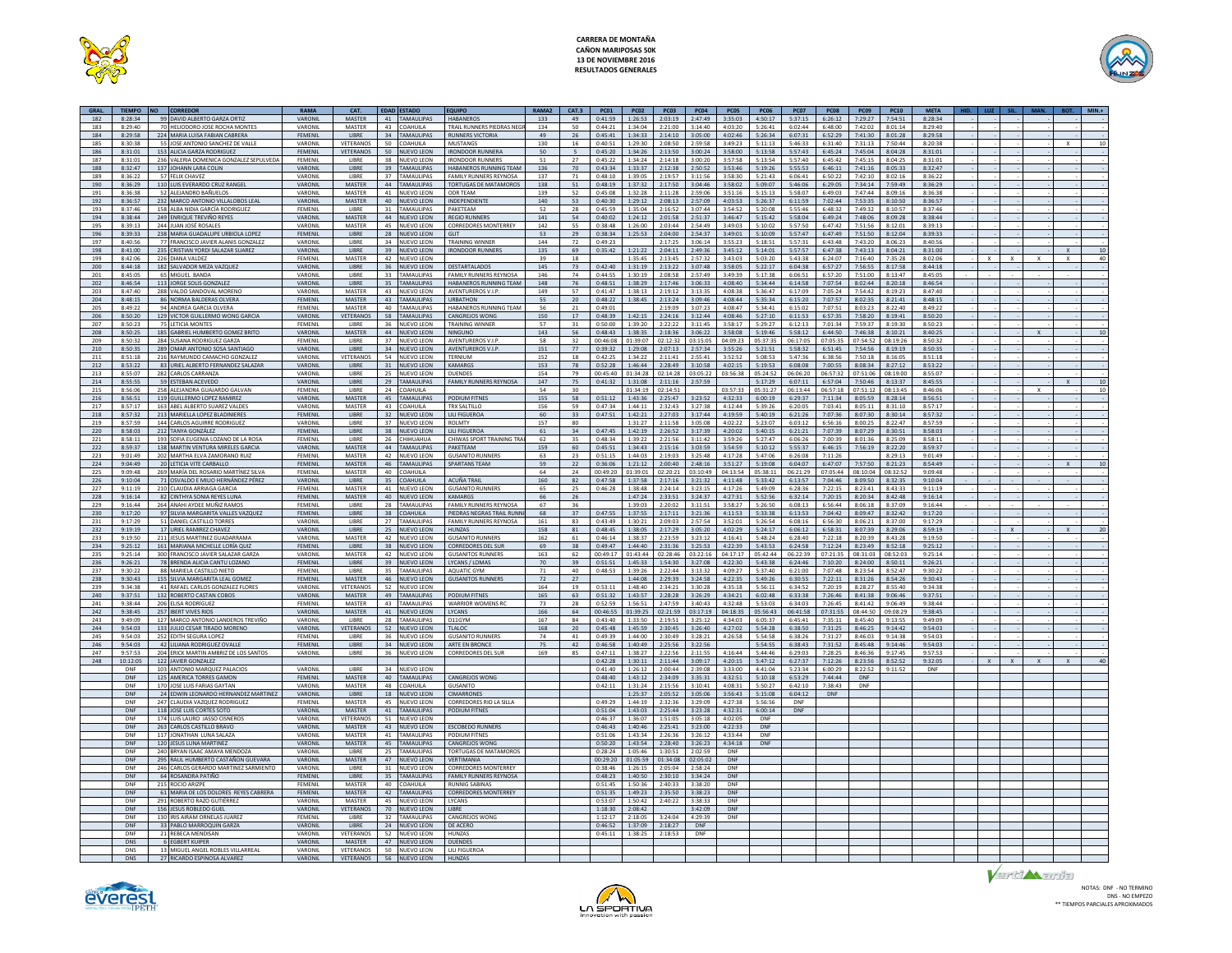



| GRAL. | <b>TIFMPO</b> | <b>NO</b> | CORREDOR                              | RAMA    | CAT.             |    | <b>EDAD ESTADO</b>       | <b>EQUIPO</b>                  | RAMA <sub>2</sub> | CAT.3 | <b>PC01</b> | <b>PC02</b> | PC <sub>03</sub> | <b>PC04</b> | PC <sub>05</sub> | <b>PC06</b> | <b>PC07</b> | <b>PC08</b> | PC09 | <b>PC10</b> | <b>META</b> | HID. | $LUZ$ $SL$ | MAN. | BOT. | $MIN.+$ |
|-------|---------------|-----------|---------------------------------------|---------|------------------|----|--------------------------|--------------------------------|-------------------|-------|-------------|-------------|------------------|-------------|------------------|-------------|-------------|-------------|------|-------------|-------------|------|------------|------|------|---------|
|       | <b>DNS</b>    |           | 29 GUILLERMO RANGEL SADA              | VARONIL | LIBRE            | 38 | NUEVO LEON               | DE ACERO                       |                   |       |             |             |                  |             |                  |             |             |             |      |             |             |      |            |      |      |         |
|       | DNS.          |           | 31 JUAN MARCOS TUEME                  | VARONIL | VETERANOS        | 64 | NUEVO LEON               | DE ACERO                       |                   |       |             |             |                  |             |                  |             |             |             |      |             |             |      |            |      |      |         |
|       | <b>DNS</b>    |           | 34 ALEJANDRO MONSIVAIS RODRIGUEZ      | VARONIL | LIBRE            | 38 | NUEVO LEON               | DE ACERO                       |                   |       |             |             |                  |             |                  |             |             |             |      |             |             |      |            |      |      |         |
|       | <b>DNS</b>    |           | 35 JOSE GUMARO MARQUEZ DAVILA         | VARONIL | MASTER           | 42 | <b>NUEVO LEON</b>        | DE ACERO                       |                   |       |             |             |                  |             |                  |             |             |             |      |             |             |      |            |      |      |         |
|       | <b>DNS</b>    |           | 69 KARLA JUDITH ZAVALA REYES          | FEMENIL | LIBRE            | 21 | <b>NUEVO LEON</b>        | ODR TEAM                       |                   |       |             |             |                  |             |                  |             |             |             |      |             |             |      |            |      |      |         |
|       | <b>DNS</b>    |           | 72 FELIX AVALOS                       | VARONIL | LIBRE            | 31 | <b>NUEVO LEON</b>        | <b>TRAINING WINNER</b>         |                   |       |             |             |                  |             |                  |             |             |             |      |             |             |      |            |      |      |         |
|       | <b>DNS</b>    |           | 81 DARÍO RODRIGUEZ RODRIGUEZ          | VARONIL | LIBRE            | 26 | NUEVO LEON               | LYCANS                         |                   |       |             |             |                  |             |                  |             |             |             |      |             |             |      |            |      |      |         |
|       | <b>DNS</b>    |           | 104 DORA ALICIA MARTINEZ GARZA        | FEMENIL | LIBRE            | 34 | COAHUILA                 |                                |                   |       |             |             |                  |             |                  |             |             |             |      |             |             |      |            |      |      |         |
|       | <b>DNS</b>    |           | 106 MAURICIO ESTRELLA ROMERO          | VARONIL | <b>LIBRE</b>     | 23 | NUEVO LEON               | PERSONAL                       |                   |       |             |             |                  |             |                  |             |             |             |      |             |             |      |            |      |      |         |
|       | <b>DNS</b>    |           | 107 BEATRIZ CENICEROS MARRUFO         | FEMENIL | LIBRE            | 32 | <b>NUEVO LEON</b>        | LILI FIGUEROA                  |                   |       |             |             |                  |             |                  |             |             |             |      |             |             |      |            |      |      |         |
|       | <b>DNS</b>    |           | 131 JOAN MANUEL TREVIÑO FAZ           | VARONIL | MASTER           | 40 | <b>TAMAULIPAS</b>        | PODIUM FITNES                  |                   |       |             |             |                  |             |                  |             |             |             |      |             |             |      |            |      |      |         |
|       | <b>DNS</b>    |           | 140 FRIDA ALEJANDRA LOPEZ             | FEMENIL | LIBRE            | 29 | <b>TAMAULIPAS</b>        | CANGREJOS WONG                 |                   |       |             |             |                  |             |                  |             |             |             |      |             |             |      |            |      |      |         |
|       | <b>DNS</b>    |           | 168 JORGE ALBERTO HURTADO DIAZ        | VARONIL | LIBRE            | 28 | NUEVO LEON               | CHARROS                        |                   |       |             |             |                  |             |                  |             |             |             |      |             |             |      |            |      |      |         |
|       | DNS.          |           | 186 RICARDO RANFERY LOPEZ             | VARONIL | LIBRE            | 36 | BAJA CALIFORNIA TRI BAJA |                                |                   |       |             |             |                  |             |                  |             |             |             |      |             |             |      |            |      |      |         |
|       | <b>DNS</b>    |           | 189 ANA CECILIA MUÑIZ PÉREZ           | FEMENIL | LIBRE            | 26 | NUEVO LEON               | LILI FIGUEROA                  |                   |       |             |             |                  |             |                  |             |             |             |      |             |             |      |            |      |      |         |
|       | DNS.          |           | 201 RAFAEL SANCHEZ ABUD               | VARONIL | VETERANOS        | 50 | NUEVO LEON               | <b>CORREDORES LAS AMERICAS</b> |                   |       |             |             |                  |             |                  |             |             |             |      |             |             |      |            |      |      |         |
|       | <b>DNS</b>    |           | 205 ARTURO GUADALUPE RODRIGUEZ ALFARO | VARONIL | MASTER           | 45 | <b>TAMAULIPAS</b>        | RUNNERS VISTA HERMOSA          |                   |       |             |             |                  |             |                  |             |             |             |      |             |             |      |            |      |      |         |
|       | DNS.          |           | 219 GUADALUPE JAVIER CUELLAR ALONSO   | VARONIL | MASTER           |    | 47 NUEVO LEON            | CORREDORES DE LAS AMERICAS     |                   |       |             |             |                  |             |                  |             |             |             |      |             |             |      |            |      |      |         |
|       | <b>DNS</b>    |           | 242 JUAN JAVIER BARREDA HERRERA       | VARONIL | LIBRE            | 27 | NUEVO LEON               | TREPACERROS                    |                   |       |             |             |                  |             |                  |             |             |             |      |             |             |      |            |      |      |         |
|       | <b>DNS</b>    |           | 243 JOSÉ EDUARDO FRÍAS TREVIÑO        | VARONIL | VETERANOS        | 56 | NUEVO LEON               | <b>DUENDES</b>                 |                   |       |             |             |                  |             |                  |             |             |             |      |             |             |      |            |      |      |         |
|       | <b>DNS</b>    |           | 250 ANA DANIELA ORTIZ WOOLFOLK        | FEMENIL | MASTER           | 43 | COAHUILA                 | DRAGONS                        |                   |       |             |             |                  |             |                  |             |             |             |      |             |             |      |            |      |      |         |
|       | <b>DNS</b>    |           | 253 MARIA ANTONIETA LEAL COTA         | FEMENIL | MASTER           | 47 | COAHUILA                 | <b>TORNADOS</b>                |                   |       |             |             |                  |             |                  |             |             |             |      |             |             |      |            |      |      |         |
|       | <b>DNS</b>    |           | 260 AZALIA CAMPOS CANTÚ               | FEMENIL | MASTER           | 44 | <b>NUEVO LEON</b>        | <b>GUSANITO RUNNERS</b>        |                   |       |             |             |                  |             |                  |             |             |             |      |             |             |      |            |      |      |         |
|       | <b>DNS</b>    |           | 262 RUBEN DARIO MORAN GARCIA          | VARONIL | <b>VETERANOS</b> | 50 | NUEVO LEON               | <b>CORREDORES MONTERREY</b>    |                   |       |             |             |                  |             |                  |             |             |             |      |             |             |      |            |      |      |         |
|       | <b>DNS</b>    |           | 270   FTICIA RAMIREZ RAZCON           | FEMENIL | MASTER           | 46 | COAHUILA                 | <b>ARMY SPORT</b>              |                   |       |             |             |                  |             |                  |             |             |             |      |             |             |      |            |      |      |         |
|       | <b>DNS</b>    |           | 271 LUIS ARMANDO ZAVALA MENDOZA       | VARONIL | MASTER           | 44 | COAHUILA                 | MUSTANGS HAPPY FEET            |                   |       |             |             |                  |             |                  |             |             |             |      |             |             |      |            |      |      |         |
|       | <b>DNS</b>    |           | 293 CRISTINA GAMBOA VALADEZ           | FEMENIL | LIBRE            | 36 | COAHUILA                 | <b>DRAGONS</b>                 |                   |       |             |             |                  |             |                  |             |             |             |      |             |             |      |            |      |      |         |





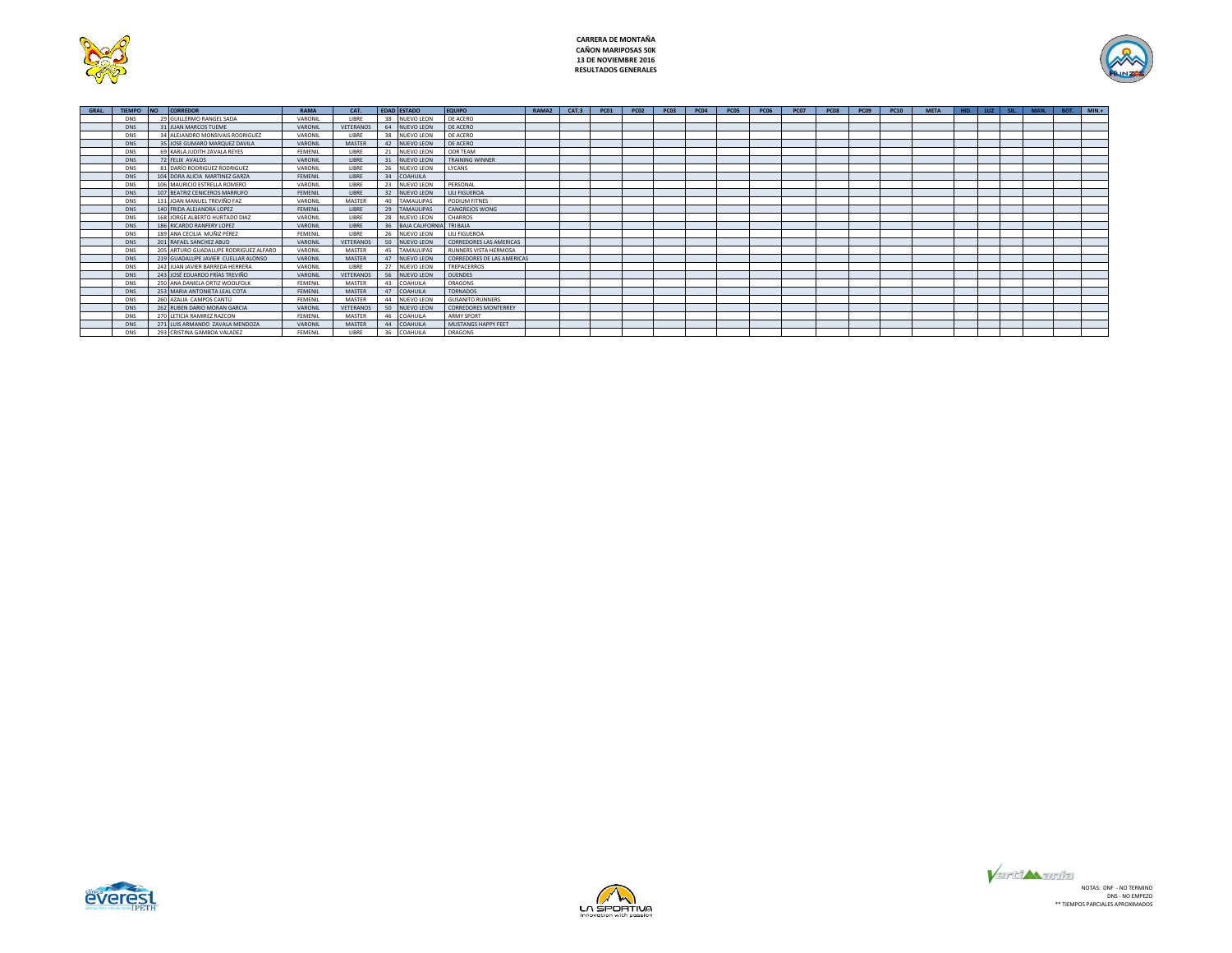



|             |               |                                          |                |              |                    |                       |                               |                         |                         |             |             |             |             |             |             |             |             |             |             |             |      |              |      | <b>EQUIPO OBLIGATORIC</b> |              |          |
|-------------|---------------|------------------------------------------|----------------|--------------|--------------------|-----------------------|-------------------------------|-------------------------|-------------------------|-------------|-------------|-------------|-------------|-------------|-------------|-------------|-------------|-------------|-------------|-------------|------|--------------|------|---------------------------|--------------|----------|
| <b>GRAL</b> | <b>TIEMPO</b> | CORREDOR<br><b>NO</b>                    | <b>RAMA</b>    | CAT.         | <b>EDAD ESTADO</b> |                       | <b>EQUIPO</b>                 | RAMA <sub>2</sub>       | CAT.3                   | <b>PC01</b> | <b>PC02</b> | <b>PC03</b> | <b>PC04</b> | <b>PC05</b> | <b>PC06</b> | <b>PC07</b> | <b>PC08</b> | <b>PC09</b> | <b>PC10</b> | <b>META</b> | HID. | 11JZ         | SIL. | MAN.                      | BOT.         | $MIN. +$ |
| 22          | 5:48:48       | 172 DANIELA FABIOLA ALVARADO ALVARADO    | FEMENIL        | LIBRE        |                    | 26 NUEVO LEON         | <b>LYCANS</b>                 | $\overline{1}$          | $\overline{1}$          | 0:31:05     | 1:10:13     | 1:40:10     | 2:15:13     | 2:47:43     | 3:46:23     | 4:10:02     | 4:38:43     | 5:14:49     | 5:27:54     | 5:48:48     |      |              |      |                           |              |          |
| 27          | 6:00:54       | 298 KARINA BAILON ROMO                   | FFMFNII        | LIBRE        | 38                 | <b>NUEVO LEON</b>     | VERTIMANIA                    | $\overline{z}$          | $\overline{z}$          | 00:31:42    | 01:11:27    | 01:41:54    | 02:17:44    | 02:50:47    | 03:49:26    | 04:11:43    | 04:42:21    | 05:21:52    | 05:36:20    | 6:00:54     |      |              |      |                           |              |          |
| 34          | 6:15:25       | 5 MARIA FERNANDA RODRIGUEZ GALVAN        | FEMENIL        | LIBRE        | 28                 | <b>NUEVO LEON</b>     |                               | $\overline{\mathbf{z}}$ | $\overline{\mathbf{z}}$ | 0:29:09     | 1:09:19     | 1:36:12     | 2:11:09     | 2:48:09     | 3:43:55     | 4:15:02     | 4:49:01     | 5:30:16     | 5:43:57     | 6:05:25     |      |              |      |                           | $\mathbf{x}$ | 10       |
| 38          | 6:17:33       | 128 ZUSEL MORALES OLARTE                 | <b>FEMENIL</b> | LIBRE        | 38                 | <b>TAMAULIPAS</b>     | CANGREJOS WONG                | $\overline{a}$          | $\mathbf{A}$            | 0:33:04     | 1:13:44     | 1:44:38     | 2:20:36     | 2:56:02     | 3:58:08     | 4:25:36     | 4:57:25     | 5:40:31     | 5:54:59     | 6:17:33     |      |              |      |                           |              |          |
| 45          | 6:25:28       | 80 VICTORIA EUGENIA ELIZONDO IBARRA      | FEMENIL        | LIBRE        | 26                 | CHIHUAHUA             | CHIWAS SPORT                  |                         |                         | 0:38:37     | 1:21:36     |             | 2:28:27     | 3:05:50     | 4:07:08     | 4:33:24     | 5:04:46     | 5:45:52     | 6:01:17     | 6:25:28     |      |              |      |                           |              |          |
| 50          | 6:28:59       | 14 ALEJANDRA GONZALEZ                    | <b>FEMENIL</b> | <b>LIBRE</b> | 34                 | NUEVO LEON            | <b>HUNZAS</b>                 |                         |                         | 0:36:50     | 1:21:13     | 1:54:49     | 2:34:12     | 2:47:40     | 4:09:19     | 4:34:39     | 5:08:27     | 5:51:03     | 6:05:51     | 6:28:59     |      |              |      |                           |              |          |
| 53          | 6:29:37       | 164 ARACELI SANCHEZ RIOS                 | FEMENIL        | LIBRE        | 30                 | PUEBLA                | KAMARGS                       | $\alpha$                |                         | 0:36:18     | 1:18:40     | 1:53:28     | 2:30:17     | 3:13:27     | 4:14:47     | 4:38:43     | 5:11:48     | 5:50:58     | 6:06:00     | 6:29:37     |      |              |      |                           |              |          |
| 54          | 6:30:58       | <b>79 JOYCE RODRÍGUEZ</b>                | FFMFNII        | <b>LIBRE</b> |                    | 31 NUEVO LEON         | <b>TRAMUNTANOS</b>            | 10                      |                         | 0:33:02     | 1:14:10     | 1:45:42     | 2:24:02     | 3:00:54     | 4:09:15     | 4:38:36     | 5:13:36     | 5:52:46     | 6:07:58     | 6:30:58     |      |              |      |                           |              |          |
| 55          | 6:31:22       | 196 MARIANA SOLEDAD SAID                 | FEMENIL        | LIBRE        | 36                 | <b>NUEVO LEON</b>     | <b>LYCANS</b>                 | 11                      | 9                       | 0:35:58     | 1:19:24     | 1:54:06     | 2:33:28     | 3:10:24     | 4:14:21     | 4:41:22     | 5:15:05     | 5:53:09     | 6:08:04     | 6:31:22     |      |              |      |                           |              |          |
| 69          | 6:51:21       | 109 LILIANA CABRERA MAYER                | FEMENIL        | LIBRE        | 35                 | <b>TAMAULIPAS</b>     | <b>TORTUGAS MATAMOROS</b>     | 12                      | 10                      | 0:31:09     | 1:11:15     | 1:43:34     | 2:26:11     | 3:03:06     | 4:12:18     | 4:45:58     | 5:26:28     | 6:10:44     | 6:27:26     | 6:51:21     |      |              |      |                           |              |          |
| 78          | 7:02:06       | 277 CRISTINA ARIAS MIRANDA               | FEMENIL        | LIBRE        | 36                 | NUEVO LEON            | LILI FIGUEROA                 | 15                      | 11                      | 00:36:47    | 01:20:57    | 01:56:43    | 02:45:45    | 03:29:24    | 04:39:22    | 05:08:04    | 05:43:33    | 06:27:20    | 06:40:59    | 7:02:06     |      |              |      |                           |              |          |
| 99          | 7:20:07       | 146 ROCIO ABRIL CRUZ VALDE Z             | FFMFNII        | <b>LIBRE</b> | 37                 | <b>NUEVO LEON</b>     | <b>LIBRE</b>                  | 17                      | 12                      | 0:41:06     | 1:25:29     | 2:02:15     | 2:45:30     | 3:33:31     | 4:44:00     | 5:19:25     | 6:02:33     | 6:44:15     | 6:58:41     | 7:20:07     |      |              |      |                           |              |          |
| 110         | 7:26:39       | 231 ELISA ELENA ORTIZ TORRES             | FFMFNII        | <b>LIBRE</b> | 39                 | NUEVO LEON            | <b>IRONDOOR RUNNERS</b>       | 20                      | 13                      | 0:41:36     | 1:27:24     | 2:04:39     | 2:49:11     |             | 4:44:08     | 5:16:57     | 5:54:08     | 6:45:41     | 7:03:02     | 7:26:39     |      |              |      |                           |              |          |
| 111         | 7:26:39       | 274 BRISA JUDITH MARTINEZ ZAPIEN         | <b>FEMENIL</b> | LIBRE        | 38                 | CHIHUAHUA             | OLD SKULL CALABAZAS           | 21                      | 14                      | 00:39:34    | 01:25:55    | 02:04:02    | 02:49:47    | 03:35:02    | 04:44:37    | 05:18:13    | 05:55:49    | 06:45:43    | 07:02:37    | 7:26:39     |      |              |      |                           |              |          |
| 120         | 7:32:41       | 187 MIROSLAVA MAGNOLIA ROJAS MELENDEZ    | FEMENIL        | LIBRE        | 35                 | <b>BAJA CALIFORNI</b> |                               | 25                      | 15                      | 0:39:58     | 1:26:51     |             | 2:51:10     | 3:43:16     | 4:55:08     | 5:28:24     | 6:09:04     | 6:55:25     |             | 7:32:41     |      |              |      |                           |              |          |
| 132         | 7:47:09       | 142 CINTHIA GABRIELA CISNEROS VALENZUELA | <b>FEMENIL</b> | LIBRE        |                    | 36 NUEVO LEON         | <b>LOMAS RUNNERS</b>          | 27                      | 16                      | 0:37:11     | 1:19:26     | 1:49:12     | 2:27:57     | 3:11:30     | 4:23:58     | 4:55:26     | 5:34:17     | 6:22:56     | 6:41:56     | 7:37:09     |      |              |      | $\mathbf{Y}$              |              | 10       |
| 141         | 7:55:13       | 112 NORA HILDA PATIÑO GUZMAN             | FEMENIL        | LIBRE        |                    | 36 TAMAULIPAS         | MUÑECOS TEAM                  | 36                      | 17                      | 0:49:52     | 1:39:14     | 2:20:23     | 3:07:54     | 3:55:10     | 5:08:58     | 5:46:02     | 6:29:07     | 7:17:04     | 7:32:39     | 7:55:13     |      |              |      |                           |              |          |
| 148         | 7:58:30       | 265 MICHELLE HERNANDEZ                   | FEMENIL        | LIBRE        |                    | 24 NUEVO LEON         | LYCANS                        | 37                      | 18                      | 00:45:25    | 01:33:42    | 02:12:36    | 02:57:03    | 03:49:34    | 05:08:15    | 05:46:00    | 06:24:47    | 07:13:55    | 07:32:33    | 7:58:30     |      |              |      |                           |              |          |
| 156         | 8:07:22       | 266 KEREN ACOSTA                         | FEMENIL        | LIBRE        | 36                 | <b>NUEVO LEON</b>     | <b>FURIA AZTECA</b>           | 41                      | 19                      | 00:43:25    | 01:31:45    | 02:09:45    | 02:58:15    | 03:52:54    | 05:10:26    | 05:47:09    | 06:28:57    | 07:20:09    | 07:39:10    | 8:07:22     |      |              |      |                           |              |          |
| 157         | 8:07:31       | 278 AYDEE ALVAREZ RODRIGUEZ              | FEMENIL        | LIBRE        | 36                 | <b>TAMAULIPAS</b>     | <b>BRONCOS MS</b>             | 42                      | 20                      | 00:42:15    | 01:29:54    | 02:08:55    | 02:54:54    | 03:40:46    | 04:55:37    | 05:39:43    | 06:23:33    | 07:22:11    | 07:41:37    | 8:07:31     |      |              |      |                           |              |          |
| 166         | 8:14:22       | 160 ISDIANA JULIETA HERNANDEZ OVALLE     | FEMENIL        | LIBRE        | 35                 | NUEVO LEON            | LYCANS                        | 46                      | 23                      | 0:44:34     | 1:33:58     | 2:12:53     | 3:02:28     | 3:52:33     | 5:12:37     | 5:47:26     | 6:34:23     | 7:25:19     | 7:43:38     | 8:14:22     |      |              |      |                           |              |          |
| 172         | 8:19:43       | 91 VANESSA GABRIELA QUIROGA ESTRADA      | FEMENIL        | <b>LIBRE</b> | 34                 | <b>NUEVO LEON</b>     | <b>TRAINING WINNER</b>        | 44                      | 21                      | 0:49:33     | 1:38:39     | 2:17:23     | 3:06:05     | 3:55:21     | 5:16:26     | 5:51:22     | 6:36:31     | 7:30:27     | 7:45:31     | 8:09:43     |      |              |      |                           | $\mathbf{x}$ | 10       |
| 174         | 8:20:11       | 8 NORA ALICIA RUIZ PECINA                | FFMFNII        | <b>LIBRE</b> | 31                 | <b>TAMAULIPAS</b>     |                               | 47                      | 24                      | 0:41:33     | 1:31:07     | 2:11:12     | 2:58:05     | 3:50:14     |             | 5:46:55     | 6:31:53     | 7:31:32     | 7:50:53     | 8:20:11     |      |              |      |                           |              |          |
| 177         | 8:22:47       | 167 LETICIA PARDO SILVA                  | <b>FEMENIL</b> | LIBRE        | 31                 | SINALOA               | <b>RACINGHUB</b>              | 45                      | 22                      | 0:41:55     | 1:31:43     | 2:11:21     | 2:56:07     | 3:50:17     | 5:09:42     | 5:46:10     | 6:30:48     | 7:28:42     | 7:46:49     | 8:12:47     |      | $\mathsf{X}$ |      |                           |              | 10       |
| 179         | 8:28:10       | 151 CAROLA ARTEAGA FRÍAS                 | FEMENIL        | LIBRE        | 39                 | <b>NUEVO LEON</b>     | PEDAL XTREME                  | 48                      | 25                      | 0:45:01     | 1:35:10     | 2:16:15     | 3:08:42     | 3:59:19     | 5:26:31     | 5:57:45     | 6:41:40     | 7:39:53     | 7:59:18     | 8:28:10     |      |              |      |                           |              |          |
| 184         | 8:29:58       | 224 MARIA LUISA FABIAN CABRERA           | <b>FEMENIL</b> | LIBRE        | 34                 | <b>TAMAULIPAS</b>     | <b>RUNNERS VICTORIA</b>       | 49                      | 26                      | 0:45:41     | 1:34:33     | 2:14:10     | 3:05:00     | 4:02:46     | 5:26:34     | 6:07:31     | 6:52:29     | 7:41:30     | 8:01:28     | 8:29:58     |      |              |      |                           |              |          |
| 187         | 8:31:01       | 236 VALERIA DOMENICA GONZALEZ SEPULVEDA  | FFMFNII        | <b>LIBRE</b> | 38                 | NUEVO LEON            | <b>IRONDOOR RUNNERS</b>       | 51                      | 27                      | 0:45:22     | 1:34:24     | 2:14:18     | 3:00:20     | 3:57:58     | 5:13:54     | 5:57:40     | 6:45:42     | 7.45:15     | 8:04:25     | 8:31:01     |      |              |      |                           |              |          |
| 193         | 8:37:46       | 158 ALBA NIDIA GARCÍA RODRIGUEZ          | <b>FEMENIL</b> | <b>LIBRE</b> | 31                 | <b>TAMAULIPAS</b>     | PAKETEAM                      | 52                      | 28                      | 0:45:59     | 1:35:04     | 2:16:52     | 3:07:44     | 3:54:52     | 5:20:08     | 5:55:46     | 6:48:32     | 7:49:32     | 8:10:57     | 8:37:46     |      |              |      |                           |              |          |
| 196         | 8:39:33       | 238 MARIA GUADALUPE URBIOLA LOPEZ        | FEMENIL        | LIBRE        | 28                 | <b>NUEVO LEON</b>     | GLIT                          | 53                      | 29                      | 0:38:34     | 1:25:53     | 2:04:00     | 2:54:37     | 3:49:01     | 5:10:09     | 5:57:47     | 6:47:49     | 7:51:50     | 8:12:04     | 8:39:33     |      |              |      |                           |              |          |
| 207         | 8:50:23       | <b>75 LETICIA MONTES</b>                 | FEMENIL        | LIBRE        | 36                 | <b>NUEVO LEON</b>     | <b>TRAINING WINNER</b>        | 57                      | 31                      | 0:50:00     | 1:39:20     | 2:22:22     | 3:11:45     | 3:58:17     | 5:29:27     | 6:12:13     | 7:01:34     | 7:59:37     | 8:19:30     | 8:50:23     |      |              |      |                           |              |          |
| 209         | 8:50:32       | 284 SUSANA RODRIGUEZ GARZA               | FEMENIL        | LIBRE        | 37                 | <b>NUEVO LEON</b>     | <b>AVENTUREROS V.I.P</b>      | 58                      | 32                      | 00:46:08    | 01:39:07    | 02:12:32    | 03:15:05    | 04:09:23    | 05:37:35    | 06:17:05    | 07:05:35    | 07:54:52    | 08:19:26    | 8:50:32     |      |              |      |                           |              |          |
| 215         | 8:56:06       | 258 ALEJANDRA GUAJARDO GALVAN            | FEMENIL        | LIBRE        |                    | 24 COAHUILA           |                               | 54                      | 30                      |             | 01:34:19    | 02:14:51    |             | 03:57:33    | 05:31:27    | 06:13:44    | 06:57:18    | 07:51:12    | 08:13:45    | 8:46:06     |      |              |      |                           |              | 10       |
| 218         | 8:57:32       | 213 MARIELLA LOPEZ BLADINIERES           | FEMENIL        | LIBRE        | 32                 | <b>NUEVO LEON</b>     | LILI FIGUEROA                 | 60                      | 33                      | 0:47:51     | 1:42:21     | 2:27:03     | 3:17:44     | 4:19:59     | 5:40:19     | 6:21:26     | 7:07:36     | 8:07:30     | 8:30:14     | 8:57:32     |      |              |      |                           |              |          |
| 220         | 8:58:03       | 212 TANYA GONZÁLEZ                       | <b>FEMENIL</b> | LIBRE        | 38                 | <b>NUEVO LEON</b>     | LILI FIGUEROA                 | 61                      | 34                      | 0:47:45     | 1:42:19     | 2:26:52     | 3:17:39     | 4:20:02     | 5:40:15     | 6:21:21     | 7:07:39     | 8:07:29     | 8:30:51     | 8:58:03     |      |              |      |                           |              |          |
| 221         | 8:58:11       | 193 SOFIA EUGENIA LOZANO DE LA ROSA      | FEMENIL        | LIBRE        | 26                 | CHIHUAHUA             | CHIWAS SPORT TRAINING TRA     | 62                      | 35                      | 0:48:34     | 1:39:22     | 2:21:56     | 3:11:42     | 3:59:26     | 5:27:47     | 6:06:26     | 7:00:39     | 8:01:36     | 8:25:09     | 8:58:11     |      |              |      |                           |              |          |
| 229         | 9:16:44       | 264 ANAHI AYDEE MUÑIZ RAMOS              | FEMENIL        | LIBRE        | 28                 | <b>TAMAULIPAS</b>     | <b>FAMILY RUNNERS REYNOSA</b> | 67                      | 36                      |             | 1:39:03     | 2:20:02     | 3:11:51     | 3:58:27     | 5:26:50     | 6:08:13     | 6:56:44     | 8:06:18     | 8:37:09     | 9:16:44     |      |              |      |                           |              |          |
| 230         | 9:17:20       | 97 SILVIA MARGARITA VALLES VAZQUEZ       | FEMENIL        | LIBRE        | 38                 | COAHUILA              | PIEDRAS NEGRAS TRAIL RUNN     | 68                      | 37                      | 0:47:55     | 1:37:55     | 2:17:11     | 3:21:36     | 4:11:53     | 5:33:38     | 6:13:53     | 7:04:42     | 8:09:47     | 8:32:42     | 9:17:20     |      |              |      |                           |              |          |
| 234         | 9:25:12       | 161 MARIANA MICHELLE LORÍA OLIIZ         | FFMFNII        | <b>IIBRE</b> | 38                 | NUEVO LEON            | CORREDORES DEL SUR            | 69                      | 38                      | 0:49:47     | 1:44:40     | 2:31:36     | 3:25:53     | 4:22:39     | 5:43:53     | 6:24:58     | 7:12:24     | 8:23:49     | 8:52:18     | 9:25:12     |      |              |      |                           |              |          |
| 236         | 9:26:21       | 78 BRENDA ALICIA CANTU LOZANO            | FEMENIL        | LIBRE        |                    | 39 NUEVO LEON         | LYCANS / LOMAS                | 70                      | 39                      | 0:51:51     | 1:45:33     | 1:54:30     | 3:27:08     | 4:22:30     | 5:43:38     | 6:24:46     | 7:10:20     | 8:24:00     | 8:50:11     | 9:26:21     |      |              |      |                           |              |          |
| 237         | 9:30:22       | 88 MARIELA CASTILLO NIETO                | FEMENIL        | LIBRE        | 35                 | <b>TAMAULIPAS</b>     | <b>AQUATIC GYM</b>            | 71                      | 40                      | 0:48:53     | 1:39:26     | 2:22:44     | 3:13:32     | 4:09:27     | 5:37:40     | 6:21:00     | 7:07:48     | 8:23:54     | 8:52:47     | 9:30:22     |      |              |      |                           |              |          |
| 245         | 9:54:03       | 252 EDITH SEGURA LOPEZ                   | FEMENIL        | LIBRE        |                    | 36 NUEVO LEON         | <b>GUSANITO RUNNERS</b>       | 74                      | 41                      | 0:49:39     | 1:44:00     | 2:30:49     | 3:28:21     | 4:26:58     | 5:54:58     | 6:38:26     | 7:31:27     | 8:46:03     | 9:14:38     | 9:54:03     |      |              |      |                           |              |          |
| 246         | 9:54:03       | 42 LILIANA RODRIGUEZ OVALLE              | FEMENIL        | LIBRE        | 34                 | <b>NUEVO LEON</b>     | ARTE EN BRONCE                | 75                      | 42                      | 0:46:58     | 1:40:49     | 2:25:56     | 3:22:56     |             | 5:54:55     | 6:38:43     | 7:31:52     | 8:45:48     | 9:14:46     | 9:54:03     |      |              |      |                           |              |          |
|             | DNF           | 64 ROSANDRA PATIÑO                       | FFMFNII        | <b>LIBRE</b> | 35                 | <b>TAMAULIPAS</b>     | <b>FAMILY RUNNERS REYNOSA</b> |                         |                         | 0:48:23     | 1:40:50     | 2:30:10     | 3:34:24     | DNF         |             |             |             |             |             |             |      |              |      |                           |              |          |
|             | DNF           | 130 IRIS AIRAM ORNELAS JUAREZ            | FEMENIL        | LIBRE        | 32                 | <b>TAMAULIPAS</b>     | <b>CANGREJOS WONG</b>         |                         |                         | 1:12:17     | 2:18:05     | 3:24:04     | 4:29:39     | <b>DNF</b>  |             |             |             |             |             |             |      |              |      |                           |              |          |
|             | <b>DNS</b>    | 69 KARLA JUDITH ZAVALA REYES             | FEMENIL        | LIBRE        |                    | 21 NUEVO LEON         | ODR TEAM                      |                         |                         |             |             |             |             |             |             |             |             |             |             |             |      |              |      |                           |              |          |
|             | <b>DNS</b>    | 104 DORA ALICIA MARTINEZ GARZA           | FEMENIL        | LIBRE        |                    | 34 COAHUILA           |                               |                         |                         |             |             |             |             |             |             |             |             |             |             |             |      |              |      |                           |              |          |
|             | DNS           | 107 BEATRIZ CENICEROS MARRUFO            | FEMENIL        | LIBRE        |                    | 32 NUEVO LEON         | LILI FIGUEROA                 |                         |                         |             |             |             |             |             |             |             |             |             |             |             |      |              |      |                           |              |          |
|             | DNS           | 140 FRIDA ALFIANDRA LOPE                 | <b>FEMENIL</b> | LIBRE        | 29                 | <b>TAMAULIPAS</b>     | CANGREJOS WONG                |                         |                         |             |             |             |             |             |             |             |             |             |             |             |      |              |      |                           |              |          |
|             | <b>DNS</b>    | 189 ANA CECILIA MUÑIZ PÉREZ              | FEMENIL        | LIBRE        | 26                 | <b>NUEVO LEON</b>     | LILI FIGUEROA                 |                         |                         |             |             |             |             |             |             |             |             |             |             |             |      |              |      |                           |              |          |
|             | <b>DNS</b>    | 293 CRISTINA GAMBOA VALADEZ              | <b>FEMENIL</b> | LIBRE        | 36                 | COAHUILA              | <b>DRAGONS</b>                |                         |                         |             |             |             |             |             |             |             |             |             |             |             |      |              |      |                           |              |          |
|             |               |                                          |                |              |                    |                       |                               |                         |                         |             |             |             |             |             |             |             |             |             |             |             |      |              |      |                           |              |          |





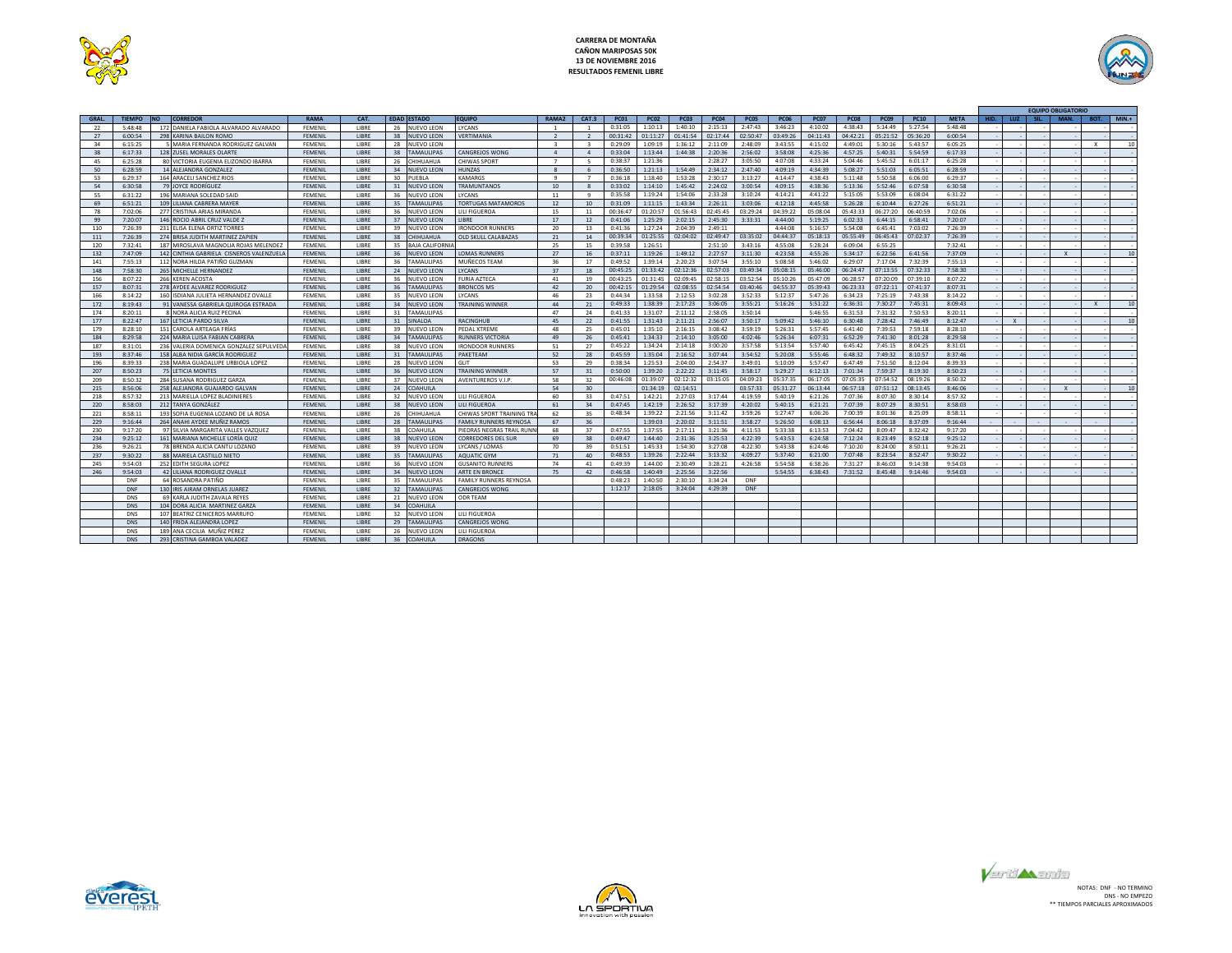



|             |               |                                       |                |               |                              |                             |                   |       |             |             |             |             |             |             |             |             |             |             |             |      |              |              | <b>EQUIPO OBLIGATORIO</b> |              |         |
|-------------|---------------|---------------------------------------|----------------|---------------|------------------------------|-----------------------------|-------------------|-------|-------------|-------------|-------------|-------------|-------------|-------------|-------------|-------------|-------------|-------------|-------------|------|--------------|--------------|---------------------------|--------------|---------|
| <b>GRAL</b> | <b>TIFMPO</b> | <b>INO</b><br><b>CORREDOR</b>         | <b>RAMA</b>    | CAT.          | <b>EDAD ESTADO</b>           | <b>EQUIPO</b>               | RAMA <sub>2</sub> | CAT.3 | <b>PC01</b> | <b>PC02</b> | <b>PC03</b> | <b>PC04</b> | <b>PC05</b> | <b>PC06</b> | <b>PC07</b> | <b>PC08</b> | <b>PC09</b> | <b>PC10</b> | <b>META</b> | HID. | LUZ.         |              | MAN.                      | BOT.         | $MIN.+$ |
| 42          | 6:22:46       | 15 MONICA GUERRA ALBARRAN             | FEMENIL        | MASTER        | 42<br><b>NUEVO LEON</b>      | <b>HUNZAS</b>               |                   |       | 0:34:46     | 1:17:16     | 1:48:53     | 2:26:36     | 3:01:37     | 4:04:14     | 4:30:42     | 5:02:09     | 5:43:33     | 5:58:00     | 6:22:46     |      |              |              |                           |              |         |
| 44          | 6:25:28       | 222 ROSA IRENE YADO VILLANUEVA        | <b>FEMENIL</b> | <b>MASTER</b> | 40<br><b>NUEVO LEON</b>      | KAMARGS                     |                   |       | 0:36:08     | 1:18:36     | 1:53:23     | 2:30:20     | 3:13:29     | 4:14:41     | 4:39:48     | 5:09:21     | 5:50:45     | 6:05:39     | 6:25:28     |      |              |              |                           |              |         |
| 83          | 7:05:45       | 272 FLOR VERONICA VIGUERAS SALAZAR    | FEMENIL        | MASTER        | 46<br>VERACRUZ               | ZARAGOZA                    | 16                |       | 00:35:47    | 01:20:40    | 01:56:00    | 02:38:40    | 03:19:53    | 04:31:43    | 05:02:49    | 05:40:18    | 06:25:04    | 06:41:41    | 7:05:45     |      |              |              |                           |              |         |
| 100         | 7:20:21       | 108 SABINA GUERRERO GODINES           | FEMENIL        | MASTER        | <b>TAMAULIPAS</b><br>47      | <b>TORTUGAS MATAMOROS</b>   | 18                |       | 0:35:31     | 1:18:51     |             | 2:42:06     | 3:03:13     | 4:40:29     | 5:11:42     | 5:51:21     | 6:35:24     | 6:54:05     | 7:20:21     |      |              |              |                           |              |         |
| 109         | 7:26:39       | 230 SANDRA CARRILLO GARCIA            | FEMENIL        | MASTER        | 46<br><b>NUEVO LEON</b>      | <b>IRONDOOR RUNNERS</b>     | 19                |       | 0:41:38     | 1:27:22     | 2:04:23     | 2:49:06     | 3:32:53     | 4:44:06     | 5:16:59     | 5:54:10     | 6:45:18     | 7:02:44     | 7:26:39     |      |              |              |                           |              |         |
| 116         | 7:32:01       | 159 DINORAH TREVIÑO GAMEZ             | FFMFNII        | MASTER        | 45<br>NUEVO LEON             | LYCANS                      | 22                |       | 0:42:44     | 1:31:50     | 2:07:01     | 2:46:47     | 3:35:51     | 4:44:17     | 5:19:08     | 5:59:20     | 6:52:07     | 7:08:35     | 7:32:01     |      |              |              |                           |              |         |
| 117         | 7:32:34       | 283 SILVIA GONZALEZ LOZANO            | FEMENIL        | MASTER        | 47<br><b>NUEVO LEON</b>      | <b>DUENDES</b>              | 23                |       | 00:38:58    | 01:24:54    | 02:02:06    | 02:47:46    | 03:35:44    | 04.48.35    | 05:19:30    | 06:00:16    | 06:53:23    | 07:10:42    | 7:32:34     |      |              |              |                           |              |         |
| 119         | 7:32:37       | 100 SOFIA EDITH HERNÁNDEZ LEON        | FEMENIL        | MASTER        | 46<br>NUEVO LEON             | <b>DUENDES DEL VALLE</b>    | 24                |       | 0:39:03     | 1:24:58     | 2:02:08     | 2:47:32     | 3:35:40     | 4:48:15     | 5:19:32     | 6:00:18     | 6:52:58     | 7:10:45     | 7:32:37     |      |              |              |                           |              |         |
| 121         | 7:32:41       | 255 IRMA ROCIO ROJAS ALVIZAR          | FEMENIL        | MASTER        | 43<br><b>BAJA CALIFORNIA</b> | LIBRE                       | 26                |       | 0:39:56     | 1:26:49     | 2:04:16     | 2:50:44     | 3:43:11     | 4:54:49     | 5:28:32     | 6:08:56     | 6:55:20     | 7:10:33     | 7:32:41     |      |              |              |                           |              |         |
| 126         | 7:38:24       | 89 NOEMLGONZALEZ PARRA                | <b>FEMENIL</b> | MASTER        | 44<br><b>TAMAULIPAS</b>      |                             | 29                | 10    | 0:47:05     | 1:36:25     | 2:12:39     | 2:54:28     | 3:46:55     | 4:55:45     | 5:28:06     | 6:08:00     | 6:55:15     | 7:13:45     | 7:38:24     |      |              |              |                           |              |         |
| 130         | 7:41:40       | 208 CLAUDIA IVONNE LOPEZ MORANDO      | FEMENIL        | MASTER        | <b>NUEVO LEON</b><br>41      | <b>DUENDES</b>              | 30                | 11    | 0:41:43     | 1:27:07     | 2:05:13     | 2:52:02     | 3:36:19     | 4:48:41     | 5:31:06     | 6:13:27     | 6:59:31     | 7:17:16     | 7:41:40     |      |              |              |                           |              |         |
| 131         | 7:42:34       | 16 ADRIANA PEDRAZA PAYDON             | <b>FEMENIL</b> | MASTER        | 40<br><b>NUEVO LEON</b>      | <b>HUNZAS</b>               | 31                | 12    | 0:38:20     | 1:23:45     | 2:03:05     | 2:49:41     | 3:35:37     | 4:50:02     | 5:28:04     | 6:07:16     | 6:55:08     | 7:13:12     | 7:42:34     |      |              |              |                           |              |         |
| 134         | 7:48:21       | 292 MARIA ISAREL ARAGON OUIROZ        | FFMFNII        | MASTER        | 40<br><b>COAHUILA</b>        | DRAGONS                     | 32                | 13    | 00:37:40    | 01:25:06    | 02:00:48    | 02:48:46    | 03:32:07    | 04:47:13    | 05:21:45    | 06:08:06    | 07:00:14    | 07:19:29    | 7:48:21     |      |              |              |                           |              |         |
| 137         | 7:54:57       | 126 ANA LILIA GUTIERREZ GUERRERO      | <b>FEMENIL</b> | MASTER        | 41<br>NUEVO LEON             | <b>REGIO RUNNERS</b>        | 34                | 15    | 0:43:14     | 1:29:49     | 2:09:06     | 2:57:37     | 3:44:45     | 5:03:52     | 5:37:35     | 6:22:19     | 7:09:13     | 7:26:45     | 7:54:57     |      |              |              |                           |              |         |
| 140         | 7:55:13       | 98 JENNY CECILIA MERCADO SALDAÑA      | FEMENIL        | MASTER        | <b>TAMAULIPAS</b><br>40      | MATAMOROS ACUATICGYM        | 35                | 16    | 0:31:55     | 1:15:51     | 1:53:57     | 2:38:01     | 3:29:50     | 4:45:55     | 5:21:48     | 6:13:24     | 6:58:21     | 7:13:42     | 7:55:13     |      |              |              |                           |              |         |
| 150         | 8:01:37       | 214 I AURA ARÉVAIO                    | <b>FEMENIL</b> | <b>MASTER</b> | 43<br><b>NUEVO LEON</b>      |                             | 38                | 17    | 0:48:02     | 1:39:10     | 2:21:07     | 3:07:15     | 4:00:52     | 5:12:32     | 5:47:12     | 6:30:43     | 7:20:46     | 7:37:44     | 8:01:37     |      |              |              |                           |              |         |
| 159         | 8:07:32       | 115 AZUCENA RUBIO ROSALES             | <b>FEMENIL</b> | MASTER        | 44<br>TAMAULIPAS             | CANGREJOS WONG              | 43                | 19    | 0:43:54     | 1:31:53     | 2:13:04     | 3:02:50     | 3:52:29     | 5:10:47     | 5:49:07     | 6:34:27     | 7:25:13     | 7:42:31     | 8:07:32     |      |              |              |                           |              |         |
| 181         | 8:28:26       | 229 OLIMPIA GIZCH BALLEZA CASTILLO    | FEMENIL        | MASTER        | 44<br><b>NUEVO LEON</b>      | <b>RUNNERS VICTORIA</b>     | 33                | 14    | 0:44:48     | 1:33:55     | 2:12:11     | 2:56:53     | 3:40:01     | 4:52:48     | 5:29:23     | 6:11:47     | 7:01:52     | 7:20:16     | 7:48:26     |      | $\mathsf{x}$ | $\mathsf{x}$ |                           | x            | 40      |
| 199         | 8:42:06       | 226 DIANA VALDEZ                      | FEMENIL        | MASTER        | 42<br>NUEVO LEON             |                             | 39                | 18    |             | 1:35:45     | 2:13:45     | 2:57:32     | 3:43:03     | 5:03:20     | 5:43:38     | 6:24:07     | 7:16:40     | 7:35:28     | 8:02:06     |      | $\mathbf{x}$ |              |                           | $\mathbf{x}$ | 40      |
| 204         | 8:48:15       | 86 NORMA BALDERAS OLVERA              | FEMENIL        | <b>MASTER</b> | <b>TAMAULIPAS</b><br>43      | <b>URBATHON</b>             | 55                | 20    | 0:48:22     | 1:38:45     | 2:13:24     | 3:09:46     | 4:08:44     | 5:35:34     | 6:15:20     | 7:07:57     | 8:02:35     | 8:21:41     | 8:48:15     |      |              |              |                           |              |         |
| 205         | 8:49:22       | 94 ANDREA GARCIA OLVERA               | FEMENIL        | MASTER        | 40<br>AMAULIPAS              | HABANEROS RUNNING TEAM      | 56                | 21    | 0:49:01     |             | 2:19:09     | 3:07:23     | 4:08:47     | 5:34:41     | 6:15:02     | 7:07:51     | 8:03:23     | 8:22:40     | 8:49:22     |      |              |              |                           |              |         |
| 223         | 9:01:49       | 202 MARTHA ELVA ZAMORANO RUIZ         | FEMENIL        | MASTER        | <b>NUEVO LEON</b><br>42      | <b>GUSANITO RUNNERS</b>     | 63                | 23    | 0:51:15     | 1:44:03     | 2:19:03     | 3:25:48     | 4:17:28     | 5:47:06     | 6:26:08     | 7:11:26     |             | 8:29:13     | 9:01:49     |      |              |              |                           |              |         |
| 224         | 9:04:49       | 20 LETICIA VITE CARBALLO              | FEMENIL        | MASTER        | 46<br><b>AMAULIPAS</b>       | <b>SPARTANS TEAM</b>        | 59                | 22    | 0:36:06     | 1:21:12     | 2:00:40     | 2:48:16     | 3:51:27     | 5:19:08     | 6:04:07     | 6:47:07     | 7:57:50     | 8:21:23     | 8:54:49     |      |              |              |                           |              | 10      |
| 225         | 9:09:48       | 269 MARÍA DEL ROSARIO MARTÍNEZ SILVA  | FEMENIL        | MASTER        | COAHUILA<br>40               |                             | 64                | 24    | 00:49:20    | 01:39:01    | 02:20:21    | 03:10:49    | 04:13:54    | 05:38:11    | 06:21:29    | 07:05:44    | 08:10:04    | 08:32:52    | 9:09:48     |      |              |              |                           |              |         |
| 227         | 9:11:19       | 210 CLAUDIA ARRIAGA GARCIA            | FEMENIL        | MASTER        | <b>NUEVO LEON</b><br>41      | <b>GUSANITO RUNNERS</b>     | 65                | 25    | 0:46:28     | 1:38:48     | 2:24:14     | 3:23:15     | 4:17:26     | 5:49:09     | 6:28:36     | 7:22:15     | 8:23:41     | 8:43:33     | 9:11:19     |      |              |              |                           |              |         |
| 228         | 9:16:14       | 82 CINTHYA SONIA REYES LUNA           | <b>FEMENIL</b> | MASTER        | 40<br><b>NUEVO LEON</b>      | <b>KAMARGS</b>              | 66                | 26    |             | 1:47:24     | 2:33:51     | 3:24:37     | 4:27:31     | 5:52:56     | 6:32:14     | 7:20:15     | 8:20:34     | 8:42:48     | 9:16:14     |      |              |              |                           |              |         |
| 238         | 9:30:43       | 155 SILVIA MARGARITA LEAL GOMEZ       | FEMENIL        | MASTER        | 46<br>NUEVO LEON             | <b>GUSANITOS RUNNERS</b>    | 72                | 27    |             | 1:44:08     | 2:29:39     | 3:24:58     | 4:22:35     | 5:49:26     | 6:30:55     | 7:22:11     | 8:31:26     | 8:54:26     | 9:30:43     |      |              |              |                           |              |         |
| 241         | 9:38:44       | 206 ELISA RODRÍGUEZ                   | <b>FEMENIL</b> | <b>MASTER</b> | <b>AMAULIPAS</b><br>43       | <b>WARRIOR WOMENS RO</b>    | 73                | 28    | 0:52:59     | 1:56:51     | 2:47:59     | 3:40:43     | 4:32:48     | 5:53:03     | 6:34:03     | 7:26:45     | 8:41:42     | 9:06:49     | 9:38:44     |      |              |              |                           |              |         |
|             | DNF           | 125 AMERICA TORRES GAMON              | FEMENIL        | MASTER        | 40<br><b>TAMAULIPAS</b>      | CANGREJOS WONG              |                   |       | 0:48:40     | 1:43:12     | 2:34:09     | 3:35:31     | 4:32:51     | 5:10:18     | 6:53:29     | 7:44:44     | DNF         |             |             |      |              |              |                           |              |         |
|             | DNF           | 247 CLAUDIA VAZQUEZ RODRIGUEZ         | <b>FEMENIL</b> | MASTER        | 45<br><b>NUEVO LEON</b>      | CORREDORES RIO LA SILLA     |                   |       | 0:49:29     | 1:44:19     | 2:32:36     | 3:29:09     | 4:27:38     | 5:56:56     | <b>DNF</b>  |             |             |             |             |      |              |              |                           |              |         |
|             | DNF           | 215 ROCIO ARIZPE                      | FEMENIL        | MASTER        | <b>COAHUILA</b><br>40        | <b>RUNNIG SARINAS</b>       |                   |       | 0:51:45     | 1:50:36     | 2:40:33     | 3:38:20     | DNF         |             |             |             |             |             |             |      |              |              |                           |              |         |
|             | DNF           | 61 MARIA DE LOS DOLORES REYES CABRERA | <b>FEMENIL</b> | <b>MASTER</b> | 42<br><b>TAMAULIPAS</b>      | <b>CORREDORES MONTERREY</b> |                   |       | 0:51:35     | 1:49:23     | 2:35:50     | 3:38:23     | DNF         |             |             |             |             |             |             |      |              |              |                           |              |         |
|             | DNS           | 250 ANA DANIELA ORTIZ WOOLFOLK        | FEMENIL        | MASTER        | 43<br>COAHUILA               | <b>DRAGONS</b>              |                   |       |             |             |             |             |             |             |             |             |             |             |             |      |              |              |                           |              |         |
|             | DNS           | 253 MARIA ANTONIETA LEAL COTA         | FEMENIL        | <b>MASTER</b> | COAHUILA<br>47               | <b>TORNADOS</b>             |                   |       |             |             |             |             |             |             |             |             |             |             |             |      |              |              |                           |              |         |
|             | DNS           | 260 AZALIA CAMPOS CANTÚ               | FEMENIL        | MASTER        | NUEVO LEON<br>44             | <b>GUSANITO RUNNERS</b>     |                   |       |             |             |             |             |             |             |             |             |             |             |             |      |              |              |                           |              |         |
|             | DNS           | 270 LETICIA RAMIREZ RAZCON            | FFMFNII        | <b>MASTER</b> | <b>COAHUILA</b><br>46        | <b>ARMY SPORT</b>           |                   |       |             |             |             |             |             |             |             |             |             |             |             |      |              |              |                           |              |         |





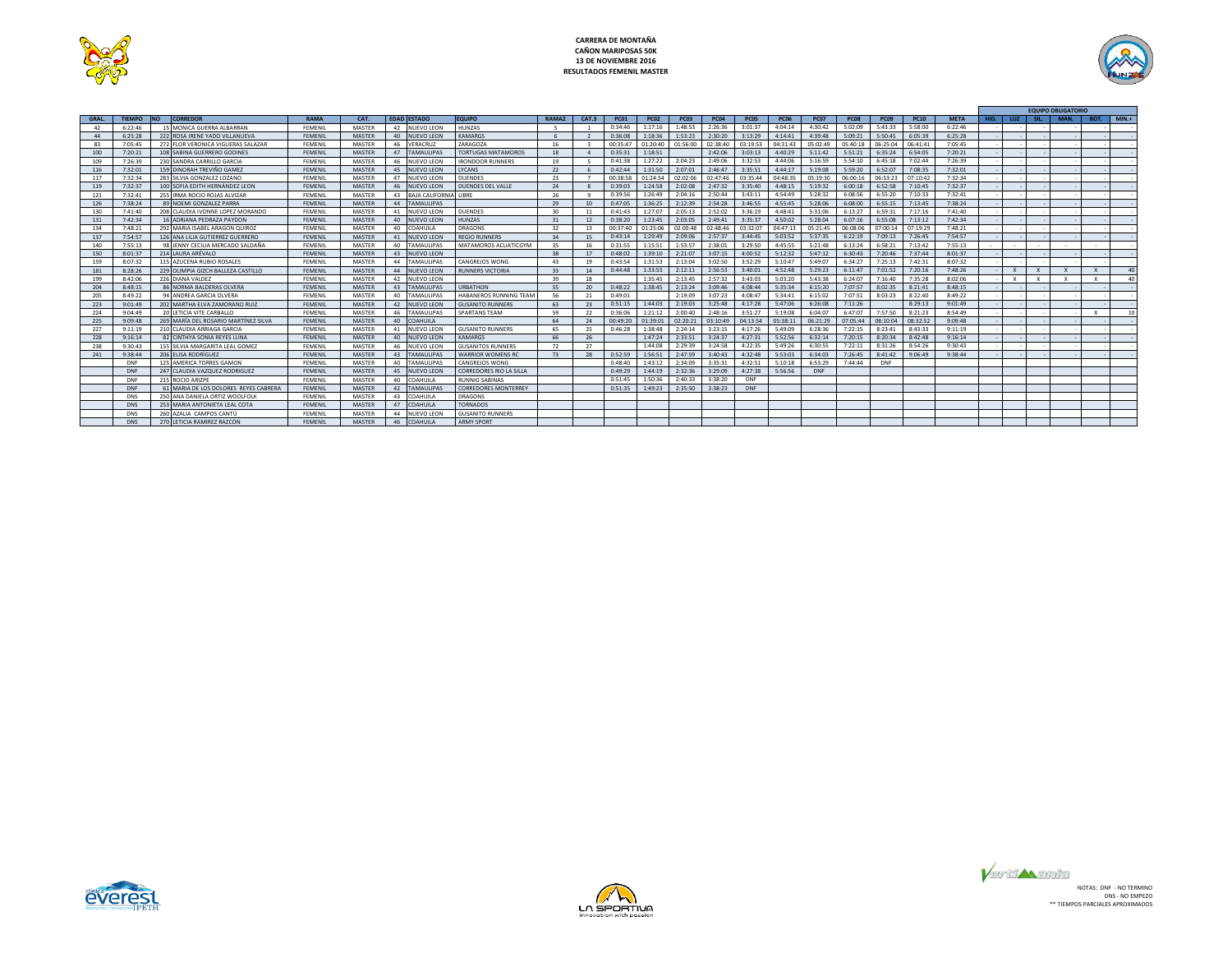



|       |            |                                      |             |           |                    |                         |             |             |             |                  |             |                  |         |                  |             |             |             |             |  | <b>EQUIPO OBLIGATORI</b> |         |
|-------|------------|--------------------------------------|-------------|-----------|--------------------|-------------------------|-------------|-------------|-------------|------------------|-------------|------------------|---------|------------------|-------------|-------------|-------------|-------------|--|--------------------------|---------|
| GRAL. | TIEMPO INO | <b>CORREDOR</b>                      | <b>RAMA</b> | CAT.      | <b>EDAD ESTADO</b> | <b>EQUIPO</b>           | RAMA2 CAT.3 | <b>PC01</b> | <b>PC02</b> | PC <sub>03</sub> | <b>PC04</b> | PCO <sub>5</sub> |         | PC <sub>07</sub> | <b>PC08</b> | <b>PC09</b> | <b>PC10</b> | <b>META</b> |  |                          | $MIN.+$ |
|       | 6:55:57    | CILIA VIOLETA FUENTES PIÑEIRO        | FEMENIL     | VETERANOS | NUEVO LEON         | <b>DUENDES</b>          |             | 0:38:23     | 1:23:34     | 1:59:17          | 2:41:16     | 3:20:29          | 4:29:05 | 4:58:43          | 5:34:21     | 6:19:05     | 6:35:00     | 6:55:57     |  |                          |         |
|       | 6:58:01    | 233 ALICIA RODRIGUEZ SOTELO          | FEMENIL     | VETERANOS | NUEVO LEON         | LIBRE                   |             | 0:35:34     | 1:20:19     | 1:54:12          | 2:36:47     | 3:20:13          | 4:25:21 | 4:54:20          | 5:29:19     | 6:16:06     | 6:33:20     | 6:58:01     |  |                          |         |
|       | 7:37:29    | 102 OFELIA PATIÑO REYES              | FEMENIL     | VETERANOS | COAHUILA           | <b>IMSS</b>             |             | 0:42:06     | 1:29:46     | 2:07:17          |             | 3:36:02          | 4:40:42 | 5:16:00          | 5:51:17     | 6:46:54     | 7:08:54     | 7:37:29     |  |                          |         |
| 153   | 8:02:36    | 46 MARIA CONCEPCION BARAJAS SANDOVAL | FEMENIL     | VETERANOS | NUEVO LEON         |                         |             | 0:43:03     | 1:33:32     | 2:12:26          | 2:58:33     | 3:47:26          | 5:00:04 | 5:37:06          | 6:22:49     | 7:13:57     | 7:33:10     | 8:02:36     |  |                          |         |
|       | 8:31:01    | 153 ALICIA GARZA RODRIGUEZ           | FEMENIL     | VETERANOS | <b>NUEVO LEON</b>  | <b>IRONDOOR RUNNERA</b> |             | 0:45:20     | 1:34:26     | 2:13:50          | 3:00:24     | 3:58:00          | 5:13:58 | 5:57:43          | 6:45:24     | 7:45:04     | 8:04:28     | 8:31:01     |  |                          |         |





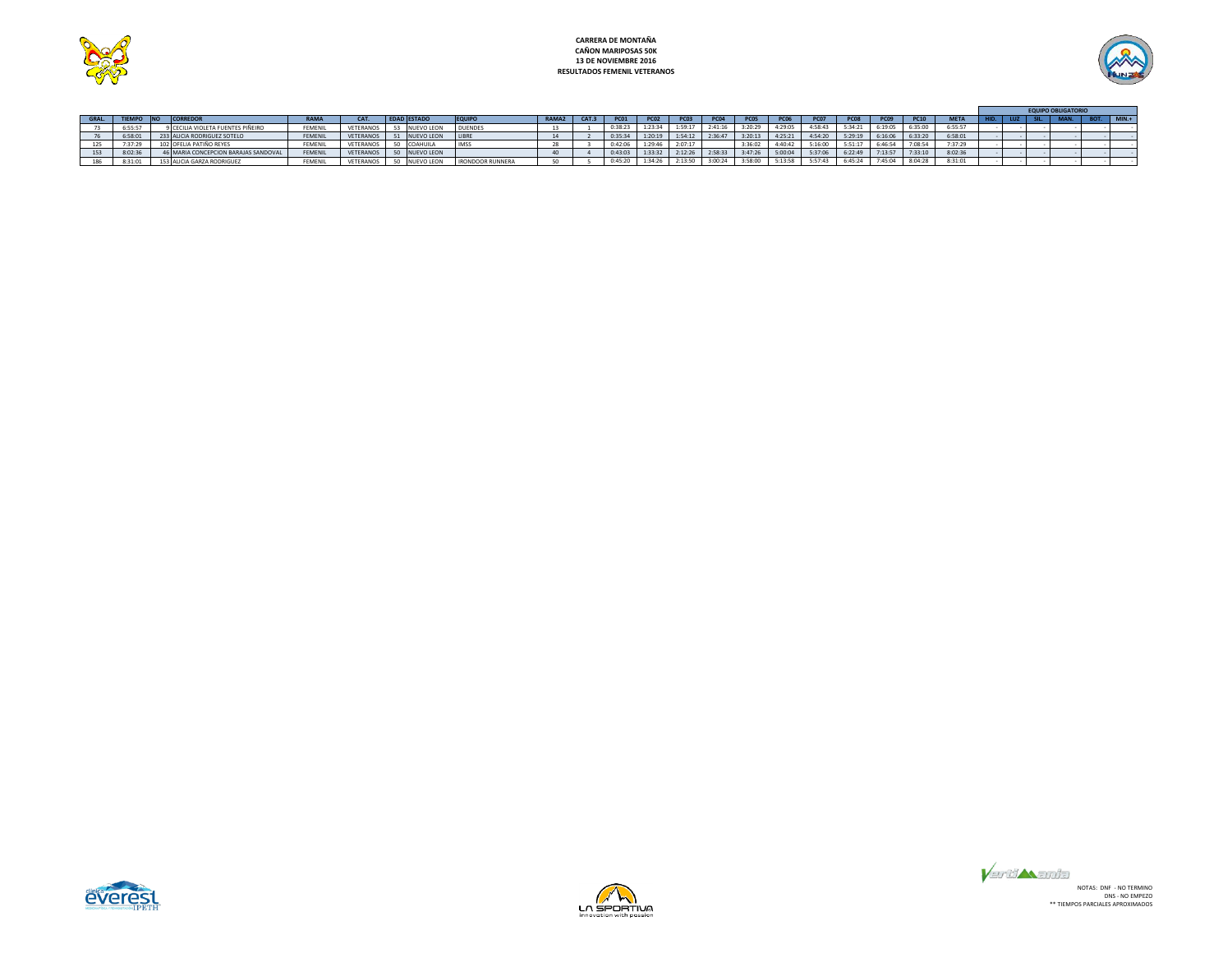

# **CARRERA DE MONTAÑA CAÑON MARIPOSAS 50K 13 DE NOVIEMBRE 2016 RESULTADOS VARONIL LIBRE**



|                         |                          |     |                                                               |                           |                       |    |                                |                               |                         |                 |                                              |                                          |            |                              |                    |                    |                    |                    |                    |              | <b>EQUIPO OBLIGATORIC</b> |      |          |
|-------------------------|--------------------------|-----|---------------------------------------------------------------|---------------------------|-----------------------|----|--------------------------------|-------------------------------|-------------------------|-----------------|----------------------------------------------|------------------------------------------|------------|------------------------------|--------------------|--------------------|--------------------|--------------------|--------------------|--------------|---------------------------|------|----------|
| GRAL.                   | <b>TIFMPO</b>            |     |                                                               | <b>RAMA</b>               | CAT.                  |    | <b>EDAD ESTADO</b>             | <b>EQUIPO</b>                 |                         | CAT.3           | <b>PC01</b><br>PC02                          | PCO3                                     | PC05       | <b>PCO6</b>                  | PC07               | <b>PCO8</b>        | PC09               | <b>PC10</b>        | <b>META</b>        | 1112<br>SIL. | MAN.                      | BOT. | $MIN. +$ |
|                         | $4 - 28 - 09$            |     | 296 JOSE DOMINGO RODRIGUEZ MENDOZA                            | <b>VARONIL</b>            | <b>LIRRE</b>          |    | 35 GUADALAJARA LIBRE           |                               |                         |                 | $00:20:21$ 00:52:19                          | 01:13:27<br>01:38:36                     |            | 02:05:50 02:47:39            | 03:05:25           | 03:32:11           | 04:00:41           | 04:11:01           | 4:28:09            |              |                           |      |          |
|                         | 4:36:29                  |     | MARIO ALBERTO VAZQUEZ LEAL                                    | VARONI                    | LIBRE                 | 30 | <b>NUEVO LEON</b>              | TRISALMONE                    |                         |                 | 0:21:03<br>0:53:18                           | 1:15:45<br>1:41:44                       | 2:08:41    | 2:51:06                      | 3:11:46            | 3:35:37            | 4:08:42            | 4:19:12            | 4:36:29            |              |                           |      |          |
| $\overline{\mathbf{3}}$ | 4:36:33                  |     | 47 FELIPE DELGADO                                             | VARONIL                   | LIBRE                 |    | 28 CHIHUAHUA                   | PODER DE ASES                 | $\overline{\mathbf{3}}$ | $\mathbf{R}$    | 0:52:22<br>0:20:28                           | 1:13:32<br>1:39:59                       | 2:07:23    | 2:52:29                      | 3:13:11            | 3:37:57            | 4:08:39            | 4:19:06            | 4:36:33            |              |                           |      |          |
| $\overline{4}$          | 4:50:48                  |     | 30 CARLOS FERNANDEZ MARCOS                                    | VARONIL                   | <b>LIBRE</b>          |    | 24 NUEVO LEON                  | DE ACERO                      | $\overline{a}$          | $\sim$          | 0:24:18<br>0:58:10                           | 1:21:12<br>1:49:20                       | 2:16:48    | 3:03:17                      | 3:22:59            | 3:50:28            | 4:20:49            | 4:31:56            | 4:50:48            |              |                           |      |          |
|                         | 4:56:38                  | 21  | OSE MANUEL RODRIGUEZ                                          | VARONI                    | LIBRE                 | 22 | <b>NUEVO LEON</b>              | <b>KAMARGS</b>                |                         |                 | 0:23:58<br>0:58:12                           | 1:21:15<br>1:49:16                       | 2:16:46    | 3:03:13                      | 3:23:04            | 3:50:32            | 4:22:04            | 4:35:29            | 4:56:38            |              |                           |      |          |
| $\overline{7}$          | 5:16:24                  |     | 2 JUAN CARLOS BETANCOURT SAUCEDO                              | VARONIL                   | LIBRE                 |    | 31 NUEVO LEON                  | VERTIMANIA                    |                         | -6              | 0:55:30<br>0:21:47                           | 1:22:17<br>1:54:58                       | 2:24:31    | 3:17:20                      | 3:41:26            | 4:12:03            | 4:47:48            | 4:59:23            | 5:16:24            |              |                           |      |          |
| 8                       | 5:20:35                  |     | 279 MARIO ALEJANDRO SANTOS CEDILLO                            | VARONIL                   | <b>LIBRE</b>          |    | 29 NUEVO LEON                  | <b>CLUB LILL FIGUEROA</b>     | $\mathbf{R}$            | $\overline{7}$  | 00:30:26<br>01:07:38                         | 01:34:46<br>02:06:15                     | 02:39:15   | 03:27:51                     | 03:49:47           | 04:15:52           | 04:50:22           | 05:02:21           | 5:20:35            |              |                           |      |          |
|                         | 5:24:06                  |     | 3 HOUSTON GUTIERREZ                                           | VARONII                   | LIBRE                 | 34 | NUEVO LEON                     | HUNZAS                        |                         | 8               | 0:26:48<br>1:03:04                           | 1:30:38<br>2:07:17                       | 2:41:22    | 3:34:13                      | 3:57:42            | 4:25:30            | 4:55:34            | 5:06:27            | 5:24:06            |              |                           |      |          |
| 10                      | 5:25:36                  |     | 177 MARIO ARTURO LEAL BALDERAS                                | VARONIL                   | <b>LIBRE</b>          |    | 34 NUEVO LEON                  | SQUADRA ELITE                 | 10                      | $\mathbf{q}$    | 0:27:13<br>1:03:00                           | 1:28:53<br>1:58:01                       | 2:28:47    | 3:21:19                      | 3:47:36            | 4:16:53            | 4:54:18            | 5:06:12            | 5:25:36            |              |                           |      |          |
| 15                      | 5:37:49                  |     | 203 RUBEN BUENO GARCIA                                        | VARONIL                   | <b>IIRRE</b>          |    | 33 TAMAULIPAS                  | <b>CANGREIOS WONG</b>         | 17                      | 12              | 0:23:55<br>0:58:07                           | 1:22:58<br>1:51:23                       | 2:20:01    | 3:20:59                      | 3:54:19            | 4:23:44            | 5:02:07            | 5:17:55            | 5:37:49            |              |                           |      |          |
| 17                      | 5:42:37                  | 207 | AMEED JOSHIMAR GARCIA ROSA!                                   | VARONI                    | LIBRE                 | 27 | NUEVO LEON                     | <b>TRAINING WINNER</b>        | 13                      | 10              | 0:29:16<br>1:04:43                           | 1:30:05<br>2:00:08                       | 2:33:17    | 3:30:48                      | 3:55:04            | 4:23:35            | 5:02:00            | 5:17:13            | 5:32:37            |              |                           |      | 10       |
| 18                      | 5:42:43                  |     | 181 ENRIQUE VILLAGÓMEZ GONZÁLEZ                               | VARONIL                   | LIBRE                 |    | 33 NUEVO LEON                  | <b>LYCANS</b>                 | 19                      | 13              | 0:28:54<br>1:07:08                           | 1:35:34<br>2:08:52                       | 2:41:26    | 3:37:56                      | 4:02:55            | 4:36:00            | 5:13:25            | 5:25:24            | 5:42:43            |              |                           |      |          |
| 19                      | 5:45:57                  |     | 169 EDGAR SANTIAGO LIÑAN REYES                                | VARONIL                   | <b>LIBRE</b>          |    | 34 TAMAULIPAS                  | SIOIIM                        | 15                      | 11              | 0:23:37<br>0:57:57                           | 1:23:08<br>1:54:09                       | 2:24:45    | 3:22:05                      | 3.54.58            | 4:30:41            | 5:05:16            | 5:19:09            | 5:35:57            |              |                           |      |          |
| 20                      | 5:48:41                  |     | 220 EMANUEL MIRELES                                           | VARONII                   | LIBRE                 | 26 | <b>NUEVO LEON</b>              | <b>KAMARGS</b>                | 21                      | 14              | 0:30:23<br>1:09:10                           | 1:37:07<br>2:09:31                       | 2:42:36    | 3:41:23                      | 4:05:34            | 4:34:59            | 5:12:17            | 5:26:57            | 5:48:41            |              |                           |      |          |
| 23                      | 5:53:56                  |     | 44 ALBERTO ARRIETA AMADOR                                     | VARONIL                   | LIBRE                 |    | 33 NUEVO LEON                  | <b>TREPACERROS</b>            | 23                      | 15              | 1:09:40<br>0:29:55                           | 1:39:05<br>2:16:46                       | 2:49:33    | 3:48:18                      | 4:12:11            | 4:41:56            | 5:17:42            | 5:31:52            | 5:53:56            |              |                           |      |          |
|                         |                          |     |                                                               | VARONIL                   | LIBRE                 |    | 38 NUEVO LEON                  | <b>CORREDORES MONTERREY</b>   |                         | 16              | 0:27:05<br>1:04:18                           | 1:32:59<br>2:12:55                       |            | 3:46:19                      | 4:10:49            | 4:42:49            | 5:21:01            | 5:34:39            | 5:56:35            |              |                           |      |          |
| 25<br>26                | 5:56:35<br>5:56:49       |     | 143 OSCAR SANCHEZ DE LA ROSA<br>36 EDGAR LAZARO CALDERON DIAZ | VARONI                    | LIBRE                 | 27 | NUEVO LEON                     | LYCANS                        | 25<br>26                | 17              | 0:32:43<br>1:12:18                           | 1:40:56<br>2:18:16                       | 2:50:59    | 3:52:36                      | 4:16:41            | 4:45:22            | 5:21:25            | 5:34:51            | 5:56:49            |              |                           |      |          |
|                         |                          |     |                                                               |                           |                       |    |                                |                               |                         |                 |                                              |                                          |            |                              |                    |                    |                    |                    |                    |              |                           |      |          |
| 28                      | 6:02:29                  |     | 199 ANTONIO MONTAÑO SALAS                                     | VARONIL                   | LIBRE                 |    | 35 SAN LUIS POTOSI LYCANS      |                               | 28                      | 19              | 0:34:13<br>1:14:24                           | 1:44:00<br>2:19:29                       | 2:54:36    | 3:54:19                      | 4:18:14            | 4:46:51            | 5:28:05            | 5:42:58            | 6:02:29            |              |                           |      |          |
| 30                      | 6:06:13                  |     | 76 CESAR AUGUSTO MORALES MIS                                  | VARONIL                   | <b>LIBRE</b>          |    | 33 NUEVO LEON                  | <b>TRISALMONES</b>            | 30                      | 20 <sub>0</sub> | 0:31:02<br>1:11:19                           | 1:42:06<br>2:19:56                       | 2.55:19    | 3:57:06                      | 4:21:25            | 4:55:32            | 5:32:59            | 5:45:29            | 6:06:13            |              |                           |      |          |
| 33                      | 6:13:40                  | 141 | <b>VAN CASTILLON RAMO:</b>                                    | VARONI                    | LIBRE                 | 35 | COAHUILA                       | LORENZO DE SALTILLO           | 32                      | 21              | 0:34:15<br>1:14:38                           | 1:43:07<br>2:16:40                       | 3:01:25    | 3:57:41                      | 4:22:40            | 4:55:36            | 5:33:55            | 5:48:50            | 6:13:40            |              |                           |      |          |
| 37                      | 6:17:33                  |     | 139 BERNABE JUAREZ TEXCO                                      | VARONIL                   | LIBRE                 |    | 28 TAMAULIPAS                  | CANGREJOS WONG                | 35                      | 22              | 1:13:47<br>0:32:48                           | 1:43:04<br>2:19:26                       | 2:55:58    | 3:56:17                      | 4:24:46            | 4:56:34            | 5:38:36            | 5:54:52            | 6:17:33            |              |                           |      |          |
| 39                      | 6:18:16                  |     | 234 FRANCISCO VICTORIA IACINTO                                | VARONIL                   | <b>LIBRE</b>          |    | 39 TAMAULIPAS                  | TORTUGAS DE MATAMOROS         | 36                      | 23              | 1:05:50                                      | 1:34:26<br>2:10:38                       | 2.47:12    | 3:52:32                      | 4:22:23            | 4:59:12            | 5:41:54            | 5:56:38            | 6:18:16            |              |                           |      |          |
| 41                      | 6:20:50                  | 179 | JOSE GARCÍA RAMOS                                             | VARONI                    | LIBRE                 | 31 | COAHUILA                       | TEAM BESOS Y ASÍ              | 27                      | 18              | 1:06:09                                      | 1:32:40<br>2:06:41                       | 2:39:41    | 3:36:04                      | 4:06:23            | 4:40:57            | 5:21:55            | 5:36:54            | 6:00:50            |              |                           |      | 20       |
| 43                      | 6:25:25                  |     | 37 TIAGO EMILIO BRANDT                                        | VARONIL                   | LIBRE                 |    | 29 NUEVO LEON                  | <b>LYCANS</b>                 | 38                      | 24              | 0:30:56<br>1:09:55                           | 1:38:28<br>2:14:49                       | 2:48:00    | 3:50:33                      | 4:21:09            | 4:55:52            | 5:40:54            | 5:59:45            | 6:25:25            |              |                           |      |          |
| 47                      | 6:26:03                  |     | 95 FRANCISCO AROZENA GUTIERREZ                                | VARONIL                   | <b>IIRRF</b>          |    | 36 TAMAULIPAS                  | <b>HARANFROS</b>              | 39                      | 25              | 0:32:10<br>1:10:46                           | 1:39:31<br>2:17:03                       | 2:53:56    | 4:03:06                      | 4:33:39            | 5:07:07            | 5:45:38            | 6:00:49            | 6:26:03            |              |                           |      |          |
| 48                      | 6:28:05                  |     | 48 DARIO ILESCAS CRUZ                                         | VARONI                    | LIBRE                 | 31 | CHIHUAHUA                      | PODER DE ASE                  | 40                      | 26              | 1:20:54                                      | 1:50:24<br>2:28:21                       | 3:06:16    | 4:11:27                      | 4:39:06            | 5:10:43            | 5:50:20            | 6:07:28            | 6:28:05            |              |                           |      |          |
| 49                      | 6:28:14                  |     | 195 MAURICIO FRANCO MILANO                                    | VARONIL                   | <b>LIBRE</b>          |    | 39 NUEVO LEON                  | <b>LYCANS</b>                 | 41                      | 27              | 0:35:06<br>1:15:45                           | 1:48:28<br>7:79:47                       | 3:06:04    | 4:12:24                      | 4:40:47            | 5:12:46            | 5:51:35            | 6:06:20            | 6:28:14            |              |                           |      |          |
| 51                      | 6:29:01                  |     | 19 JAVIER FLORES AGUILERA                                     | VARONIL                   | <b>LIRRE</b>          |    | 39 NUEVO LEON                  | <b>FXPERIENCIA Y AVENTURA</b> | A2                      | 28              | 0:29:13<br>1:08:10                           | 1:37:54<br>2:13:49                       | 2:51:05    | 3.49.34                      | 4:17:24            | 4:54:40            | 5:49:02            | 6:04:00            | 6:29:01            |              |                           |      |          |
| 52                      | 6:29:13                  | 267 | RODRIGO CID VARGAS JIMÉNE                                     | VARONI                    | LIBRE                 | 27 | COAHUILA                       | NINGUNO                       | 43                      | 29              | 00:34:11<br>01:14:33                         | 01:44:14<br>02:20:32                     | 03:02:59   | 04:03:55                     | 04:32:57           | 05:08:16           | 05:50:34           | 06:05:49           | 6:29:13            |              |                           |      |          |
| 56                      | 6:39:50                  |     | 281 DIEGO ERNESTO GOMEZ IÑIGUEZ                               | VARONIL                   | LIBRE                 |    | 23 NUEVO LEON                  | <b>GUSANITOS RUNNERS</b>      | 47                      | 31              | 00:36:39<br>01:21:09                         | 02:33:15                                 |            | 03:13:52 04:20:07            | 04:48:23           | 05:22:24           | 06:03:20           | 06:18:49           | 6:39:50            |              |                           |      |          |
| 61                      | 6:42:08                  |     | 176 EDUARDO BRECEDA GARCIA                                    | VARONIL                   | LIBRE                 |    | 31 NUEVO LEON                  | <b>DUENDES</b>                | 52                      | 32              | 0:31:32<br>1:11:54                           | 1:AA:AB<br>2:23:39                       | 3:05:56    | 4:11:17                      | 4:39:31            | 5:15:01            | 6:02:33            | $6.19 - 49$        | 6:42:08            |              |                           |      |          |
| 62                      | 6:43:44                  | 256 | FABRICIO MACIEL RANGEL VAZQUEZ                                | VARONII                   | LIBRE                 | 33 | <b>NUEVO LEON</b>              | LYCANS                        | 45                      | 30              | 0:35:40<br>1:18:29                           | 1:50:59<br>2:28:48                       |            | 4:14:36                      | 4:39:40            | 5:14:29            | 5:57:22            | 6:10:39            | 6:33:44            |              |                           |      |          |
| 64                      | 6:46:26                  |     | 198 MARTÍN HUMBERTO HERNÁNDEZ DOMIN                           | VARONIL                   | LIBRE                 | 37 | NUEVO LEON                     | <b>LYCANS</b>                 | 54                      | 33              | 1:14:54<br>0:35:04                           | 1:44:51<br>2:21:56                       |            | 4:11:22                      | 4:41:26            | 5:17:31            | 6:07:01            | 6:23:40            | 6:46:26            |              |                           |      |          |
| 67                      | 6:50:32                  |     | 66 EDUARDO GARCÍA ZUÑIGA                                      | VARONIL                   | <b>LIBRE</b>          |    | 31 NUEVO LEON                  | <b>TRAINING WINNER</b>        | 57                      | 34              | 0:38:30<br>1:20:29                           | 1:53:53<br>2:28:33                       | 3:05:54    | 4:10:25                      | 4:38:54            | 5:17:36            | 6:10:06            | 6:27:22            | 6:50:32            |              |                           |      |          |
| 68                      | 6:50:40                  | 273 | JOSE MANUEL BECERRA PERE2                                     | VARONI                    | LIBRE                 | 35 | <b>TAMAULIPAS</b>              | <b>BRONCOS MS</b>             | 58                      | 35              | 00:30:53<br>01:09:37                         | 01:40:45<br>02:20:40                     | 03:00:04   | 04:08:53                     | 04:39:03           | 05:13:31           | 06:02:50           | 06:22:52           | 6:50:40            |              |                           |      |          |
|                         |                          |     |                                                               |                           |                       |    |                                |                               |                         |                 |                                              |                                          |            |                              |                    |                    |                    |                    |                    |              |                           |      |          |
| 77                      | 7:00:10<br>7:04:11       |     | 105 CARLOS VIEYRA                                             | VARONIL<br>VARONIL        | LIBRE<br><b>LIBRE</b> |    | 38 NUEVO LEON<br>26 NUEVO LEON | <b>CIMARRONES</b>             | 62<br>63                | 36<br>37        | 0:41:45<br>1:26:40<br>0:37:15<br>1:22:26     | 2:01:30<br>2:39:47<br>1:55:02<br>2:38:07 | 3:16:38    | $3:15:44$ 4:24:01<br>4:20:11 | 4:53:24<br>4:49:39 | 5:29:29<br>5:29:27 | 6:16:23            | 6:35:39<br>6:37:22 | 7:00:10<br>7:04:11 |              |                           |      |          |
| 79                      |                          |     | 49 FRANCISCO CARDONA REYES                                    |                           |                       |    |                                |                               |                         |                 |                                              |                                          |            |                              |                    |                    | 6:18:39            |                    |                    |              |                           |      |          |
| 80                      | 7:04:13                  |     | 183 JOSE LUIS GONZALEZ HERNAND                                | VARONI                    | LIBRE                 | 31 | NUEVO LEON                     | <b>HAPPY FACE RUNNER</b>      | 64                      | 38              | 0:34:58<br>1:18:33                           | 1:55:21<br>2:36:41                       | 3:15:32    | 4:24:05                      | 4:55:43            | 5:33:33            | 6:18:43            | 6:37:18            | 7:04:13            |              |                           |      |          |
| 82                      | 7:05:30                  |     | 74 JULIO CESAR CERROS ROMO                                    | VARONIL                   | LIBRE                 |    | 38 COAHUILA                    | <b>MUSTANGS HAPPY FEET</b>    | 66                      | 39              | 1:18:24<br>0:36:16                           | 1:53:52<br>2:38:14                       | 3:20:15    | 4:30:44                      | 5:03:38            | 5:40:22            | 6:23:23            | 6:40:17            | 7:05:30            |              |                           |      |          |
| 86                      | 7:08:00                  |     | 18 IAVIER OMAR MORALES ANGUIANO                               | VARONIL                   | <b>IIRRE</b>          |    | 37 NUEVO LEON                  | ZARAGOZA                      | 69                      | 40 <sup>1</sup> | 0:32:44<br>1:12:57                           | 1:46:34<br>2:32:57                       | 3:12:45    | 4:18:11                      | 4:52:31            | 5:27:34            | 6:22:10            | 6:40:33            | 7:08:00            |              |                           |      |          |
| 88                      | 7:14:15                  |     | 188 SURID ISRAEL VILORIA TREJO                                | VARONI                    | LIBRE                 | 32 | <b>NUEVO LEON</b>              | TUBACERO                      | 71                      | 41              | 1:14:05<br>0:32:12                           | 1:50:04<br>2:38:45                       | 3:22:00    | 4:37:12                      | 5:08:41            | 5:47:52            | 6:38:01            | 6:53:17            | 7:14:15            |              |                           |      |          |
| 89                      | 7:15:15                  |     | 135 JORGE CANTO                                               | VARONIL                   | LIBRE                 |    | 37 NUEVO LEON                  | <b>CORREDORES DEL SUR</b>     | 72                      | 42              | 0:30:59<br>1:10:20                           | 1:40:15<br>2:21:46                       | 3:15:52    | 4:25:24                      | 4:56:55            | 5:37:49            | 6:23:50            | 6:45:25            | 7:15:15            |              |                           |      |          |
| 92                      | 7.17.43                  |     | 180 SAMUEL EDUARDO GONZALEZ GARCIA                            | VARONIL                   | LIBRE                 |    | 28 NUEVO LEON                  | <b>VEGAN RUNNERS</b>          | 76                      | 43              | 0:33:45<br>1:15:41                           | 1:48:26<br>2:32:42                       | 3.15.34    | 4:25:18                      | 4:53:44            | 5:33:26            | 6:30:23            | 6:51:13            | 7:17:43            |              |                           |      |          |
| 93                      | 7:18:54                  |     | 38 JESUS JUAN CARLOS OROZCO RODRIGUEZ                         | VARONII                   | LIBRE                 | 37 | NUEVO LEON                     | LYCANS                        | 78                      | 45              | 0:35:55<br>1:18:45                           | 3:40:10<br>2:38:51                       | 3:24:46    | 4:39:58                      | 5:08:10            | 5:43:42            | 6:30:38            | 6:51:24            | 7:18:54            |              |                           |      |          |
| 96                      | 7:19:51                  |     | 237 ROGELIO ADRIÁN GARCÍA PACHECO                             | VARONIL                   | LIBRE                 |    | 27 NUEVO LEON                  |                               | 80                      | 46              | 1:22:29<br>0:38:41                           | 1:56:28<br>7.38.73                       | 3:29:14    | 4:33:38                      | 5:03:00            | 5:39:34            | 6:29:48            | 6:52:39            | 7:19:51            |              |                           |      |          |
| 98                      | 7:20:07                  |     | 145 ROEL OMAR LOZANO FLORES                                   | VARONIL                   | <b>LIRRE</b>          |    | 38 NUEVO LEON                  | <b>LIRRE</b>                  | 82                      | A7              | 0:41:04<br>1:25:20                           | 2:02:16<br>2:45:33                       | 3:33:33    | A:AA:03                      | 5:19:28            | 6:02:37            | $6 - AA - 21$      | 6:58:39            | 7:20:07            |              |                           |      |          |
| 101                     | 7:20:25                  | 123 | JHOVANY CARDONA BUSTO:                                        | VARONI                    | LIBRE                 | 23 | NUEVO LEON                     | <b>CORREDORES MONTERREY</b>   | 83                      | 48              | 0:42:42<br>1:29:50                           | 2:05:06<br>2:46:20                       | 3:29:28    | 4:41:08                      | 5:11:13            | 5:49:12            | 6:36:06            | 6:54:33            | 7:20:25            |              |                           |      |          |
| 103                     | 7:21:23                  |     | 285 DAVID AMAURY SANCHEZ GARZA                                | VARONIL                   | LIBRE                 |    | 30 TAMAULIPAS                  | DESTARTALADOS                 | 85                      | 49              | 01:23:47<br>00:39:43                         | 01:57:22<br>02:40:52                     | 03:21:54   | 04:40:59                     | 05:19:11           | 06:01:22           | 06:46:39           | 07:01:10           | 7:21:23            |              |                           |      |          |
| 104                     | 7:22:56                  |     | 166 JORGE LUIS LERMA SANCHEZ                                  | VARONIL                   | LIBRE                 |    | 27 NUEVO LEON                  | <b>VEGAN RUNNERS</b>          | 86                      | 50              | $0.33 - 49$<br>1:16:33                       | 1:53:46<br>2.38.29                       | 3:24:08    | 4:44:29                      | 5:20:02            | 6:00:22            | 6:42:31            | 6:58:28            | 7:22:56            |              |                           |      |          |
| 106                     | 7:23:46                  |     | 251 CARLOS IGNACIO MALDONADO VALLEJO                          | VARONII                   | LIBRE                 | 25 | <b>TAMAULIPAS</b>              | AZTECAS                       | 88                      | 51              | 0:37:48<br>1:21:33                           | 1:56:15<br>2:38:57                       | 3:23:47    | 4:43:54                      | 5:13:36            | 5:55:47            | 6:41:20            | 6:57:32            | 7:23:46            |              |                           |      |          |
| 112                     | 7:27:44                  |     | 50 JUAN CARLOS REYES HERDNADEZ                                | VARONIL                   | LIBRE                 |    | 26 NUEVO LEON                  | <b>CIMARRONE</b>              | 77                      | 44              | 0:37:17<br>1:19:29                           | 1:54:55<br>2:37:50                       | 3:16:17    | 4:32:51                      | 5:07:04            | 5:51:38            | 6:36:48            | 6:53:02            | 7:17:44            |              |                           |      |          |
| 113                     | 7:27:51                  |     | 223 JAVIER ALEJANDRO JIMENEZ LARA                             | VARONIL                   | <b>LIBRE</b>          |    | 30 JALISCO                     | <b>KAMARGS</b>                | 91                      | 53              | 0:37:53<br>1:20:45                           | 1:55:06<br>2:39:17                       | 3:21:37    | 4:35:14                      | 5:14:40            | 5:57:39            | 6:47:19            | 7:04:29            | 7:27:51            |              |                           |      |          |
| 114                     | 7:30:13                  |     | 239 JYR GAXIOLA                                               | VARONI                    | LIBRE                 | 36 | <b>NUEVO LEON</b>              | RACINGHUE                     | 92                      | 54              | 0:37:25<br>1:20:04                           | 2:37:45                                  | 3:24:49    | 4:33:43                      | 5:05:30            | 5:46:39            | 6:43:38            | 7:03:44            | 7:30:13            |              |                           |      |          |
| 118                     | 7:32:34                  |     | 254 EDUARDO ANTONIO MARCIAL                                   | VARONIL                   | LIBRE                 |    | 35 TAMAULIPAS                  | HABANEROS RUNNING CLUB        | 94                      | 55              | 1:32:55                                      | 2:10:23<br>2:55:43                       | 3:42:23    | 4:52:06                      | 5:23:18            | 6:07:56            | 6:52:20            | 7:10:48            | 7:32:34            |              |                           |      |          |
| 122                     | 7:33:53                  |     | 209 OSCAR IVAN MARTINEZ RIZO                                  | VARONIL                   | LIBRE                 |    | 32 NUEVO LEON                  | <b>LYCANS</b>                 | 95                      | 56              | 0.45:54<br>1:32:59                           | 2:09:16<br>2:53:36                       | 3:40:48    | 4:53:38                      | 5.24.39            | 6:05:16            | 6:50:51            | 7:07:22            | 7:33:53            |              |                           |      |          |
| 124                     | 7:37:02                  |     | 241 JONATHAN HERNANDEZ ACEVED                                 | VARONI                    | LIBRE                 | 27 | <b>NUEVO LEON</b>              | TLALOC                        | 90                      | 52              | 0:38:36<br>1:21:35                           | 1:54:35<br>2:36:29                       | 3:19:57    | 4:34:18                      | 5:10:09            | 5:53:34            | 6:44:35            | 7:04:09            | 7:27:02            |              |                           |      |          |
| 127                     | 7:40:25                  |     | 114 ERIK ALFONSO MUÑOZ ELIZALDE                               | VARONIL                   | LIBRE                 |    | 27 TAMAULIPAS                  | CANGREJOS WONG                | 97                      | 57              | 0:38:07<br>1:21:18                           | 1:55:00<br>7.39.35                       | 3:26:43    | 4:40:53                      | 5:18:45            | 6:07:19            | 6:55:28            | 7:12:31            | 7:40:25            |              |                           |      |          |
|                         | 7:40:32                  |     | 111 SANTIAGO RAMOS TORRES                                     | VARONIL                   | <b>IIBRE</b>          |    | 38 TAMAULIPAS                  | PAKETFAM                      | 98                      | 58              | 0:42:54<br>1:30:26                           | 2:07:05<br>2.53:47                       | 3:43:21    | 4:54:39                      | 5:27:32            | 6:10:44            | 6:57:11            | 7:14:02            | 7:40:32            |              |                           |      |          |
| 128                     |                          |     |                                                               |                           |                       |    |                                |                               |                         |                 |                                              |                                          |            |                              |                    |                    |                    |                    |                    |              |                           |      |          |
| 129                     | 7:40:39                  |     | 148 JESUS MARTIN MIRELES MANZANARES                           | VARONII                   | LIBRE                 | 18 | <b>TAMAULIPAS</b>              | PAKETEAM                      | 99                      | 59              | 0:42:57<br>1:30:28                           | 2:07:03<br>2:53:53<br>2:56:18            | 3:43:23    | 4:54:43                      | 5:27:52            | 6:10:46            | 6:57:12            | 7:14:21            | 7:40:39            |              |                           |      |          |
| 133                     | 7:48:10<br>$7 - 48 - 39$ |     | 40 WINDER GARCIA                                              | VARONIL<br><b>VARONIL</b> | LIBRE<br><b>LIRRE</b> |    | 28 CHIHUAHUA                   | PODER DE ASES                 | 100                     | 60              | 1:27:49<br>0:41:09<br>0.34:18<br>$1.14 - 57$ | 2:06:45<br>1.48.73                       | 3:43:28    | 5:04:38<br>$A - A7 - 07$     | 5:38:12            | 6:20:14            | 7:04:34<br>6-59-22 | 7:20:07<br>7:20:53 | 7:48:10<br>7.48.39 |              |                           |      |          |
| 135                     |                          |     | 173 JAIME ANDRES MARQUEZ ESQUIVEL                             |                           |                       |    | 31 NUEVO LEON                  | <b>VEGAN RUNNERS</b>          | 103                     | 61              |                                              | 2:29:53                                  | 3:12:28    |                              | 5:26:17            | 6:12:17            |                    |                    |                    |              |                           |      |          |
| 136                     | 7:54:52                  | 84  | ORION VAZQUEZ PADILLA                                         | VARONII                   | LIBRE                 | 31 | <b>TAMAULIPAS</b>              | PAKETEAM                      | 104                     | 62              | 0:45:45<br>1:34:41                           | 2:15:30<br>3:03:33                       | 3:54:55    | 5:09:01                      | 5:45:11            | 6:29:09            | 7:14:17            | 7:30:04            | 7:54:52            |              |                           |      |          |
| 145                     | 7:55:49                  |     | 96 ABEL GARCIA                                                | VARONIL                   | LIBRE                 |    | 31 TAMAULIPAS                  | <b>RUN AHOLIO</b>             | 110                     | 63              | 1:26:43<br>0:42:03                           | 2:03:15<br>2:47:56                       | 3:35:48    | 4:52:00                      | 5:37:00            | 6:26:09            | 7:15:12            | 7:31:20            | 7:55:49            |              |                           |      |          |
| 146                     | 7:56:00                  |     | 124 LUIS ENRIQUE RAMIREZ RIOS                                 | VARONIL                   | LIBRE                 |    | 36 TAMAULIPAS                  | <b>ACUATIC BOYITAS</b>        | 111                     | 64              | 0:59:10<br>1:41:55                           | 3:06:17                                  | 3:49:55    | 5:06:57                      | 5:40:55            | 6:20:04            | 7:09:04            | 7:26:09            | 7:56:00            |              |                           |      |          |
| 149                     | 8:00:46                  |     | 184 JULIO CÉSAR GARCÍA SÁNCHEZ                                | VARONI                    | LIBRE                 | 27 | <b>TAMAULIPAS</b>              | CANGREJOS WONG                | 115                     | 65              | 0:43:36<br>1:32:48                           | 3:03:08                                  | 3:46:52    | 5:08:21                      | 5:46:47            | 6:30:15            | 7:20:36            | 7:36:14            | 8:00:46            |              |                           |      |          |
| 155                     | 8:03:27                  |     | 116 RODOLFO HERNANDEZ VAZQUEZ                                 | VARONIL                   | LIBRE                 |    | 38 TAMAULIPAS                  | <b>CANGREJOS WONG</b>         | 119                     | 66              | 0:43:47<br>1:32:51                           | 2:13:38                                  | 3:52:17    | 5:10:28                      | 5:49:10            | 6:34:30            | 7:23:12            | 7:41:57            | 8:03:27            |              |                           |      |          |
| 162                     | 8:09:01                  |     | 152 GERMAN RANULFO FLORES ALANIS                              | VARONIL                   | <b>LIBRE</b>          |    | 38 NUEVO LEON                  | INDEPENDIENTE                 | 122                     | 67              | 1:31:40                                      | $2.52 - 08$                              | 3:41:16    | 4:54:16                      | 5:30:13            | 6:17:52            | 7:15:47            | 7:36:59            | 8:09:01            |              |                           |      |          |
| 163                     | 8:09:46                  |     | 73 DANIEL TRISTAN                                             | VARONIL                   | LIBRE                 | 35 | NUEVO LEON                     | LYCANS                        | 123                     | 68              | 0:40:16<br>1:28:09                           | 2:02:46<br>2:48:34                       | 3:46:27    | 5:06:19                      | 5:40:35            | 6:23:36            | 7:19:03            | 7:41:24            | 8:09:46            |              |                           |      |          |
| 188                     | 8:32:47                  |     | 137 JOHANN LARA COLIN                                         | VARONIL                   | LIBRE                 |    | 39 TAMAULIPAS                  | HABANEROS RUNNING TEAM        | 136                     | 70              | 0:43:34<br>1:33:37                           | 2:12:38<br>2:50:52                       | 3:53:46    | 5:19:26                      | 5:55:53            | 6:46:11            | 7:41:16            | 8:05:33            | 8:32:47            |              |                           |      |          |
| 189                     | 8:36:22                  |     | 57 FELIX CHAVEZ                                               | VARONIL                   | LIBRE                 |    | 37 TAMAULIPAS                  | FAMILY RUNNERS REYNOSA        | 137                     | 71              | 0:48:10<br>1:39:05                           | 2:19:57<br>3:11:56                       | 3:58:30    | 5:21:43                      | 6:06:41            | 6:50:22            | 7:42:10            | 8:02:16            | 8:36:22            |              |                           |      |          |
| 197                     | 8:40:56                  | 77  | FRANCISCO JAVIER ALANIS GONZALEZ                              | VARONII                   | LIBRE                 | 34 | NUEVO LEON                     | <b>TRAINING WINNEI</b>        | 144                     | 72              | 0:49:23                                      | 2:17:25<br>3:06:14                       | 3:55:23    | 5:18:51                      | 5:57:31            | 6:43:48            | 7:43:20            | 8:06:23            | 8:40:56            |              |                           |      |          |
| 198                     | 8:41:00                  |     | 235 CRISTIAN YORDI SALAZAR SUAREZ                             | VARONIL                   | LIBRE                 |    | 39 NUEVO LEON                  | <b>IRONDOOR RUNNERS</b>       | 135                     | 69              | 0:35:42<br>1:21:22                           | 2:04:11<br>2:49:36                       | 3:45:12    | 5:14:01                      | 5:57:57            | 6:47:38            | 7:43:13            | 8:04:21            | 8:31:00            |              |                           |      |          |
| 200                     | $8 - AA - 1.8$           |     | 182 SALVADOR MEZA VAZQUEZ                                     | <b>VARONIL</b>            | <b>LIRRE</b>          |    | 36 NUEVO LEON                  | DESTARTALADOS                 | 145                     | 73              | 0:42:40<br>1:31:19                           | 2:13:22<br>3:07:48                       | 3.58.05    | 5:22:17                      | 6:04:38            | 6:57:27            | 7:56:55            | 8:17:58            | 8:44:18            |              |                           |      |          |
| 201                     | 8:45:05                  |     | 65 MIGUEL BANDA                                               | VARONII                   | LIBRE                 | 33 | <b>TAMAULIPAS</b>              | <b>FAMILY RUNNERS REYNOSA</b> | 146                     | 74              | 0:44:55<br>1:30:19                           | 2:08:58<br>2:57:49                       | 3:49:39    | 5:17:38                      | 6:06:51            | 6:57:20            | 7:51:00            | 8:13:47            | 8:45:05            |              |                           |      |          |
| 202                     | 8:46:54                  |     | 113 JORGE SOLIS GONZALEZ                                      | VARONIL                   | LIBRE                 |    | 35 TAMAULIPAS                  | HABANEROS RUNNING TEAM        | 148                     | 76              | 1:38:29<br>0:48:51                           | 2:17:46<br>3.06.33                       | 4:08:40    | 5:34:44                      | 6:14:58            | 7:07:54            | 8:02:44            | 8:20:18            | 8:46:54            |              |                           |      |          |
| 210                     | 8:50:35                  |     | 289 OMAR ANTONIO SOSA SANTIAGO                                | VARONIL                   | LIBRE                 |    | 34 NUEVO LEON                  | <b>AVENTUREROS V.I.P</b>      | 151                     | 77              | 0:39:32<br>1:29:08                           | 2:07:13<br>2:57:34                       | 3:55:26    | 5:21:51                      | 5:58:32            | 6:51:45            | 7:54:56            | 8:19:19            | 8:50:35            |              |                           |      |          |
| 212                     | 8:53:22                  |     | URIEL ALBERTO FERNANDEZ SALAZAR                               | VARONI                    | LIBRE                 | 31 | <b>NUEVO LEON</b>              | <b>KAMARGS</b>                | 153                     | 78              | 0:52:28<br>1:46:44                           | 2:28:49<br>3:10:58                       | 4:02:15    | 5:19:53                      | 6:08:08            | 7:00:55            | 8:08:34            | 8:27:12            | 8:53:22            |              |                           |      |          |
| 213                     | 8:55:07                  |     | 282 CARLOS CARRANZA                                           | VARONIL                   | LIBRE                 |    | 25 NUEVO LEON                  | <b>DUENDES</b>                | 154                     | 79              | 00:45:40<br>01:34:28                         | 02:14:28<br>03:05:22                     | 03:56:38   | 05:24:52                     | 06:06:20           | 06:57:32           | 07:51:06           | 08:19:00           | 8:55:07            |              |                           |      |          |
| 214                     | 8:55:55                  |     | 59 ESTEBAN ACEVEDO                                            | VARONIL                   | <b>LIBRE</b>          |    | 29 TAMAULIPAS                  | <b>FAMILY RUNNERS REYNOSA</b> | 147                     | 75              | 0:41:32<br>1:31:08                           | 2:11:16<br>2:57:59                       |            | 5:17:29                      | 6:07:11            | 6:57:04            | 7:50:46            | 8:13:37            | 8:45:55            |              |                           |      | 10       |
| 219                     | 8:57:59                  |     | 144 CARLOS AGUIRRE RODRIGUEZ                                  | VARONII                   | LIBRE                 | 37 | NUEVO LEON                     | <b>ROLMTY</b>                 | 157                     | 80              | 1:31:27                                      | 2:11:58<br>3:05:08                       | 4:02:22    | 5:23:07                      | 6:03:12            | 6:56:16            | 8:00:25            | 8:22:47            | 8:57:59            |              |                           |      |          |
| 226                     | 9:10:04                  |     | 71 OSVALDO E MILIO HERNÁNDEZ PÉREZ                            | VARONIL                   | LIBRE                 |    | 35 COAHUILA                    | ACUÑA TRAIL                   | 160                     | 82              | 0:47:58<br>1:37:58                           | 2:17:16<br>3:21:32                       | 4:11:48    | 5:33:42                      | 6:13:57            | 7:04:46            | 8:09:50            | 8:32:35            | 9:10:04            |              |                           |      |          |
| 231                     | 9:17:29                  |     | 51 DANIEL CASTILLO TORRES                                     | VARONIL                   | <b>LIBRE</b>          |    | 27 TAMAULIPAS                  | FAMILY RUNNERS REYNOSA        | 161                     | 83              | 0:43:49<br>1:30:21                           | 2:09:03<br>2:57:54                       | 3:52:01    | 5:26:54                      | 6:08:16            | 6:56:30            | 8:06:21            | 8:37:00            | 9:17:29            |              |                           |      |          |
| 232                     | 9:19:19                  |     | <b>JRIEL RAMIREZ CHAVE</b>                                    | VARONI                    | LIBRE                 | 25 | <b>NUEVO LEON</b>              | HUNZAS                        | 158                     | 81              | 0:48:45<br>1:38:05                           | 2:17:29<br>3:05:20                       | 4:02:29    | 5:24:17                      | 6:06:12            | 6:58:31            | 8:07:39            | 8:29:06            | 8:59:19            |              |                           |      | 20       |
| 243                     | 9:49:09                  |     | 127 MARCO ANTONIO LANDEROS TREVIÑO                            | VARONIL                   | LIBRE                 |    | 28 TAMAULIPAS                  | D11GYM                        | 167                     | 84              | 0:43:40<br>1:33:50                           | 2:19:51<br>3:25:12                       | 4:34:03    | 6:05:37                      | 6:45:41            | 7:35:11            | 8:45:40            | 9:13:55            | 9:49:09            |              |                           |      |          |
|                         |                          |     | 204 ERICK MARTIN AMBRIZ DE LOS SANTOS                         | VARONIL                   | <b>LIBRE</b>          |    | 36 NUEVO LEON                  | <b>CORREDORES DEL SUR</b>     |                         |                 | 0:47:11<br>1:38:27                           | 2:22:56<br>2:11:55                       | 4:16:44    | 5:44:46                      | 6:29:03            | 7:28:25            | 8:46:36            | 9.17.45            | 9:57:53            |              |                           |      |          |
| 247                     | 9:57:53                  |     |                                                               |                           |                       |    |                                |                               | 169                     | 85              |                                              |                                          |            |                              |                    |                    |                    |                    |                    |              |                           |      |          |
|                         | DNI                      |     | 103 ANTONIO MARQUEZ PALACIOS                                  | VARONIL                   | LIBRE                 | 34 | NUEVO LEON                     | <b>CIMARRONES</b>             |                         |                 | 0:41:40<br>1:26:12                           | 2:00:44<br>2:39:08                       | 3:33:00    | 4:41:04                      | 5:23:34            | 6:00:29            | 8:22:52            | 9:11:52            | DNF                |              |                           |      |          |
|                         | <b>DNF</b>               |     | 24 EDWIN LEONARDO HERNANDEZ MARTINEZ                          | VARONIL                   | LIBRE                 |    | 18 NUEVO LEON                  |                               |                         |                 | 1:25:37                                      | 2:05:52<br>3:05:06                       | 3:56:43    | 5:15:08                      | 6:04:12            | DNF                |                    |                    |                    |              |                           |      |          |
|                         | DNF                      |     | 240 BRYAN ISAAC AMAYA MENDOZA                                 | <b>VARONIL</b>            | LIBRE                 |    | 25 TAMAULIPAS                  | TORTUGAS DE MATAMOROS         |                         |                 | 0:28:24                                      | $1:05:46$ 1:30:51<br>2:02:59             | <b>DNF</b> |                              |                    |                    |                    |                    |                    |              |                           |      |          |





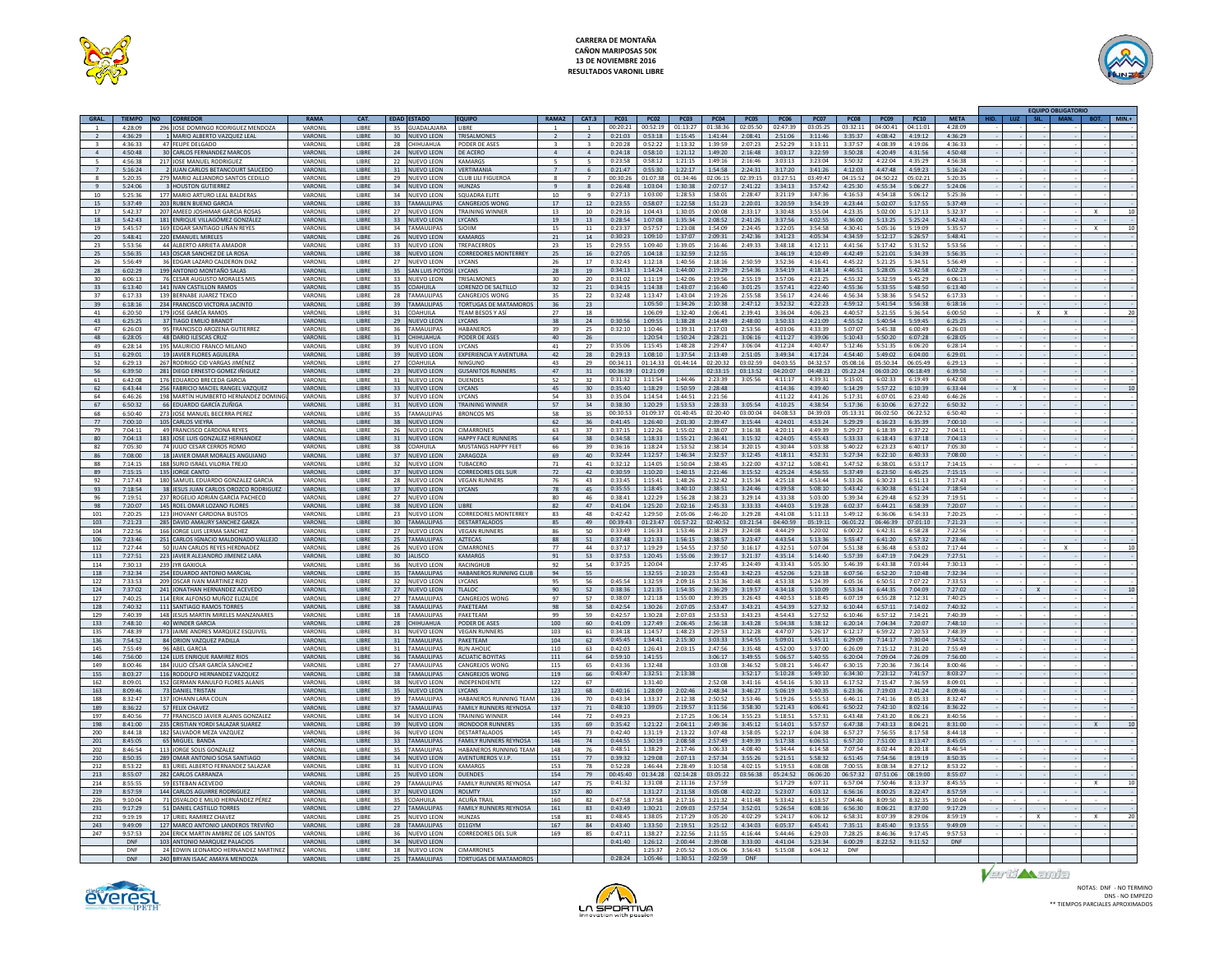

# **CARRERA DE MONTAÑA CAÑON MARIPOSAS 50K 13 DE NOVIEMBRE 2016 RESULTADOS VARONIL LIBRE**



| <b>GRAL</b> | <b>TIEMPO</b> | <b>INO</b> | <b>CORREDOR</b>                       | <b>RAMA</b>    | CAT.  | <b>EDAD ESTADO</b>       | <b>EQUIPO</b>               | RAMA <sub>2</sub> | CAT.3 | <b>PC01</b> | <b>PC02</b> | <b>PC03</b> | <b>PC04</b> | <b>PC05</b> | <b>PC06</b> | <b>PC07</b> | <b>PC09</b> | <b>PC10</b> | <b>META</b> | <b>LUZ</b> |  | BOT. | $MIN.+$ |
|-------------|---------------|------------|---------------------------------------|----------------|-------|--------------------------|-----------------------------|-------------------|-------|-------------|-------------|-------------|-------------|-------------|-------------|-------------|-------------|-------------|-------------|------------|--|------|---------|
|             |               |            | 246 CARLOS GERARDO MARTINEZ SARMIENTO | VARONIL        | LIBRE | NUEVO LEON               | <b>CORREDORES MONTERREY</b> |                   |       | 0:38:46     | 1:26:15     | 2:05:04     | 2:58:24     | <b>DNF</b>  |             |             |             |             |             |            |  |      |         |
|             | <b>DNF</b>    |            | 3 PABLO MARROQUIN GARZA               | VARONI         | LIBRE | 24 NUEVO LEON            | DE ACERO                    |                   |       | 0:46:52     | 1:37:09     | 2:18:27     | <b>DNF</b>  |             |             |             |             |             |             |            |  |      |         |
|             | DNS           |            | 29 GUILLERMO RANGEL SADA              | VARONII        | LIBRE | <b>NUEVO LEON</b>        | DE ACERO                    |                   |       |             |             |             |             |             |             |             |             |             |             |            |  |      |         |
|             | <b>DNS</b>    |            | 34 ALEJANDRO MONSIVAIS RODRIGUEZ      | VARONIL        | LIBRE | NUEVO LEON               | <b>DE ACERO</b>             |                   |       |             |             |             |             |             |             |             |             |             |             |            |  |      |         |
|             | DNS           |            | 72 FELIX AVALOS                       | VARONII        | LIBRE | NUEVO LEON               | <b>TRAINING WINNER</b>      |                   |       |             |             |             |             |             |             |             |             |             |             |            |  |      |         |
|             | <b>DNS</b>    |            | 81 DARÍO RODRIGUEZ RODRIGUEZ          | VARONIL        | LIBRE | 26 NUEVO LEON            | LYCANS                      |                   |       |             |             |             |             |             |             |             |             |             |             |            |  |      |         |
|             | DNS           |            | 106 MAURICIO ESTRELLA ROMERO          | VARONIL        | LIBRE | NUEVO LEON               | PERSONAL                    |                   |       |             |             |             |             |             |             |             |             |             |             |            |  |      |         |
|             | <b>DNS</b>    |            | 168 JORGE ALBERTO HURTADO DIAZ        | <b>VARONIL</b> | LIBRE | NUEVO LEON               | CHARROS                     |                   |       |             |             |             |             |             |             |             |             |             |             |            |  |      |         |
|             | <b>DNS</b>    |            | 186 RICARDO RANFERY LOPEZ             | VARONII        | LIBRE | BAIA CALIFORNIA TRI BAIA |                             |                   |       |             |             |             |             |             |             |             |             |             |             |            |  |      |         |
|             | <b>DNS</b>    |            | 242 JUAN JAVIER BARREDA HERRERA       | VARONIL        | LIBRE | <b>NUEVO LEON</b>        | TREPACERROS                 |                   |       |             |             |             |             |             |             |             |             |             |             |            |  |      |         |





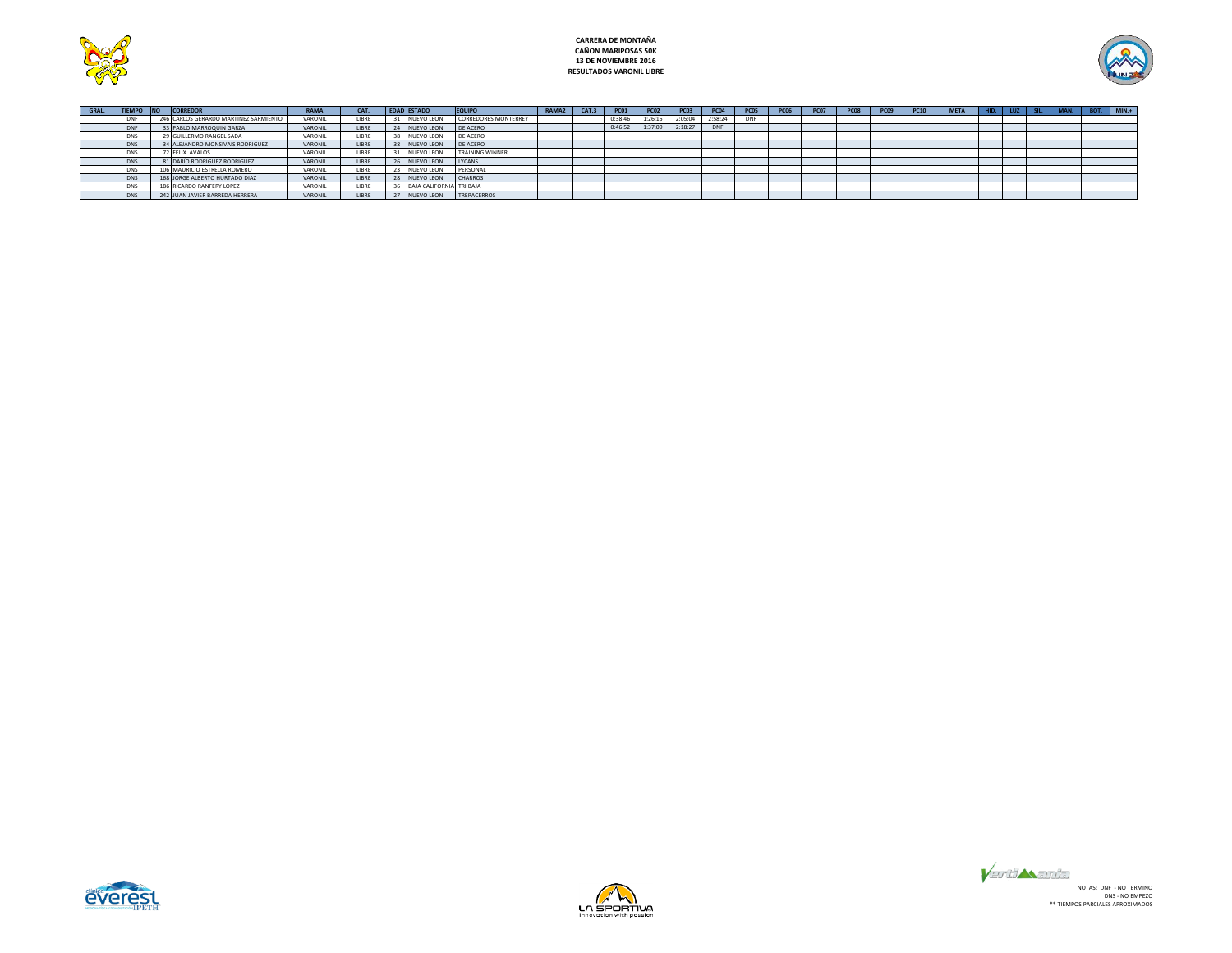

# **CARRERA DE MONTAÑA CAÑON MARIPOSAS 50K 13 DE NOVIEMBRE 2016 RESULTADOS VARONIL MASTER**



|       |            |                                       |                |                  |    |                             |                                       |              |                |             |             |             |             |            |             |             |                |          |             |             |  |              | <b>EQUIPO OBLIGATORIO</b> |         |
|-------|------------|---------------------------------------|----------------|------------------|----|-----------------------------|---------------------------------------|--------------|----------------|-------------|-------------|-------------|-------------|------------|-------------|-------------|----------------|----------|-------------|-------------|--|--------------|---------------------------|---------|
| GRAL. | TIEMPO NO  | CORREDOR                              | RAMA           | CAT.             |    | <b>EDAD ESTADO</b>          | <b>FOUIPO</b>                         | <b>RAMA2</b> | CAT.3          | <b>PC01</b> | <b>PC02</b> | <b>PC03</b> | <b>PC04</b> | PC05       | <b>PC06</b> | <b>PC07</b> | <b>PC08</b>    | PC09     | <b>PC10</b> | <b>MFTA</b> |  |              |                           | $MIN.+$ |
|       | 5:05:51    | 4 VICTOR HUGO GUEVARA GUTIERREZ       | VARONIL        | MASTER           | 41 | NUEVO LEON                  | KAMARGS                               |              |                | 0:21:10     | 0:53:16     | 1:15:43     | 1:46:32     | 2:15:03    | 3.05:23     | 3:28:44     | 3:55:28        | 4:29:42  | 4:47:11     | 5:05:51     |  |              |                           |         |
| 11    | 5:26:15    | 297 MIGUEL ANGEL RAMIREZ MACIAS       | VARONIL        | MASTER           | 43 | NUEVO LEON                  | VERTIMANIA                            | 11           | $\overline{2}$ | 00:25:24    | 01:02:00    | 01:28:26    | 02:00:46    | 02:31:13   | 03:24:56    | 03:51:37    | 04:21:27       | 04:55:29 | 05:07:28    | 5:26:15     |  |              |                           |         |
| 12    | 5:27:09    | 191 CARLOS MANUEL ALVAREZ DEL VALLE   | VARONIL        | MASTER           | 44 | NUEVO LEON                  | LILI FIGUEROA                         | 12           |                | 0:28:48     | 1:04:15     | 1:30:43     | 2:01:07     | 2:33:19    | 3:29:34     | 3:53:46     | 4:22:55        | 4:56:44  | 5:08:42     | 5:27:09     |  |              |                           |         |
| 13    | 5:34:17    | 67 JAVIER FERNANDEZ FLORES            | VARONIL        | <b>MASTER</b>    | 42 | <b>NUEVO LEON</b>           |                                       | 14           | $\mathbf{4}$   | 0:29:52     | 1:06:39     | 1:33:31     | 2:05:49     | 2:40:49    | 3:33:15     | 3:56:51     | 4:25:14        | 5:02:13  | 5:15:31     | 5:34:17     |  |              |                           |         |
| 14    | 5:37:04    | 7 ALEJANDRO RUIZ CRUZ                 | <b>VARONII</b> | MASTER           | 48 | NUEVO LEON                  |                                       | 16           | -5             | 0:28:15     | 1:06:06     | 1:32:45     | 2:04:04     | 2:38:03    | 3:33:09     | 3:57:23     | 4:25:27        | 5:02:15  | 5:15:33     | 5:37:04     |  |              |                           |         |
|       |            |                                       |                |                  |    |                             |                                       |              |                |             |             | 01:37:23    |             |            |             |             |                |          |             |             |  |              |                           |         |
| 16    | 5:42:16    | 276 ALBERTO URBINA GARCIA             | VARONIL        | MASTER           | 43 | <b>TAMAULIPAS</b>           | <b>BRONCOS MS</b>                     | 18           | 6              | 00:30:50    | 01:09:33    |             | 02:09:33    | 02:40:29   | 03:36:59    | 04:03:17    | 04:33:36       | 05:08:57 | 05:21:20    | 5:42:16     |  |              |                           |         |
| 24    | 5.54.29    | 294 MARIO ALBERTO CALZADA GUERRERO    | VARONII        | MASTER           | 41 | NUEVO LEON                  | VERTIMANIA                            | 20           | $\overline{7}$ | 00:30:30    | 01:07:47    | 01:37:05    | 02:12:08    | 02:44:07   | 03:44:01    | 04:06:09    | 04:34:52       | 05:11:41 | 05:24:40    | 5:44:29     |  |              |                           | 10      |
| 31    | 6:09:27    | 62 EDUARDO NASTA ESTRADA              | VARONII        | MASTER           | 42 | DO. DE MEXIC                |                                       |              |                | 0:33:22     | 1:12:53     | 1:42:31     | 2:16:18     | 2:47:35    | 3:56:51     | 4:23:34     | 4:56:07        | 5:33:25  | 5:47:13     | 6:09:27     |  |              |                           |         |
| 35    | 6:15:30    | 32 JUAN GERARDO BECEERRA VAZQIUEZ     | VARONII        | MASTER           | 45 | NUEVO LEON                  | DE ACERC                              | 33           | 10             | 0:30:39     | 1:09:14     | 1:36:52     | 2:13:19     | 2:49:30    | 3:51:02     | 4:24:13     | 4:53:47        | 5:37:58  | 5:53:01     | 6:15:30     |  |              |                           |         |
| 36    | 6:16:38    | 225 JUAN CARLOS CUESTA VALDEZ         | VARONIL        | MASTER           | 47 | <b>AMAULIPAS</b>            | <b>RUNNERS VICTORIA</b>               | 34           | 11             | 0:30:36     | 1:08:30     | 1:38:08     | 2:13:31     | 2:49:19    | 3:51:49     | 4:22:06     | 4:58:45        | 5:43:41  | 5:56:52     | 6:16:38     |  |              |                           |         |
| 40    | 6:18:53    | 53 DAVID VEGA RAMIREZ                 | VARONII        | MASTER           | 41 | <b>UEVO LEON</b>            | <b>GUSANITOS RUNNERS</b>              | 37           | 12             | 0:29:42     | 1:07:44     | 1:36:49     | 2:13:46     | 2.47.48    | 3:48:01     | 4:19:01     | 4:55:48        | 5:41:15  | 5:57:40     | 6:18:53     |  |              |                           |         |
| 46    | 6:25:57    | 280 FMILIANO GALVAN HERNANDEZ         | VARONIL        | MASTER           | 42 | <b>NUEVO LEON</b>           | <b>DUENDES</b>                        | 24           | $\mathcal{R}$  | 00:30:46    | 01:09:08    | 01:38:55    | 02:15:09    | 02:48:42   | 03:44:26    | 04:07:01    | $04 - 38 - 39$ | 05:19:11 | 05:33:52    | 5:55:57     |  |              |                           | 30      |
| 58    | 6:41:29    | 178 HUMBERTO VILLANUEVA REYNA         | VARONII        | MASTER           | 43 | NUEVO LEON                  | <b>RED RUNNERS</b>                    | 49           | 15             | 0:36:45     | 1:18:42     | 1:51:03     | 2.29:31     | 3:12:39    | 4:21:30     | 4:49:42     | 5:25:03        | 6:04:58  | 6:19:21     | 6:41:29     |  |              |                           |         |
| 59    | 6:41:57    | 192 ANDRES GUILLERMO ALANIS TAMEZ     | VARONIL        | <b>MASTER</b>    | 40 | <b>NUEVO LEON</b>           | <b>OSOS</b>                           | 50           | 16             | 0:50:24     | 1:33:23     | 2:07:07     | 2:44:03     | 3:29:11    | 4:28:35     | 4:54:12     | 5:25:27        | 6:05:36  | 6:21:07     | 6:41:57     |  |              |                           |         |
| 60    | 6:42:04    | 275 MARCO TULIO DIAZ SALAS            | VARONIL        | MASTER           |    | 44 CHIHUAHUA                | OLD SKULL CALABAZOS                   | 51           | 17             | 00:37:31    | 01:20:06    | 01:54:01    | 02.31.55    | 03:13:42   | 04:17:10    | 04:46:47    | 05:20:49       | 06:05:44 | 06:20:38    | 6:42:04     |  |              |                           |         |
| 63    | 6:44:05    | 43 EDUARDO GONZALEZ CERRO             | VARONIL        | <b>MASTER</b>    | 43 | <b>NUEVO LEON</b>           | <b>CORREDORES DEL VALLE</b>           | 53           | 18             | 0:34:50     | 1:16:39     | 1:48:52     | 2:27:00     | 3:06:55    | 4:14:52     | 4:41:28     | 5:16:33        | 6:01:46  | 6:18:55     | 6:44:05     |  |              |                           |         |
| 65    | 6:50:09    | 190 ALVARO ANTONIO NAVARRO CISNEROS   | VARONII        | MASTER           | 46 | NUEVO LEON                  | <b>CLUB LILL FIGUEROA</b>             | 55           | 19             | 0:30:19     | 1:07:49     | 1:37:09     | 2.10:46     | 2:53:17    | 4:01:03     | 4:32:53     | 5:06:36        | 6:02:42  | 6.25.35     | 6:50:09     |  |              |                           |         |
| 70    | 6:52:36    | 101 JUAN PARIO CHAPA HERNANDE         | VARONIL        | MASTER           | 49 |                             | <b>SPARTANS ZONE</b>                  | 59           |                | 0:39:45     | 1:23:52     | 1:56:49     | 2:36:51     | 3:20:22    | 4:24:08     | 4:53:48     | 5:26:44        | 6:13:37  | 6:29:42     | 6:52:36     |  |              |                           |         |
|       |            |                                       |                |                  |    | NUEVO LEON                  |                                       |              | 20             |             |             |             |             |            |             |             |                |          |             |             |  |              |                           |         |
| 71    | 6:53:13    | 218 JOSE LUIS SANCHEZ GUTIERREZ       | VARONIL        | MASTER           | 45 | COAHUILA                    | CORREDORES DEL LAGO                   | 44           | $13\,$         | 0:40:46     | 1:19:22     | 1:48:02     | 2:21:21     | 2:55:08    | 3:57:44     | 4:27:58     | 5:08:43        | 5:57:20  | 6:10:50     | 6:33:13     |  |              |                           | 20      |
| 74    | 6:57:19    | 227 FLEAZAR SANTILLAN RODRIGUEZ       | VARONIL        | MASTER           | 44 | NUEVO LEON                  |                                       | 60           | 21             | 0:33:42     | 1:15:00     | 1:46:09     | 2:23:29     | 3:03:02    | 4:11:35     | 4:44:51     | 5:27:25        | 6:14:46  | 6:32:48     | 6:57:19     |  |              |                           |         |
| 75    | 6-57-37    | 25 DAGORERTO AYUZO BAIRADAS           | VARONII        | MASTER           | 49 | <b>NUEVO LEON</b>           | <b>IYCANS</b>                         | 61           | 22             | 0.34.5      | 1:11:23     | 1:41:12     | $2.11 - 50$ | 2.49.25    | 3:52:07     | 4:24:17     | 5:04:20        | 6:01:49  | 6:24:09     | 6:57:32     |  |              |                           |         |
| 81    | 7:04:51    | 93 FRANCISCO LIVAS FRANCO             | VARONIL        | MASTER           | 41 | NUEVO LEON                  | T <sub>3</sub>                        | 65           | 23             | 0:35:25     | 1:16:46     | 1:46:40     | 2:22:31     | 3:06:18    | 4:11:57     | 4:49:57     | 5:26:15        | 6:21:17  | 6:39:06     | 7:04:51     |  |              |                           |         |
| 84    | 7:06:21    | 63 JUAN CARLOS ROJAS LORANCA          | VARONII        | MASTER           | 46 | TABASCO                     | 18J                                   | 67           | 24             | 0:41:52     | 1:26:55     | 2:02:19     | 7:42:10     | 3:20:19    | 4:31:28     | 5:02:56     | 5:40:54        | 6:25:54  | 6:41:46     | 7:06:21     |  |              |                           |         |
| 85    | 7:07:15    | 54 MARIO VALDEZ RODRIGUEZ             | VARONIL        | MASTER           | 47 | <b>COAHUILA</b>             | <b>ICARUS</b>                         | 68           | 25             |             | 1:22:02     | 1:58:26     | 2:40:14     | 3:20:04    | 4:29:44     | 5:03:28     | 5:42:08        | 6:25:55  | 6:43:18     | 7:07:15     |  |              |                           |         |
| 90    | 7:16:20    | 150 SAUL OSORIO BERRONES              | VARONII        | MASTER           | 42 | <b>TAMAULIPAS</b>           | HARANEROS RUNNING TEAM                | 74           | 26             | 0.36:43     | 1:20:42     |             | 2.36.59     | 3:19:28    | 4:27:43     | 5:01:04     | 5.38.35        | 6:29:44  | 6:51:18     | 7:16:20     |  |              |                           |         |
| 91    | 7:16:28    | 58 GUILLERMO OCHOA                    | VARONII        | <b>MASTER</b>    | 42 | <b>ILIEVO LEON</b>          | <b>CHALLENGE</b>                      | 75           | 27             | 0:40:00     | 1:24:08     | 2:01:21     | 2.46:51     | 3:36:12    | 4:42:58     | 5:16:26     | 5:52:28        | 6:37:21  | 6:53:57     | 7:16:28     |  |              |                           |         |
| 94    | 7:19:18    | 221 EDGAR SOTO LIZARRAGA              | VARONII        | MASTER           | 41 | JDAD DE MÉ)                 | <b>KAMARGS</b>                        | 46           | 14             | 0:41:26     | 1:21:59     | 1:54:47     | 2:33:02     | 3:11:10    | 4:14:56     | 4:41:31     | 5:15:24        | 6:00:20  | 6:17:41     | 6:39:18     |  |              |                           | 40      |
| 102   | 7:20:28    | 286 JOSE LUIS MELLADO VAZQUEZ MEL     | VARONII        | MASTER           | 44 | JEVO LEON                   |                                       | 84           | 28             | 00:38:52    | 01:21:25    | 01:56:07    | 02:42:16    | 03:23:37   | 04:35:33    | 05:10:34    | 05:48:05       | 06:40:30 | 06:56:48    | 7:20:28     |  |              |                           |         |
| 105   | 7:23:35    | 287 JESUS HERNANDEZ MARTINEZ          | VARONII        | MASTER           | 43 | <b>OAHLILA</b>              | OSITOS                                | 87           | 29             | 00:37:51    | 01:21:39    | 01:56:10    | 02:37:11    | 03:22:38   | 04:29:39    | 05:04:29    | 05:45:38       | 06:40:07 | 06:59:19    | 7:23:35     |  |              |                           |         |
| 108   | 7:26:08    | 22 JORGE DE LA GARZA                  | VARONIL        | MASTER           | 42 | NUEVO LEON                  | HUN7AS                                | 89           | 30             | 0:58:59     | 1:41:46     | 2:14:36     | 2:58:09     | 3:40:04    | 4:49:09     | 5:18:00     | 5:51:46        | 6:42:21  | 7:00:34     | 7:26:08     |  |              |                           |         |
| 115   | 7.31.44    | 149 CRISPIN CRUZ ANASTASIO            | VARONIL        | MASTER           | 40 | AMAULIPAS                   | <b>TORTUGAS</b>                       | 93           | 31             | 0:36:04     | 1:18:47     |             | 2.32.10     | 3:45:17    | 4:52:37     | 5:26:10     | 6:07:52        | 6:51:53  | 7:06:27     | 7:31:44     |  |              |                           |         |
|       |            |                                       |                |                  |    |                             |                                       |              |                |             |             |             |             |            |             |             |                |          |             |             |  |              |                           |         |
| 139   | 7:55:07    | 92 JOSE GUTIERREZ CALDERA             | VARONIL        | MASTER           | 41 | NUEVO LEON                  | T <sub>3</sub>                        | 106          | 32             | 0:39:10     | 1:24:33     | 2:00:09     | 2:47:38     | 3:35:35    | 4:50:05     | 5:26:13     | 6:09:11        | 6:59:25  | 7:22:27     | 7:55:07     |  |              |                           |         |
| 142   | 7:55:13    | 85 GILBERTO GERARADO FERNANDEZ LANDIN | VARONIL        | MASTER           | 48 | <b>TAMAULIPAS</b>           | MUÑECOS TEAM                          | 107          | 33             | 0.49:57     | 1:39:16     | 2:20:36     | 3:07:50     | 3:55:16    | 5:09:03     | 5.45.46     | 6:29:01        | 7.17.30  | 7:32:36     | 7:55:13     |  |              |                           |         |
| 143   | 7:55:22    | 248 MANUEL CARBALLO GÓMEZ             | VARONIL        | MASTER           | 45 | <b>NUEVO LEON</b>           | <b>ROIMTY</b>                         | 108          | 34             | 0:39:41     | 1:24:42     | 2:01:04     | 2:52:25     | 3:35:22    | 4:50:42     | 5:30:03     | 6:14:13        | 7:08:48  | 7:27:43     | 7:55:22     |  |              |                           |         |
| 151   | 8:01:48    | 87 GERARDO SERRANO CRUZ               | VARONIL        | <b>MASTER</b>    | 44 | <b>TAMAULIPAS</b>           | <b>URBATHOM</b>                       | 116          | 37             | 0:44:52     | 1:30:58     | 2:08:19     | 2:56:38     | 3:46:56    | 5:02:28     | 5:36:57     | 6:23:30        | 7:16:24  | 7:10:37     | 8:01:48     |  |              |                           |         |
| 152   | 8:02:27    | 60 GUSTAVO DAVILA                     | VARONIL        | MASTER           | 42 | <b>NUEVO LEON</b>           | VALHALA                               | 117          | 38             | 0:48:47     | 1:35:38     |             | 2:58:44     | 3:45:19    | 4:58:53     | 5:35:03     | 6:15:53        | 7:12:40  | 7:32:28     | 8:02:27     |  |              |                           |         |
| 154   | 8:02:56    | 68 JOSE AMATITLA                      | VARONII        | MASTER           | 42 | NUEVO LEON                  |                                       | 118          | 39             | 0:47:28     | 1:36:48     | 2:17:28     | 2:59:35     | 3:47:33    | 5:00:09     | 5:37:46     | 6:22:52        | 7:14:00  | 7:33:12     | 8:02:56     |  |              |                           |         |
| 158   | 8:07:31    | 197 JUAN LUIS GONZALEZ GARCIA         | VARONIL        | MASTER           | 48 | <b>TAMAULIPAS</b>           | <b>CANGREJOS WONG</b>                 | 120          | 40             | 0:42:18     | 1:31:01     | 2:04:20     | 2:56:43     | 3:43:31    | 5:02:38     | 5:41:01     | 6:24:22        | 7:17:56  | 7:37:35     | 8:07:31     |  |              |                           |         |
| 161   | 8:08:40    | 194 ADOLEO GERARDO GARZA GARZA        | VARONII        | MASTER           | 49 | NUEVO LEON                  | DESTARTALADOS                         | 113          | 35             | 0:35:50     | 1:17:53     | 1:53:31     | 2:37:05     | 3:26:15    | 4:51:41     | 5:34:23     | 6:23:08        | 7:10:42  | 7:30:54     | 7:58:40     |  |              |                           | 10      |
| 164   | 8:09:56    | 154 JORGE EVELIO GONZALEZ LOPEZ       | VARONIL        | <b>MASTER</b>    | 44 | OAHUILA                     | <b>MUSTANGS</b>                       | 124          | 42             | 0:43:42     | 1:32:16     | 2:11:36     | 2:58:29     | 3:50:20    | 5:08:31     | 5:45:07     | 6:28:04        | 7:21:26  | 7:42:44     | 8:09:56     |  |              |                           |         |
| 165   | 8:10:07    | 200 ROBERTO DE LEON                   | VARONIL        | MASTER           | 41 | NUEVO LEON                  | LYCANS                                | 114          | 36             |             | 1:30:15     | 2:07:32     | $2.53 - 04$ | 3:41:39    | 5:00:14     | 5:35:22     | 6:19:57        | 7:10:58  | 7.33.25     | 8:00:07     |  |              |                           | 10      |
| 167   | 8:14:30    | 90 JOSE DE JESUS PEREZ ESPARZA        | VARONIL        | MASTER           | 46 | <b>TAMAULIPAS</b>           |                                       | 125          | 43             | 0:47:08     | 1:36:26     | 2:13:10     | 3:04:41     | 3:47:06    | 5:08:27     | 5:43:31     | 6:30:09        | 7:23:08  | 7:43:51     | 8:14:30     |  |              |                           |         |
| 168   | 8:16:10    |                                       | VARONIL        |                  |    |                             |                                       | 127          |                | 0:39:36     | 1:23:01     | 2:01:18     | 2:46:54     | 3:36:20    | 4:49:57     | 5:30:48     | 6:17:32        | 7:20:05  | 7:45:24     | 8:16:10     |  |              |                           |         |
|       | 8:16:47    | 121 RICARDO ARELLANO HINOJOSA         | VARONIL        | MASTER<br>MASTER | 40 | 41 NUEVO LEON<br>NUEVO LEON | <b>LYCANS</b><br><b>VEGAN RUNNERS</b> | 128          | 45<br>46       | 0:39:27     | 1:25:33     | 2:03:40     | 2:53:29     | 3:52:14    | 5:12:53     | 5:57:37     | 6:37:38        | 7:29:24  | 7:47:33     | 8:16:47     |  |              |                           |         |
| 169   |            | 165 RAFAEL LIMONES DIAZ               |                |                  |    |                             |                                       |              |                |             |             |             |             |            |             |             |                |          |             |             |  |              |                           |         |
| 170   | 8:17:33    | 134 RIGOBERTO PAZ MARTINEZ            | VARONII        | MASTER           | 43 | AMAULIPAS                   | CANGREJOS WONG                        | 121          | 41             | 0:43:08     | 1:31:04     | 2:09:49     | $2.57 - 44$ | 3:43:25    | 5:02:35     | 5:40:00     | 6:24:18        | 7:17:50  | 7:37:59     | 8:07:33     |  |              |                           | 10      |
| 175   | 8:20:39    | 11 JUAN CARLOS TREVIÑO MARTINEZ       | VARONIL        | MASTER           | 44 | <b>UEVO LEON</b>            | <b>RUN WELL</b>                       | 131          | 47             | 0:40:47     | 1:29:32     | 2:08:48     | 2:59:51     | 3:49:26    | 5:11:17     | 5:46:23     | 6:31:07        | 7:31:22  | 7:50:46     | 8:20:39     |  |              |                           |         |
| 176   | 8:20:39    | 12 ERICK RAFAEL BARBOSA               | VARONIL        | MASTER           | 43 | <b>IUEVO LEON</b>           | LILI FIGUEROA                         | 132          | 48             |             | 1:42:24     | 2:24:47     | 3:14:09     | 4:03:22    | 5:28:39     | 6:04:41     | 6:50:36        | 7:35:01  | 7:52:48     | 8:20:39     |  |              |                           |         |
| 178   | 8:25:04    | 28 EDUARDO PEREZ MEDINA               | VARONIL        | MASTER           | 44 | UEVO LEON                   | DE ACERC                              | 126          | 44             | 0:41:41     | 1:29:37     |             | 2:56:56     | 3:45:08    | 5:03:46     | 5:40:26     | 6:32:41        | 7:29:16  | 7.45.33     | 8:15:04     |  | $\mathbf{x}$ |                           | 10      |
| 182   | 8:28:34    | 99 DAVID ALBERTO GARZA ORTIZ          | VARONII        | MASTER           | 41 | <b>AMAULIPAS</b>            | HARANFROS                             | 133          | 49             | 0:41:59     | 1:26:53     | 2:03:19     | 2.47.49     | 3:35:03    | 4:50:17     | 5:37:15     | 6:26:12        | 7.29.27  | 7:54:51     | 8:28:34     |  |              |                           |         |
| 183   | 8:29:40    | <b>70 HELIODORO JOSE ROCHA MONTES</b> | VARONIL        | MASTER           | 43 | <b>COAHUILA</b>             | TRAIL RUNNERS PIEDRAS NE              | 134          | 50             | 0:44:21     | 1:34:04     | 2:21:00     | 3:14:40     | 4:03:20    | 5:26:41     | 6:02:44     | 6:48:00        | 7:42:02  | 8:01:14     | 8:29:40     |  |              |                           |         |
| 190   | 8:36:29    | 110 LUIS EVERARDO CRUZ RANGE          | VARONIL        | MASTER           | 44 | <b>TAMAULIPAS</b>           | <b>TORTUGAS DE MATAMOROS</b>          | 138          | 51             | 0:48:19     | 1:37:32     | 2:17:50     | 3:04:46     | 3:58:02    | 5:09:07     | 5:46:06     | 6:29:05        | 7:34:14  | 7:59:49     | 8:36:29     |  |              |                           |         |
| 191   | 8:36:38    | 52 ALEJANDRO BAÑUELOS                 | VARONIL        | MASTER           |    | 41 NUEVO LEON               | <b>ODR TEAM</b>                       | 139          | 52             | 0:45:08     | 1:32:28     | 2:11:28     | 2:59:06     | 3:51:16    | 5:15:13     | 5:58:07     | 6:49:03        | 7:47:44  | 8:09:16     | 8:36:38     |  |              |                           |         |
| 192   | 8:36:57    | 232 MARCO ANTONIO VILLALOBOS LEAL     | VARONII        | MASTER           | 40 | NUEVO LEON                  | <b>INDEPENDIENTE</b>                  | 140          | 53             | 0:40:30     | 1:29:12     | 2.08:13     | 2.57:09     | 4:03:53    | 5:26:37     | 6:11:59     | 7:02:44        | 7.53.35  | 8:10:50     | 8:36:57     |  |              |                           |         |
| 194   | 8:38:44    | 249 ENRIOUE TREVIÑO REYES             | VARONIL        | <b>MASTER</b>    | 44 | NUEVO LEON                  | <b>REGIO RUNNERS</b>                  | 141          | 54             | 0:40:02     | 1:24:12     | 2:01:58     | 2:51:37     | 3:46:47    | 5:15:42     | 5:58:04     | 6:49:24        | 7:48:06  | 8:09:28     | 8:38:44     |  |              |                           |         |
| 195   | 8:39:13    | 244 IUAN JOSÉ ROSALES                 | VARONII        | MASTER           | 45 | NUEVO LEON                  | <b>CORREDORES MONTERREY</b>           | 142          | 55             | 0:38:48     | 1:26:00     | 2:03:44     | 2:54:49     | 3:49:03    | 5:10:02     | 5:57:50     | 6:47:42        | 7:51:56  | 8:12:01     | 8:39:13     |  |              |                           |         |
| 203   | 8:47:40    | 288 VALDO SANDOVAL MORENO             | VARONIL        | MASTER           | 43 | <b>NUEVO LEON</b>           | AVENTUREROS V.I.P                     | 149          | 57             | 0:41:47     | 1:38:13     | 2:19:12     | 3:13:35     | 4:08:38    | 5:36:47     | 6:17:09     | 7:05:24        | 7:54:42  | 8:19:23     | 8:47:40     |  |              |                           |         |
| 208   | 8:50:25    | 185 GABRIEL HUMBERTO GOMEZ BRITO      | VARONIL        | MASTER           | 44 | NUEVO LEON                  | NINGUNO                               | 143          |                | 0:48:43     | 1:38:35     | 2:18:36     | 3:06:22     | 3:58:08    | 5:19:46     | 5:58:12     | 6:44:50        | 7:46:38  | 8:10:21     | 8:40:25     |  |              | ¥                         | 10      |
|       |            |                                       |                |                  |    |                             |                                       |              | 56             |             |             |             |             |            |             |             |                |          |             |             |  |              |                           |         |
| 216   | 8:56:51    | 119 GUILLERMO LOPEZ RAMIREZ           | VARONIL        | MASTER           | 45 | AMAULIPAS                   | PODIUM FITNES                         | 155          | 58             | 0:51:12     | 1:43:36     | 2:25:47     | 3:23:52     | 4:32:33    | 6:00:19     | 6:29:37     | 7:11:34        | 8:05:59  | 8:28:14     | 8:56:51     |  |              |                           |         |
| 217   | 8:57:17    | 163 AREL ALBERTO SUAREZ VALDES        | VARONII        | MASTER           | 43 | OAHUILA                     | TRX SALTILLO                          | 156          | 59             | 0:47:34     | 1:44:11     | 2:32:43     | 3.27.38     | 4:12:44    | 5:39:26     | 6:20:05     | 7:03:41        | 8:05:11  | 8:31:10     | 8:57:17     |  |              |                           |         |
| 222   | 8:59:37    | 138 MARTIN VENTURA MIRELES GARCIA     | VARONIL        | MASTER           | 44 | AMAULIPAS                   | PAKETEAM                              | 159          | 60             | 0:45:51     | 1:34:43     | 2:15:16     | 3:03:59     | 3:54:59    | 5:10:12     | 5:55:37     | 6:46:15        | 7:56:19  | 8:22:20     | 8:59:37     |  |              |                           |         |
| 233   | 9:19:50    | 211 JESUS MARTINEZ GUADARRAMA         | VARONIL        | MASTER           | 42 | <b>NUEVO LEON</b>           | <b>GUSANITO RUNNERS</b>               | 162          | 61             | 0:46:14     | 1:38:37     | 2:23:59     | 3:23:12     | 4:16:41    | 5:48:24     | 6:28:40     | 7:22:18        | 8:20:39  | 8:43:28     | 9:19:50     |  |              |                           |         |
| 235   | 9:25:14    | 300 FRANCISCO JAVIER SALAZAR GARZA    | VARONII        | MASTER           | 42 | <b>NUEVO LEON</b>           | <b>GUSANITOS RUNNERS</b>              | 163          | 62             | 00:49:17    | 01:43:44    | 02:28:46    | 03:22:16    | 04:17:17   | 05:42:44    | 06:22:39    | 07:21:35       | 08:31:03 | 08:52:03    | 9:25:14     |  |              |                           |         |
| 240   | 9:37:51    | 132 ROBERTO CASTAN COBOS              | VARONIL        | <b>MASTER</b>    | 49 | PAMALILIPAS                 | <b>PODUM FITNES</b>                   | 165          | 63             | 0:51:32     | 1:43:57     | 2:28:28     | 3:26:29     | 4:34:21    | 6:02:48     | 6:33:38     | 7.26:46        | 8:41:38  | 9:06:46     | 9.37.51     |  |              |                           |         |
| 242   | 9:38:45    | 257 IBERT VIVES RIOS                  | VARONIL        | MASTER           | 41 | <b>NUEVO LEON</b>           | LYCANS                                | 166          | 64             | 00:46:55    | 01:39:25    | 02:21:59    | 03:17:19    | 04:18:35   | 05:56:43    | 06:41:58    | 07:31:55       | 08:44:50 | 09:08:29    | 9:38:45     |  |              |                           |         |
|       | DNF        | 170 JOSE LUIS FARIAS GAYTAN           | VARONIL        | MASTER           | 48 | <b>AHUILA</b>               | <b>GUSANITO</b>                       |              |                | 0:42:11     | 1:31:24     | 2:15:56     | 3:10:41     | 4:08:31    | 5:50:27     | 6:42:10     | 7:38:43        | DNF      |             |             |  |              |                           |         |
|       | <b>DNF</b> | 118 JOSE LUIS CORTES SOT              | VARONIL        | MASTER           | 41 | <b>AMAULIPAS</b>            | <b>PODIUM FITNES</b>                  |              |                | 0:51:04     | 1:43:03     | 2:25:44     | 3:23:28     | 4:32:31    | 6:00:14     | <b>DNF</b>  |                |          |             |             |  |              |                           |         |
|       | DNF        | 263 CARLOS CASTILLO BRAVO             | <b>VARONII</b> | MASTER           | 43 | NUEVO LEON                  | <b>ESCOREDO RUNALERS</b>              |              |                | $0.46 - 43$ | 1:40:46     | 2:25:41     | 3:23:00     | 4:22:33    | DNF         |             |                |          |             |             |  |              |                           |         |
|       | DNF        | 117 JONATHAN LUNA SALAZA              | VARONIL        | MASTER           | 41 | <b>AMAULIPAS</b>            | PODIUM FITNES                         |              |                | 0:51:06     | 1:43:34     | 2:26:36     | 3:26:12     | 4:33:44    | <b>DNF</b>  |             |                |          |             |             |  |              |                           |         |
|       | DNF        | 120 IFSUS LUNA MARTINEZ               | VARONII        | MASTER           | 45 | <b>AMAULIPAS</b>            | CANGREIOS WONG                        |              |                | 0:50:20     | 1:43:54     | 2:28:40     | 3.26.27     | 4:34:18    | DNF         |             |                |          |             |             |  |              |                           |         |
|       | DNF        | 295 RAUL HUMBERTO CASTAÑON GUEVARA    | VARONIL        | MASTER           | 47 | NUEVO LEON                  | VERTIMANIA                            |              |                | 00:29:20    | 01:05:59    | 01:34:08    | 02:05:02    | DNF        |             |             |                |          |             |             |  |              |                           |         |
|       | DNF        | 291 ROBERTO RAZO GUTIÉRREZ            | VARONIL        | MASTER           | 45 | <b>NUEVO LEON</b>           | <b>IYCANS</b>                         |              |                | 0:53:07     | 1:50:42     | 2:40:22     | 3:38:33     | <b>DNF</b> |             |             |                |          |             |             |  |              |                           |         |
|       | <b>DNS</b> |                                       | VARONIL        | MASTER           |    |                             |                                       |              |                |             |             |             |             |            |             |             |                |          |             |             |  |              |                           |         |
|       |            | <b>6 EGBERT KUIPER</b>                |                |                  |    | 47 NUEVO LEON               | <b>DUENDES</b>                        |              |                |             |             |             |             |            |             |             |                |          |             |             |  |              |                           |         |
|       | DNS        | 35 JOSE GUMARO MARQUEZ DAVILA         | VARONII        | MASTER           | 42 | NUEVO LEON                  | DE ACERC                              |              |                |             |             |             |             |            |             |             |                |          |             |             |  |              |                           |         |
|       | <b>DNS</b> | 131 JOAN MANUEL TREVIÑO FAZ           | VARONIL        | MASTER           | 40 | <b>AMAULIPAS</b>            | PODIUM FITNES                         |              |                |             |             |             |             |            |             |             |                |          |             |             |  |              |                           |         |
|       | DNS        | 205 ARTURO GUADALUPE RODRIGUEZ ALFARO | VARONIL        | MASTER           | 45 | <b>AMAULIPAS</b>            | <b>RUNNERS VISTA HERMOSA</b>          |              |                |             |             |             |             |            |             |             |                |          |             |             |  |              |                           |         |
|       | <b>DNS</b> | 219 GUADALUPE JAVIER CUELLAR ALONSO   | VARONIL        | <b>MASTER</b>    | 47 | <b>NUEVO LEON</b>           | CORREDORES DE LAS AMERICAS            |              |                |             |             |             |             |            |             |             |                |          |             |             |  |              |                           |         |
|       | <b>DNS</b> | 271 IUIS ARMANDO ZAVALA MENDOZA       | VARONIL        | MASTER           | 44 | <b>COAHUILA</b>             | MUSTANGS HAPPY FFFT                   |              |                |             |             |             |             |            |             |             |                |          |             |             |  |              |                           |         |